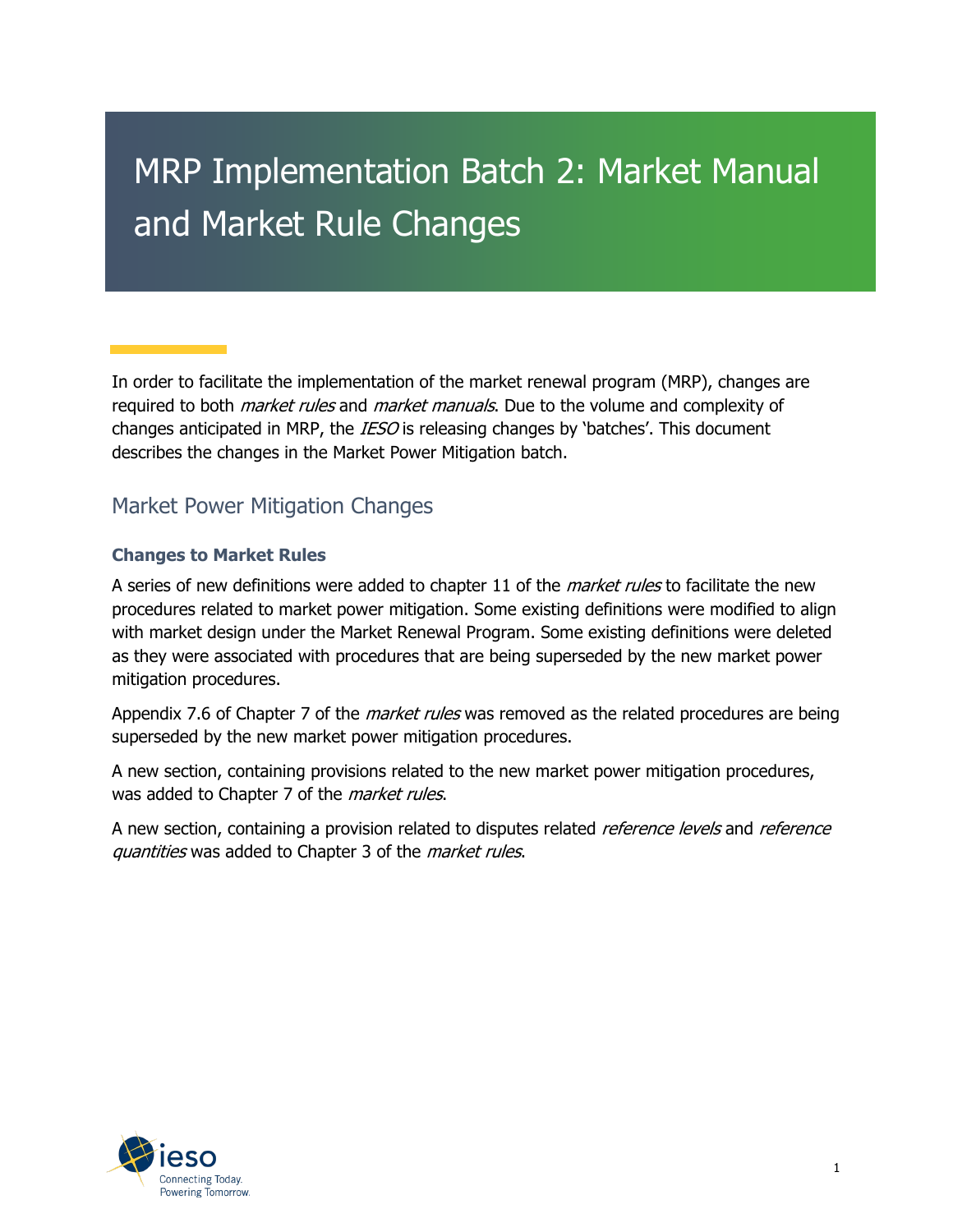## **Summary of Market Rule Changes: August 2021**

| <b>Chapter</b>  | <b>Section</b> | <b>Topic</b>                                                                | <b>Type of</b><br><b>Change</b> | <b>Description</b>                                                                                                                                                                                                           |
|-----------------|----------------|-----------------------------------------------------------------------------|---------------------------------|------------------------------------------------------------------------------------------------------------------------------------------------------------------------------------------------------------------------------|
| Chapter<br>11   | n/a            | All                                                                         | New,<br>Modified                | Various – introduction of new definitions<br>and edits to existing defined terms to<br>support market power mitigation.                                                                                                      |
| Appendix<br>7.6 | All            | <b>Local Market</b><br>Power                                                | <b>Deleted</b>                  | Existing provisions in Appendix $7.6 -$<br>Local Market Power will be deleted in its<br>entirety and replaced with the new<br>market power mitigation construct in<br>section 22 NEW of Chapter 7.                           |
| Chapter<br>7    | 3.3.9.1A       | Standing<br>Dispatch Data                                                   | Modified                        | Added a specification that standing<br>dispatch data shall be deemed to be<br>initial <i>dispatch data</i> for purposes of the<br>Chapter 7 market rules related to market<br>power mitigation.                              |
| Chapter<br>7    | 22.1           | Reference Levels<br>-General                                                | <b>New</b>                      | Specify general provisions and obligations<br>on both the IESO and market participants<br>related to <i>reference levels</i> .                                                                                               |
| Chapter<br>7    | 22.2           | Reference Levels<br>for Financial<br>Dispatch Data<br>Parameters            | <b>New</b>                      | Specify the <i>reference levels</i> for <i>financial</i><br>dispatch data parameters that the IESO<br>shall determine and other conditions<br>related to the determination of financial<br>reference levels.                 |
| Chapter<br>7    | 22.3           | <b>Reference Levels</b><br>for Non-Financial<br>Dispatch Data<br>Parameters | <b>New</b>                      | Specify the <i>reference levels</i> for <i>non-</i><br>financial dispatch data parameters that<br>the <i>IESO</i> shall determine and other<br>conditions related to the determination of<br>non-financial reference levels. |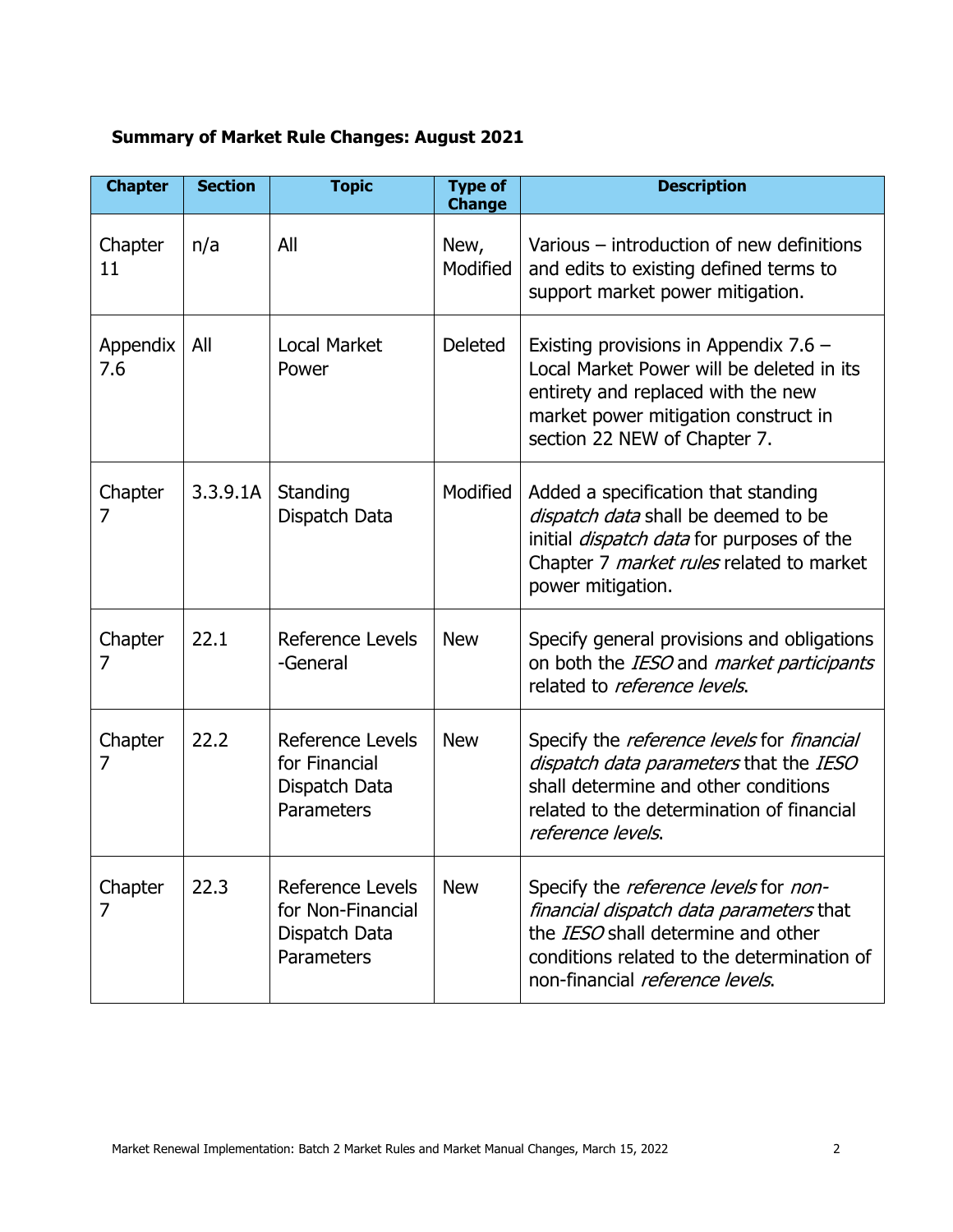| <b>Chapter</b> | <b>Section</b> | <b>Topic</b>                                                       | <b>Type of</b><br><b>Change</b> | <b>Description</b>                                                                                                                                                                                                  |
|----------------|----------------|--------------------------------------------------------------------|---------------------------------|---------------------------------------------------------------------------------------------------------------------------------------------------------------------------------------------------------------------|
| Chapter<br>7   | 22.4           | Resources with<br>Multiple Sets of<br><b>Reference Levels</b>      | <b>New</b>                      | Specify details and conditions for the<br>determination of multiple sets of<br>reference levels for specific resource<br>types.                                                                                     |
| Chapter<br>7   | 22.5           | Changes to<br>Reference Levels                                     | <b>New</b>                      | Specify the conditions where the IESO<br>may change a resource's reference levels,<br>as well as conditions when a <i>market</i><br>participant may request a review or<br>temporary revision to a reference level. |
| Chapter<br>7   | 22.6           | Reference<br>Quantities                                            | <b>New</b>                      | Specify general provisions and obligations<br>on both the IESO and market participants<br>related to the determination of reference<br>quantities.                                                                  |
| Chapter<br>7   | 22.7           | Changes to<br>Reference<br>Quantities                              | <b>New</b>                      | Specify the conditions where the IESO<br>may change a resource's reference<br>quantities.                                                                                                                           |
| Chapter<br>7   | 22.8           | Independent<br><b>Review</b>                                       | <b>New</b>                      | Specify the conditions and process for the<br>market participant initiated independent<br>review of reference levels and reference<br>quantities.                                                                   |
| Chapter<br>7   | 22.9           | <b>Market Control</b><br><b>Entities</b>                           | <b>New</b>                      | Specify <i>market participant</i> obligations<br>related to the disclosure of <i>market control</i><br>entities.                                                                                                    |
| Chapter<br>7   | 22.10          | Designation of<br>Constrained<br>Areas $-$ PCAs,<br>NCAs, and DCAs | <b>New</b>                      | Specify the conditions and process<br>whereby the IESO shall designate an area<br>as a potential constrained area, narrow<br>constrained area, or dynamic contrained<br>area.                                       |
| Chapter<br>7   | 22.11          | <b>Global Market</b><br><b>Power Reference</b><br>Interties Zones  | <b>New</b>                      | Specify the conditions and process<br>whereby the IESO may designate an                                                                                                                                             |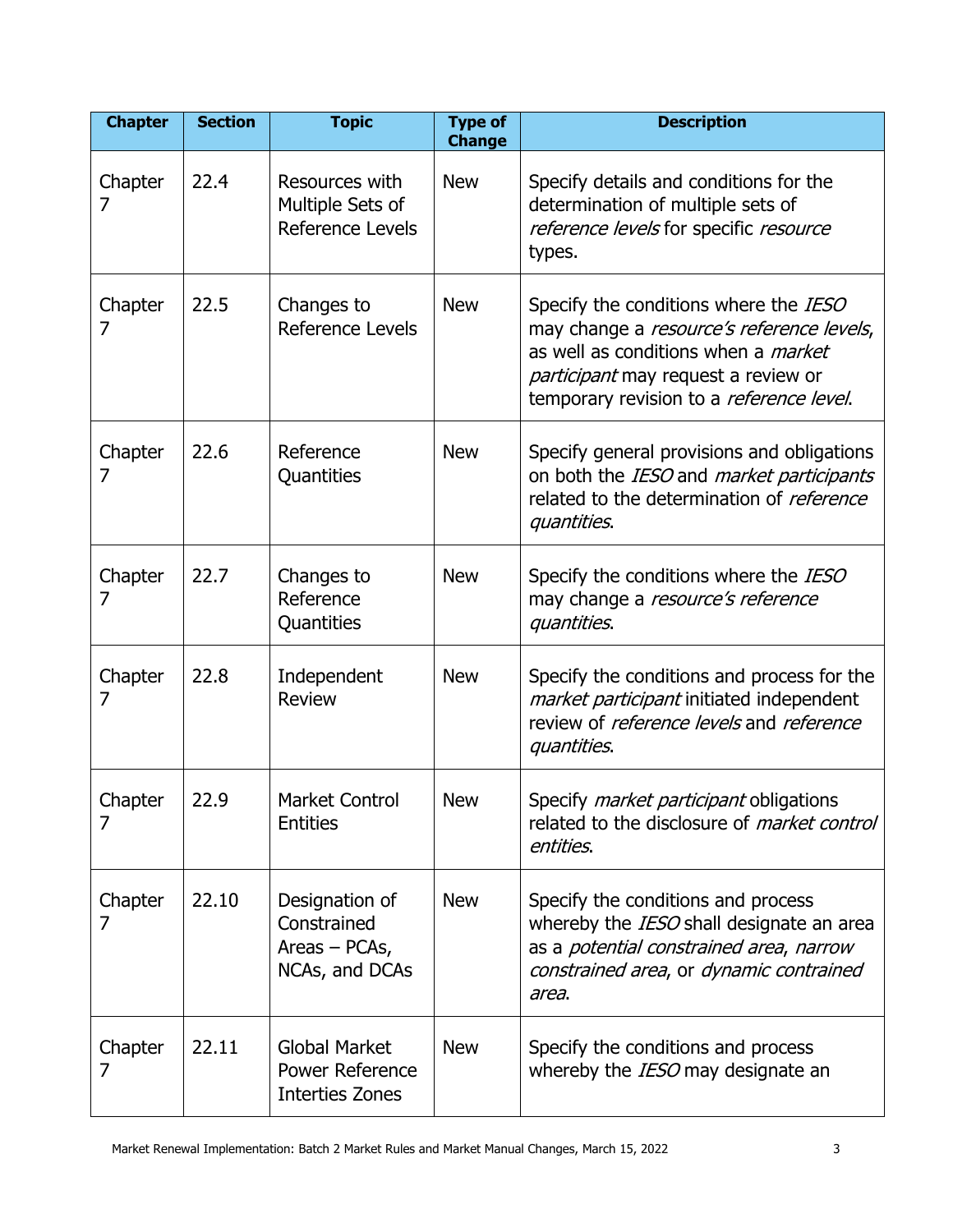| <b>Chapter</b> | <b>Section</b>  | <b>Topic</b>                                                                                                            | <b>Type of</b><br><b>Change</b> | <b>Description</b>                                                                                                                                                                                                                                                                                                                                    |
|----------------|-----------------|-------------------------------------------------------------------------------------------------------------------------|---------------------------------|-------------------------------------------------------------------------------------------------------------------------------------------------------------------------------------------------------------------------------------------------------------------------------------------------------------------------------------------------------|
|                |                 |                                                                                                                         |                                 | intertie zone as a global market power<br>reference intertie zone.                                                                                                                                                                                                                                                                                    |
| Chapter<br>7   | 22.12           | Uncompetitive<br><b>Intertie Zones</b>                                                                                  | <b>New</b>                      | Specify the conditions and process<br>whereby the IESO may designate an<br>intertie zone as uncompetitive.                                                                                                                                                                                                                                            |
| Chapter<br>7   | 22.13           | Ex-Ante<br>Validation of<br>Non-Financial<br>Dispatch Data<br>Parameters                                                | <b>New</b>                      | Specify the conditions and threshholds<br>whereby the IESO shall validate a<br>dispatchable resource's non-financial<br>dispatch data parameters against its<br>corresponding reference level values.                                                                                                                                                 |
| Chapter<br>7   | 22.14           | Ex-Ante<br>Mitigation of<br>Economic<br>Withholding                                                                     | <b>New</b>                      | Specify that the IESO shall, for<br>dispatchable resources, apply a conduct<br>and impact test for economic withholding<br>in the day-ahead scheduling process and<br>pre-dispatch scheduling process, as<br>codified in Appendix $7.1A$ – The Day-<br>Ahead Market Calculation Engine and<br>Appendix 7.2A - The Pre-Dispatch<br>Calculation Engine. |
| Chapter<br>7   | 22.15           | <b>Ex-Post Mitigation</b><br>of Physical<br>Withholding                                                                 | <b>New</b>                      | Specify the conditions, process and<br>threshholds for the IESO's application of<br>the conduct and impact tests to assess<br>physical withholding of energy and<br>operating reserve.                                                                                                                                                                |
| Chapter<br>7   | 22.16,<br>22.17 | Intertie<br>Reference Levels,<br><b>Intertie Economic</b><br>Withholding on<br>an Uncompetitive<br><b>Intertie Zone</b> | <b>New</b>                      | Specify the conditions, process and<br>threshholds for the IESO's application of<br>the conduct and impact tests to assess<br>intertie economic withholding of energy<br>and <i>operating reserve</i> .                                                                                                                                               |
| Chapter<br>7   | 22.18           | Mitigation for<br>Make-Whole<br>Payment Impact                                                                          | <b>New</b>                      | Specify the conditions, process and<br>threshholds for the IESO's application of<br>the conduct and impact tests to assess                                                                                                                                                                                                                            |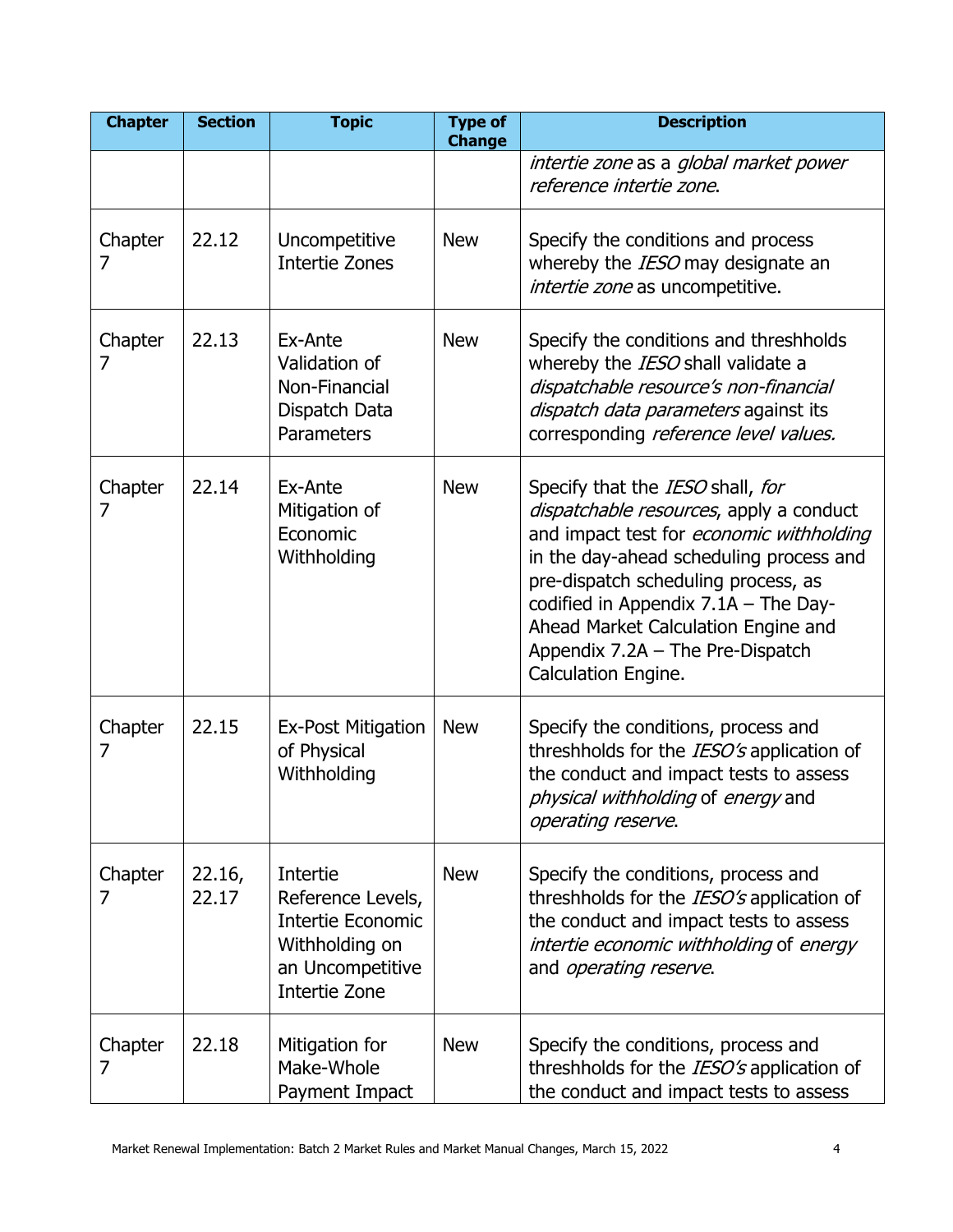| <b>Chapter</b> | <b>Section</b> | <b>Topic</b>                                                                     | <b>Type of</b><br><b>Change</b> | <b>Description</b>                                                                                                                                                                                |
|----------------|----------------|----------------------------------------------------------------------------------|---------------------------------|---------------------------------------------------------------------------------------------------------------------------------------------------------------------------------------------------|
|                |                | on Uncompetitive<br><b>Interties</b>                                             |                                 | make-whole payment impact on an<br>uncompetitive <i>intertie zone</i> .                                                                                                                           |
| Chapter        | 22.19          | Intertie Economic<br>Withholding $-$<br><b>Procedural Steps</b><br>and Timelines | <b>New</b>                      | Specify the procedural steps and<br>timelines for <i>intertie economic</i><br>withholding.                                                                                                        |
| Chapter<br>3   | 2.5.1A.6       | Notice of Dispute<br>related to<br>Independent<br><b>Review Process</b>          | <b>New</b>                      | Specify the window of time that <i>market</i><br><i>participants</i> have available to initiate a<br>dispute related to an independent review<br>of reference levels and reference<br>quantities. |

# **Summary of Market Rule Changes: December 2021**

| <b>Chapter</b> | <b>Section</b>    | <b>Topic</b>                       | <b>Type of</b><br><b>Change</b> | <b>Description</b>                                                                                                                                                                                                                                                           |
|----------------|-------------------|------------------------------------|---------------------------------|------------------------------------------------------------------------------------------------------------------------------------------------------------------------------------------------------------------------------------------------------------------------------|
| Chapter        | 22.1.3,<br>22.6.3 | Documentation                      | Modification                    | Added the word "reasonably"<br>to reference the information<br>and supporting<br>documentation that the IESO<br>may "reasonably require."<br>This content was updated in<br>response to stakeholder<br>feedback from Capital Power<br>(comment id 66).                       |
| Chapter<br>7   | 22.2.3,<br>22.3.2 | <b>Default</b><br>Reference Levels | Modification                    | Replaced references to "the<br>IESO shall" to "the IESO<br>may": in cases where a<br><i>market participant</i> fails to<br>provide the information or<br>supporting documentation<br>that the <i>IESO</i> may<br>reasonably require, the IESO<br>may (discretionary power on |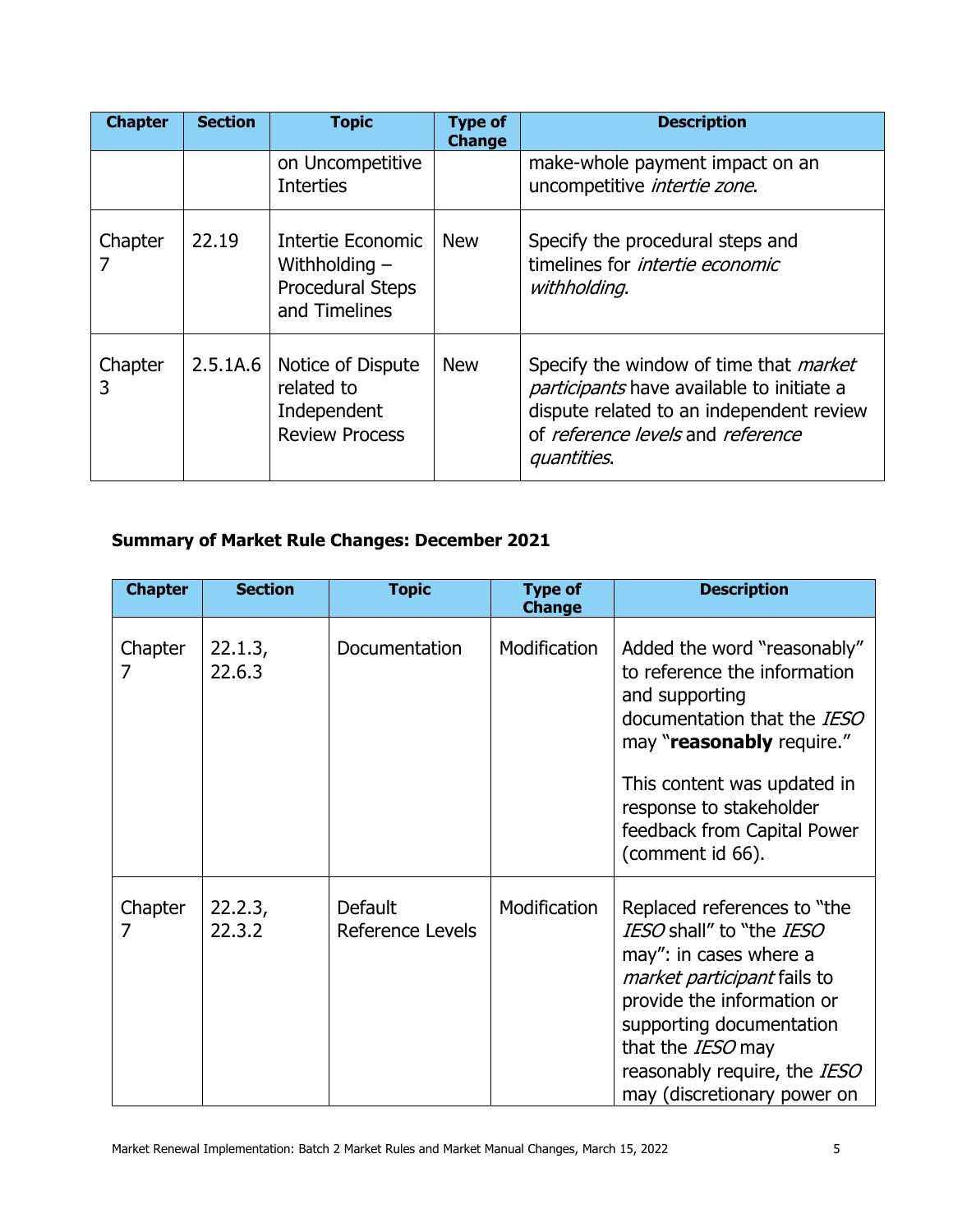| <b>Chapter</b>       | <b>Section</b>                                  | <b>Topic</b>                                                                              | <b>Type of</b><br><b>Change</b> | <b>Description</b>                                                                                                                                                                                                                                                                                                                                                           |
|----------------------|-------------------------------------------------|-------------------------------------------------------------------------------------------|---------------------------------|------------------------------------------------------------------------------------------------------------------------------------------------------------------------------------------------------------------------------------------------------------------------------------------------------------------------------------------------------------------------------|
|                      |                                                 |                                                                                           |                                 | the <i>IESO</i> ) register default<br>reference levels as specified<br>in these sections.<br>This content was updated in                                                                                                                                                                                                                                                     |
|                      |                                                 |                                                                                           |                                 | response to stakeholder<br>feedback from Capital Power<br>(comment id 69).                                                                                                                                                                                                                                                                                                   |
| Chapters<br>7 and 11 | 22.3.1.1,<br>22.3.1.2,<br>22.3.2.1,<br>22.3.2.2 | Energy ramp rate<br>reference level;<br>operating reserve<br>ramp rate<br>reference level | Addition<br>/Modification       | New defined terms in chapter<br>11 of the market rules have<br>been added for "energy ramp<br>rate reference level' and<br>"operating reserve ramp rate<br>reference level." The<br>specified sections in Chapter<br>7 have been updated with<br>these new defined terms.<br>This content was updated in<br>response to stakeholder<br>feedback from OPG<br>(comment id 78). |
| Chapter<br>7         | 22.3.2.10                                       | <b>Default</b><br>Reference Levels                                                        | Modification                    | This section on the default<br>reference level for the<br>maximum energy per ramp<br>hour reference levels for<br>each <i>thermal state</i> has been<br>amended to specify a value<br>of 1 MWh - replace the<br>reference to "MWh" with "1<br>MWh."<br>This content was updated in<br>response to stakeholder<br>feedback from OPG<br>(comment id 80).                       |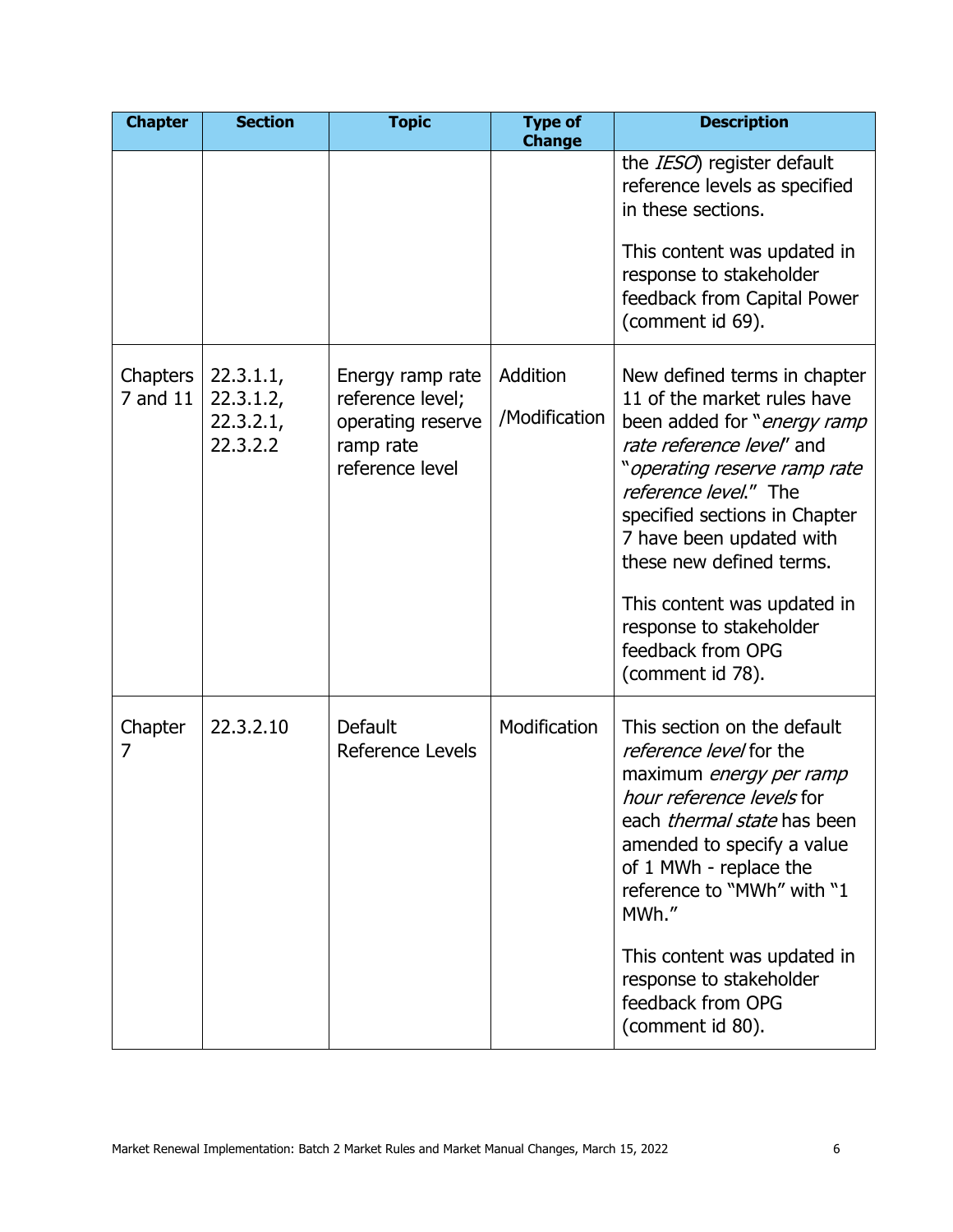| <b>Chapter</b> | <b>Section</b>      | <b>Topic</b>                                           | <b>Type of</b><br><b>Change</b> | <b>Description</b>                                                                                                                                                                                                                                                                                                                                                                                                                                                                                                       |
|----------------|---------------------|--------------------------------------------------------|---------------------------------|--------------------------------------------------------------------------------------------------------------------------------------------------------------------------------------------------------------------------------------------------------------------------------------------------------------------------------------------------------------------------------------------------------------------------------------------------------------------------------------------------------------------------|
| Chapter<br>7   | 22.4.2              | Resources with<br>Multiple Sets of<br>Reference Levels | Modification                    | This section has been<br>amended to be applicable to<br>a resource that has<br>registered a primary fuel type<br>of gas, oil, steam or biomass<br>which is not eligible to<br>submit start-up offers and<br>speed-no-load offers as<br>hourly <i>dispatch data</i> into the<br>day-ahead market and real-<br>time market.<br>This change was made in<br>response to internal feedback<br>received as part of solution<br>development.                                                                                    |
| Chapter<br>7   | 22.5.1,<br>22.5.1.3 | Changes to<br>Reference Levels                         | Addition                        | Added a new condition to the<br>list whereby the IESO may<br>change a registered<br>reference level for a<br>resource:<br>22.5.1.3 – the <i>IESO</i><br>registered that reference<br>level pursuant to section<br>22.2.3 or 22.3.2 (IESO<br>discretion to register default<br>reference levels if a market<br><i>participant</i> fails to provide<br>information or supporting<br>documentation).<br>This content was updated in<br>response to stakeholder<br>feedbak received during<br>reference level consultations. |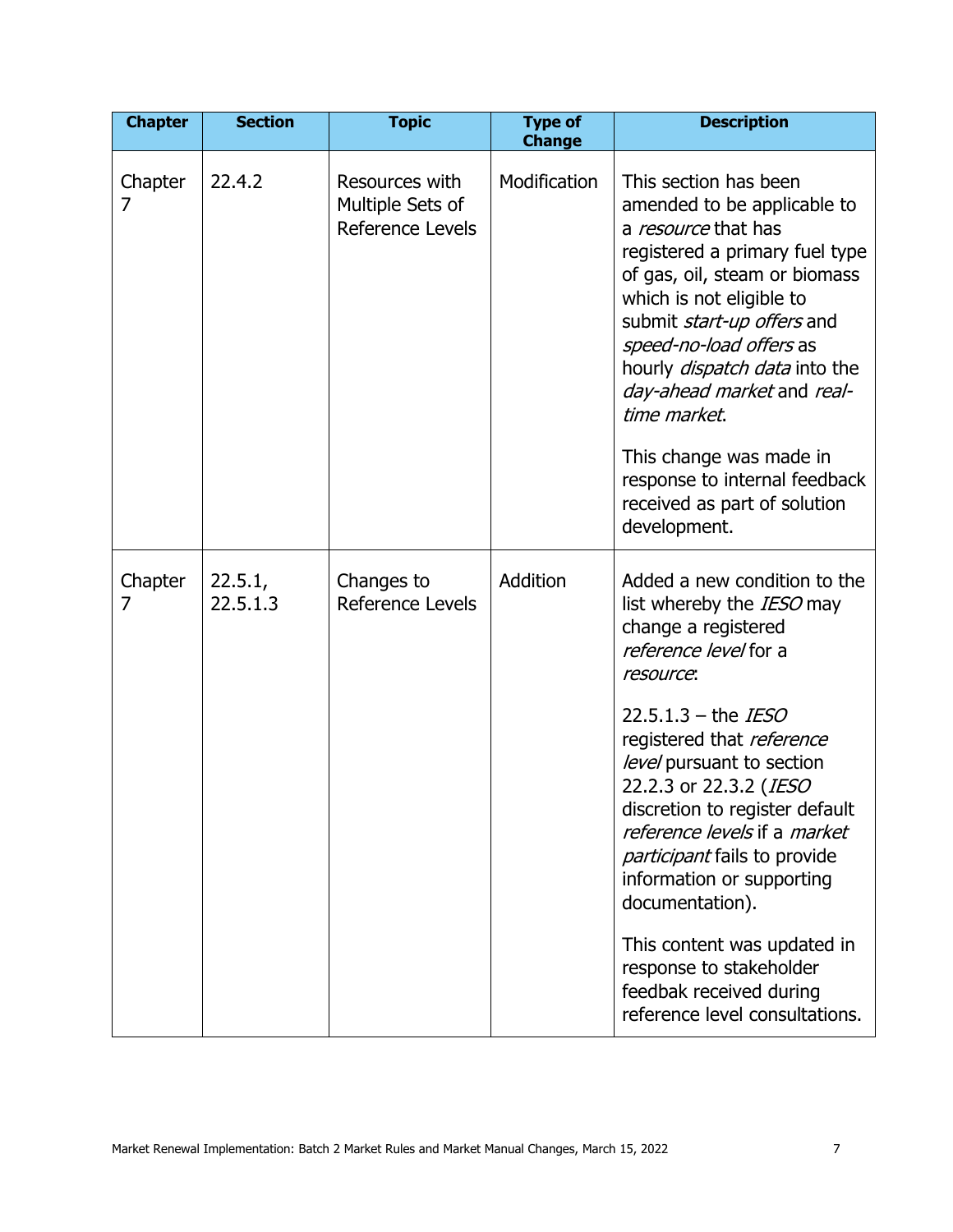| <b>Chapter</b> | <b>Section</b>     | <b>Topic</b>                                                                | <b>Type of</b><br><b>Change</b> | <b>Description</b>                                                                                                                                                                                                                                                                                                                                                                                                                                                                                                                                                                                           |
|----------------|--------------------|-----------------------------------------------------------------------------|---------------------------------|--------------------------------------------------------------------------------------------------------------------------------------------------------------------------------------------------------------------------------------------------------------------------------------------------------------------------------------------------------------------------------------------------------------------------------------------------------------------------------------------------------------------------------------------------------------------------------------------------------------|
| Chapter<br>7   | 22.5.3             | Changes to<br>Reference Levels                                              | Modification                    | For the inclusion of <i>energy</i><br>and speed no-load costs in a<br>resource's start-up offer<br><i>reference level</i> in<br>circumstances where the<br>resource's minimum<br>generation block run-time<br>extends into the next<br>dispatch day, this section has<br>been amended to be<br>applicable to a <i>resource</i> that<br>is eligible to submit start-up<br>offers and speed-no-load<br>offers as hourly dispatch data<br>into the <i>day-ahead market</i><br>and real-time market.<br>This change was made in<br>response to internal feedback<br>received as part of solution<br>development. |
| Chapter<br>7   | 22.5.6,<br>22.5.11 | Changes to<br>Reference Levels<br>- Form and<br>content of<br>documentation | Modification                    | Modified the sections to<br>clarify that the form and<br>content of documentation<br>required to support the use<br>of a higher-cost profile<br>reference level is not limited<br>to the time a <i>resource's</i><br>reference levels are initially<br>determined, but may be<br>amended with the agreement<br>of the IESO and the market<br>participant.<br>This content was updated in<br>response to stakeholder<br>feedback from Capital Power<br>(comment id 86).                                                                                                                                       |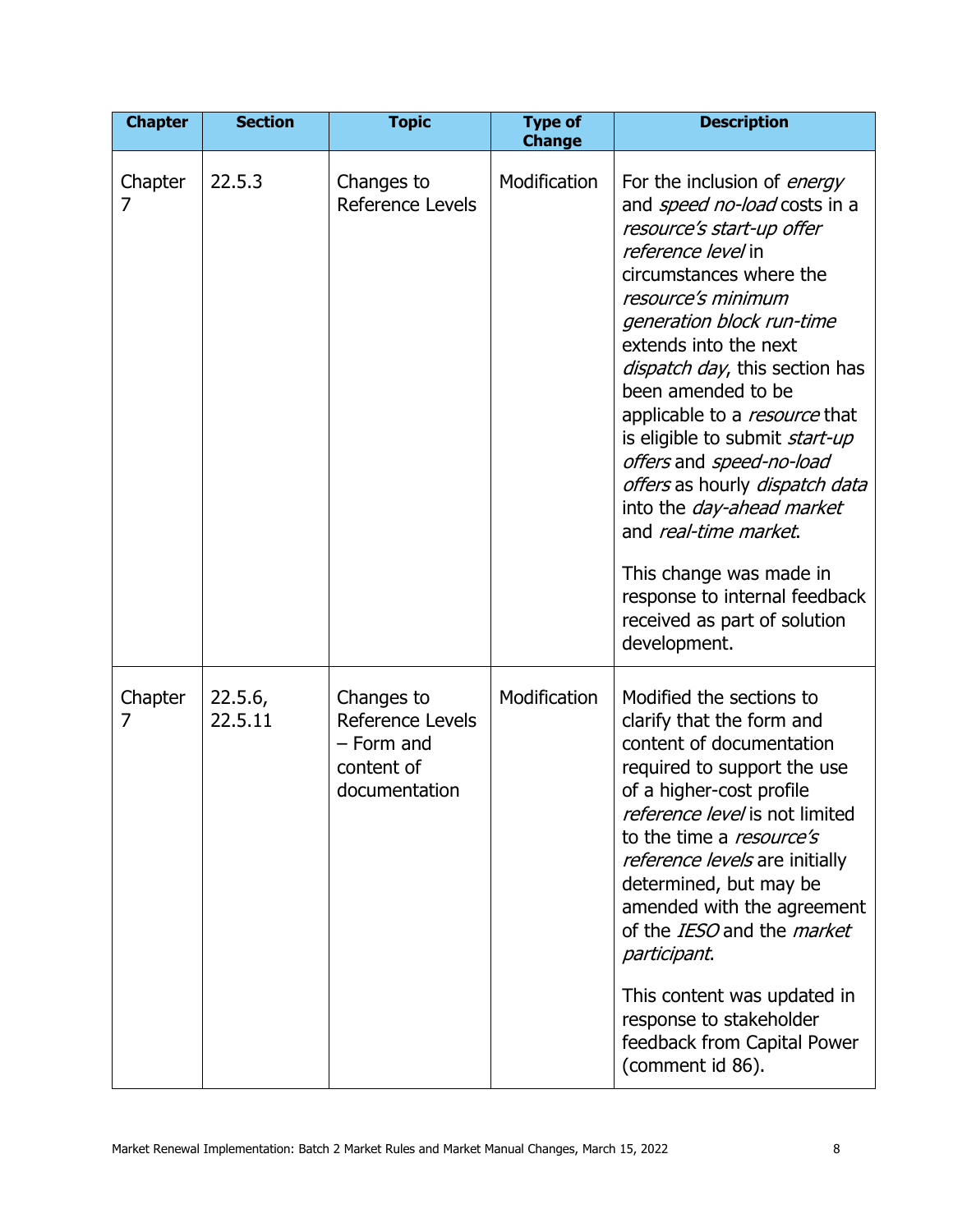| <b>Chapter</b> | <b>Section</b>          | <b>Topic</b>                                  | <b>Type of</b><br><b>Change</b> | <b>Description</b>                                                                                                                                                                                                                                                                                                                         |
|----------------|-------------------------|-----------------------------------------------|---------------------------------|--------------------------------------------------------------------------------------------------------------------------------------------------------------------------------------------------------------------------------------------------------------------------------------------------------------------------------------------|
| Chapter<br>7   | Throughout              | Use of Acronyms                               | Modification                    | The use of acronyms such as<br>"DAM, RTM, DCA, etc" have<br>been replaced with the full,<br>defined terms "day-ahead<br>market, real-time market,<br>dynamic constrained areas,"<br>etc.<br>This content was updated in<br>response to stakeholder<br>feedback from Power<br>Advisory - references to<br>"RTM" (comment id 34).            |
| Chapter<br>7   | 22.5.7.2                | Temporary<br>Revisions to<br>Reference Levels | Modification                    | For the real-time market,<br>modified the timing of<br>requests for temporary<br>revisions to <i>reference levels</i><br>from "no later than 130<br>minutes before the first<br>dispatch hour in the request"<br>to "no later than 150 minutes<br>before the first <i>dispatch hour</i><br>in the request."<br>This content was updated in |
|                |                         |                                               |                                 | response to stakeholder<br>feedback from OPG<br>(comment id 127).                                                                                                                                                                                                                                                                          |
| Chapter<br>7   | 22.5.10.3,<br>22.5.10.4 | Changes to<br>Reference Levels                | Modification                    | Clarified that the rejection of<br>subsequent requests for<br>temporary revisions to<br>reference levels made<br>outside of the window of<br>8:00 to 16:00 EDT for 30<br>days, is for the applicable<br>resource.                                                                                                                          |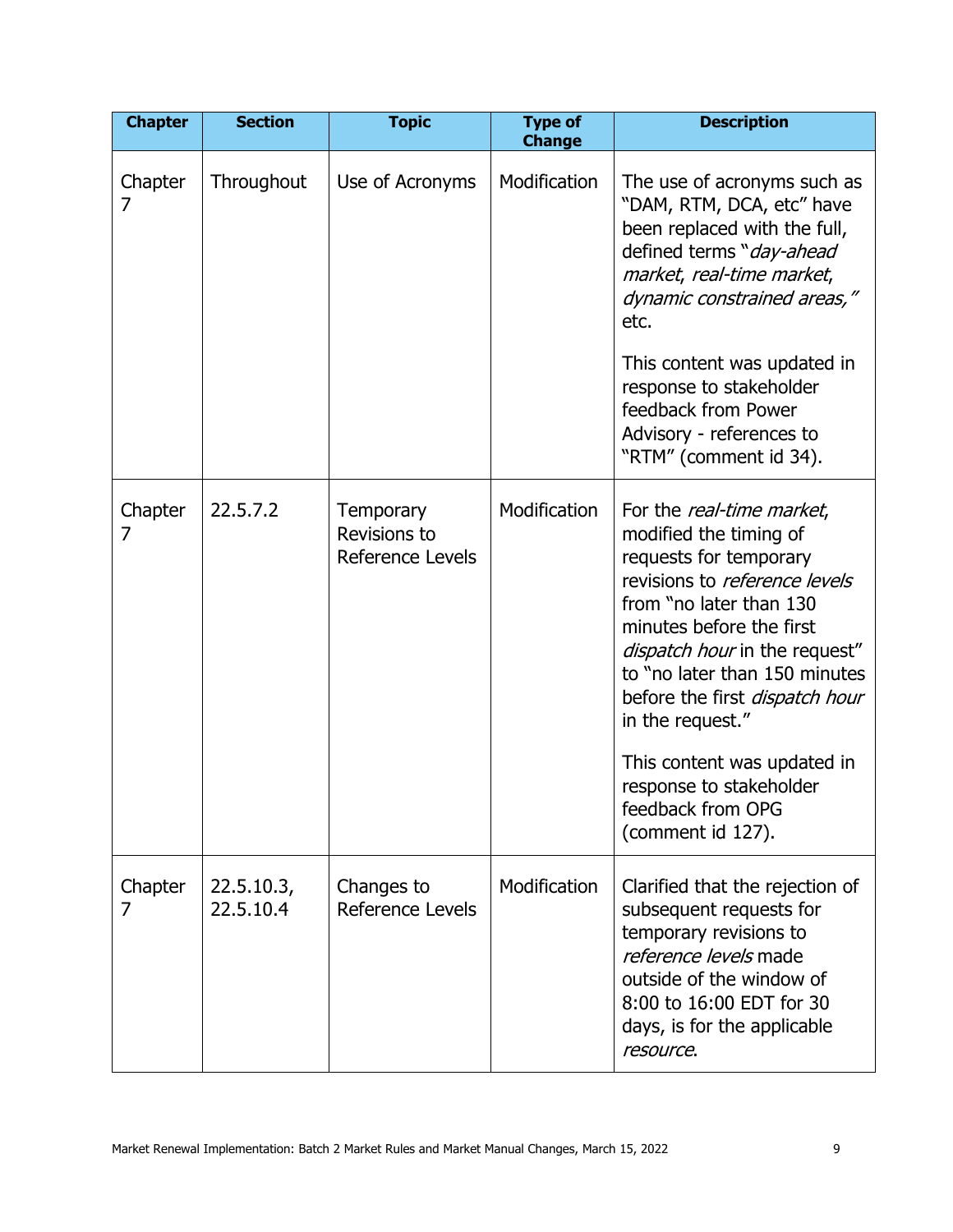| <b>Chapter</b> | <b>Section</b>        | <b>Topic</b>                   | <b>Type of</b><br><b>Change</b> | <b>Description</b>                                                                                                                                                                                                                                                                                               |
|----------------|-----------------------|--------------------------------|---------------------------------|------------------------------------------------------------------------------------------------------------------------------------------------------------------------------------------------------------------------------------------------------------------------------------------------------------------|
|                |                       |                                |                                 | This content was updated in<br>response to stakeholder<br>feedback from OPG<br>(comment id 87).                                                                                                                                                                                                                  |
| Chapter<br>7   | 22.5.12               | Changes to<br>Reference Levels | Addition                        | Added section 22.5.12 to<br>clarify that the requirement<br>to provide a <i>preliminary view</i><br>generally applies, except in<br>certain circumstances as<br>specified in section 22.5.1.4<br>or 22.5.1.6.<br>This content was updated in<br>response to stakeholder<br>feedback from OPG<br>(comment id 83). |
| Chapter<br>7   | 22.6.5                | Reference<br>Quantities        | Modification                    | Replaced the reference to "a<br>methodology used to<br>calculate reference<br>quantities" with "a reference<br>quantity."<br>This content was updated in<br>response to stakeholder<br>feedback from OPG<br>(comment id 89).                                                                                     |
| Chapter<br>7   | 22.6.7.2,<br>22.3.2.4 | Reference<br>Quantities        | Modification<br>/Addition       | Modified this section to<br>replace "maximum installed<br>capacity" with "the sum of<br>the maximum active power<br>capabity of all <i>generation</i><br>units associated with the<br>resource".<br>This content was updated in<br>response to stakeholder                                                       |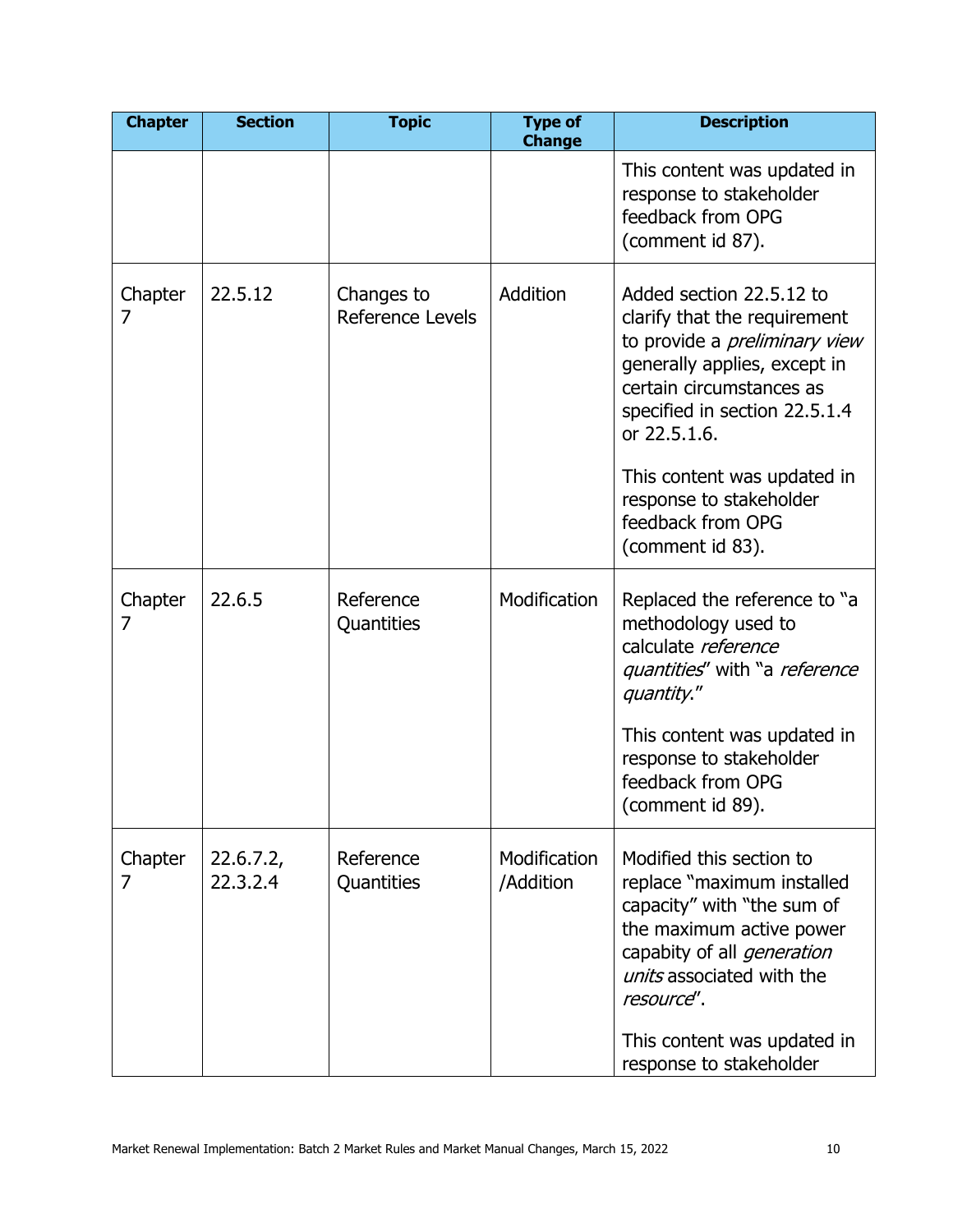| <b>Chapter</b> | <b>Section</b> | <b>Topic</b>                          | <b>Type of</b><br><b>Change</b> | <b>Description</b>                                                                                                                                                                                                                                                                                    |
|----------------|----------------|---------------------------------------|---------------------------------|-------------------------------------------------------------------------------------------------------------------------------------------------------------------------------------------------------------------------------------------------------------------------------------------------------|
|                |                |                                       |                                 | feedback from OPG<br>(comment id 90).                                                                                                                                                                                                                                                                 |
| Chapter<br>7   | 22.7.1.4       | Changes to<br>Reference<br>Quantities | Modification                    | Added the language<br>"whichever is later" to be<br>consistent with the language<br>in section 22.5.1.7.<br>22.7.1.4 more than two<br>years have passed since the<br>reference quantity was<br>established or last updated,<br>whichever is later.<br>This change was made in<br>response to internal |
|                |                |                                       |                                 | feedback.                                                                                                                                                                                                                                                                                             |
| Chapter<br>7   | 22.7.2         | Changes to<br>Reference<br>Quantities | Modification                    | The following provision,<br>which was previously section<br>22.8.1 has been relocated at<br>the end of section 22.7.2:<br>Prior to registering a<br>reference level or reference<br>quantity for a resource, the<br>IESO shall communicate a<br>preliminary review to the                             |
|                |                |                                       |                                 | relevant market participant.<br>This change was made in<br>response to internal<br>feedback.                                                                                                                                                                                                          |
| Chapter<br>7   | 22.8.1         | Independent<br><b>Review</b>          | Modification                    | Modifed this section to<br>specify that the consultant<br>must be independent of the<br>IESO and the <i>market</i><br><i>participant</i> requesting the<br>review.                                                                                                                                    |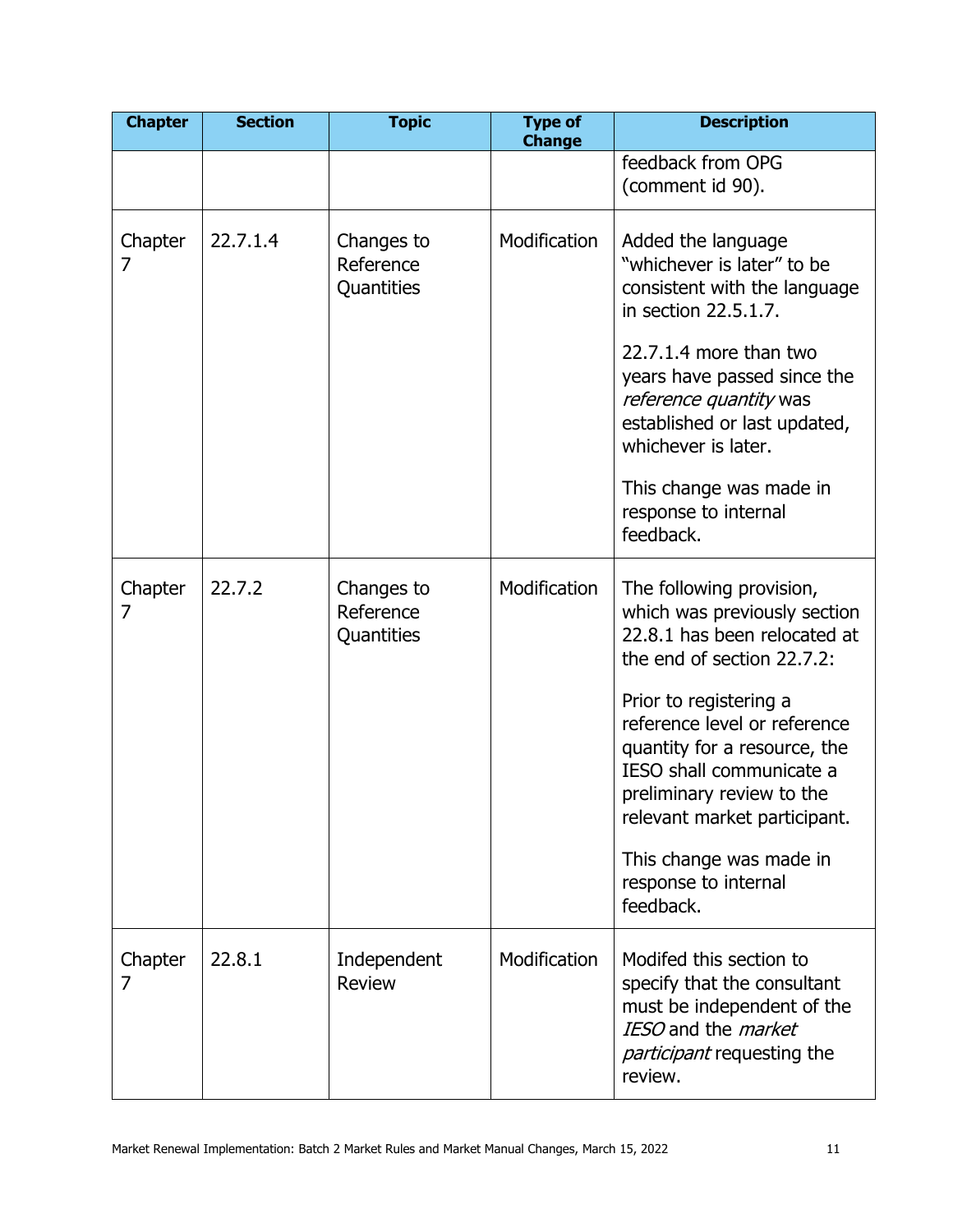| <b>Chapter</b> | <b>Section</b>    | <b>Topic</b>                 | <b>Type of</b><br><b>Change</b> | <b>Description</b>                                                                                                                                                                                                         |
|----------------|-------------------|------------------------------|---------------------------------|----------------------------------------------------------------------------------------------------------------------------------------------------------------------------------------------------------------------------|
|                |                   |                              |                                 | This content was updated in<br>response to stakeholder<br>feedback from OPG<br>(comment id 91).                                                                                                                            |
| Chapter<br>7   | 22.8.2,<br>22.8.4 | Independent<br><b>Review</b> | Modification                    | Replaced "despite the time"<br>limit in section 22.8.2" with<br>"despite any time limit to do<br>so specified in the applicable<br>market manual."                                                                         |
|                |                   |                              |                                 | The time limits are specified<br>in the applicable <i>market</i><br>manual, and not explicitly in<br>section 22.8.2.                                                                                                       |
|                |                   |                              |                                 | Consequential with this<br>change, a cross reference to<br>section 22.8.2 has been<br>added to section 22.8.4.                                                                                                             |
|                |                   |                              |                                 | This change was made in<br>response to internal<br>feedback.                                                                                                                                                               |
| Chapter<br>7   | 22.8.4            | Independent<br><b>Review</b> | Modification<br>/Addition       | Replaced the reference to "all<br>information" in section<br>22.8.4.2 and created a new<br>section 22.8.4.3 to include<br>"any information or<br>documentation that the IESO<br>determines the consultant<br>may require." |
|                |                   |                              |                                 | This change was made in<br>response to internal<br>feedback.                                                                                                                                                               |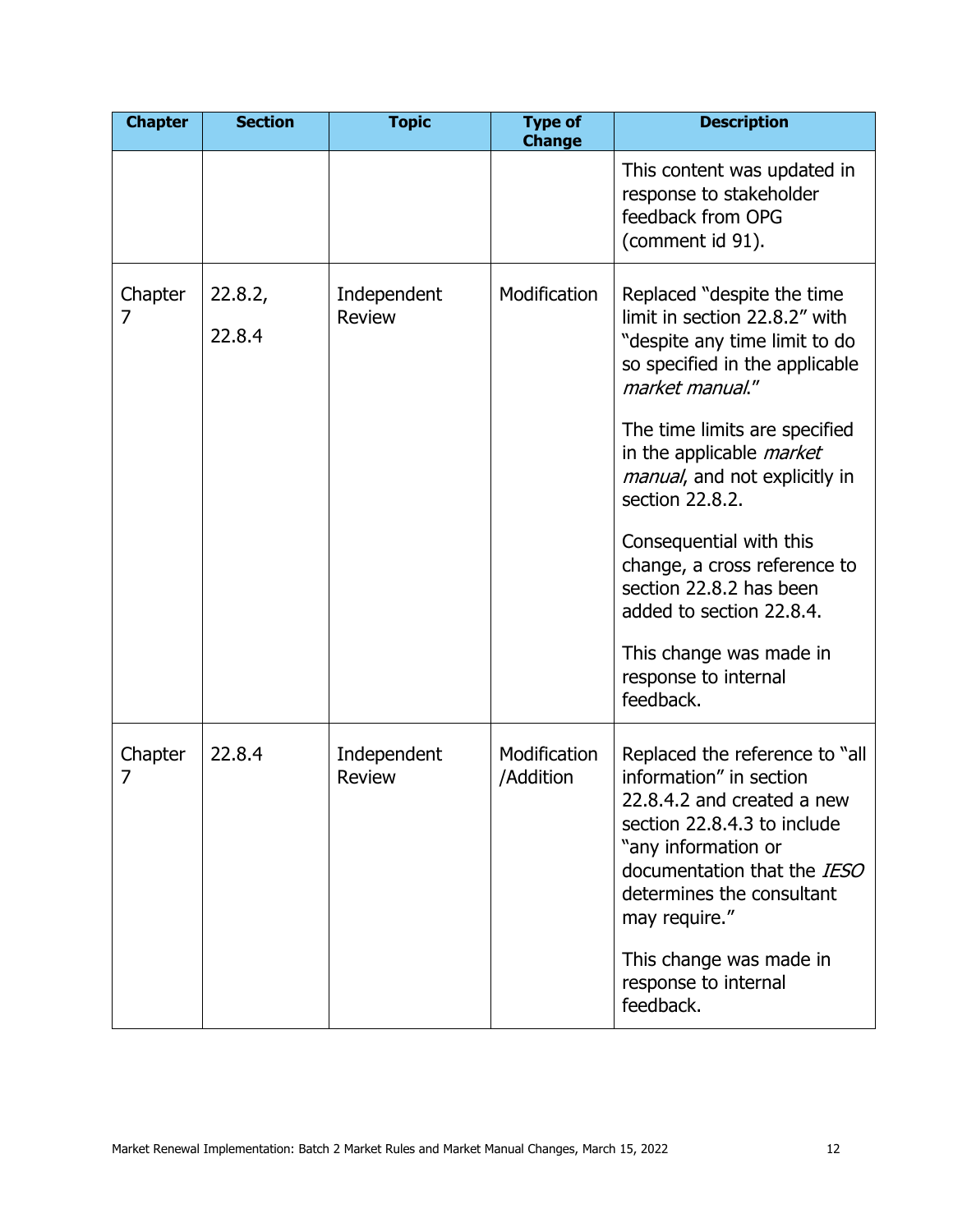| <b>Chapter</b> | <b>Section</b> | <b>Topic</b>                             | <b>Type of</b><br><b>Change</b> | <b>Description</b>                                                                                                                                                                                                                                                                                                                                                       |
|----------------|----------------|------------------------------------------|---------------------------------|--------------------------------------------------------------------------------------------------------------------------------------------------------------------------------------------------------------------------------------------------------------------------------------------------------------------------------------------------------------------------|
| Chapter<br>7   | 22,8,10        | Independent<br><b>Review</b>             | Modification                    | Clarified that the <i>IESO</i> may<br>not apply a settlement<br>charge for subsequent<br>reviews conducted as a result<br>of the IESO rejecting a<br>finding pursuant to section<br>22.8.6.<br>This change was made in<br>response to internal<br>feedback.                                                                                                              |
| Chapter<br>7   | 22.9.3         | <b>Market Control</b><br><b>Entities</b> | Editorial                       | Unitalicized the word "the."<br>This content was updated in<br>response to stakeholder<br>feedback from OPG<br>(comment id 95).                                                                                                                                                                                                                                          |
| Chapter<br>7   | 22.10.2.3      | Designation of<br>Constrained<br>Areas   | Modification                    | Specifed the IESO may<br>update the list or resources<br>or the name of any<br>system element in a<br>narrow constrained area, in<br>accordance with the<br>applicable market<br><i>manual</i> . Further details are<br>specified in Market Manual<br>14.1.<br>This content was updated in<br>response to stakeholder<br>feedback from Capital Power<br>(comment id 74). |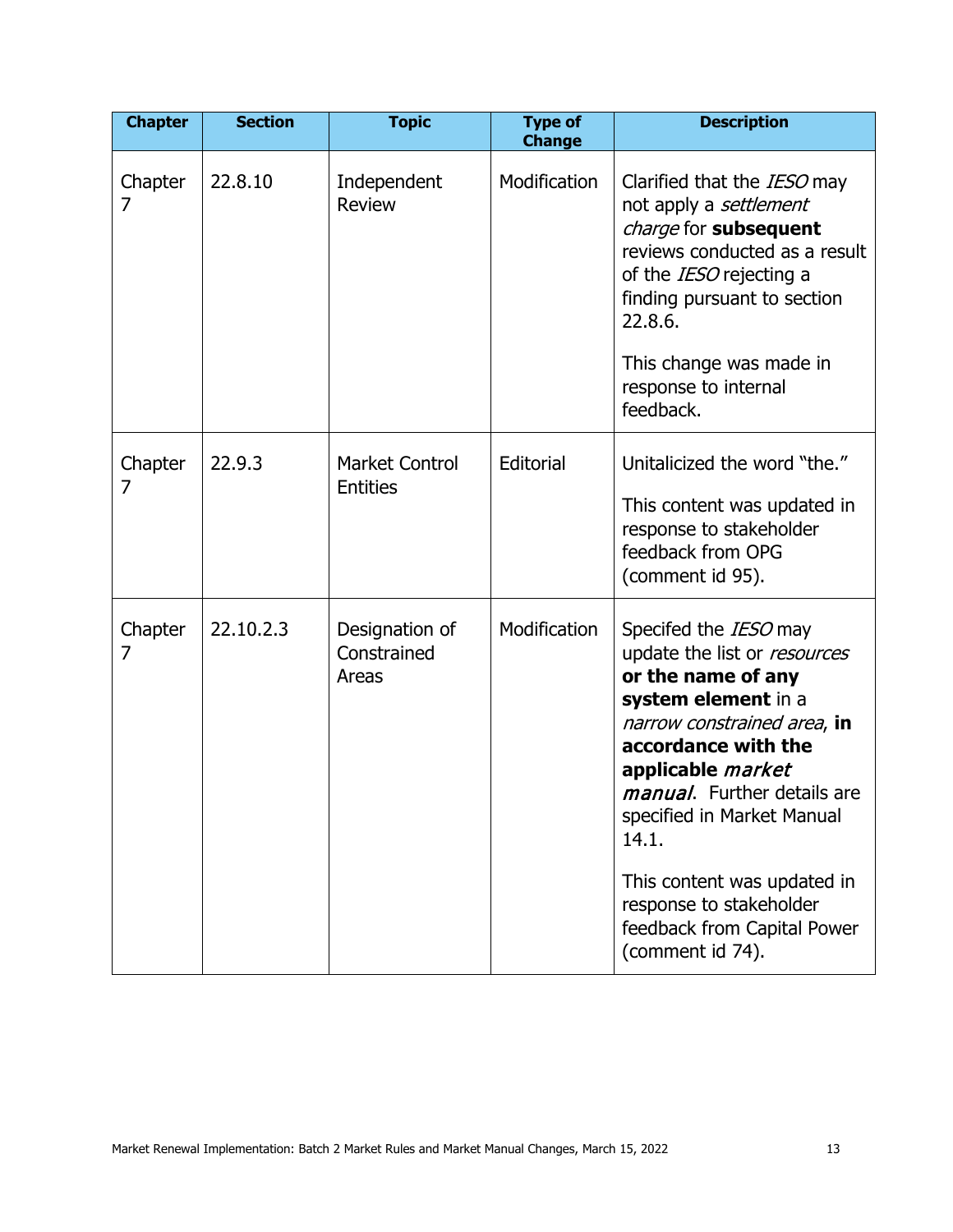| <b>Chapter</b> | <b>Section</b>                                                                                                                                     | <b>Topic</b>                                                                                                                                           | <b>Type of</b><br><b>Change</b> | <b>Description</b>                                                                                                                                                                                                                                                                                                                                                                                                                                                                                                                                                                                                                                                               |
|----------------|----------------------------------------------------------------------------------------------------------------------------------------------------|--------------------------------------------------------------------------------------------------------------------------------------------------------|---------------------------------|----------------------------------------------------------------------------------------------------------------------------------------------------------------------------------------------------------------------------------------------------------------------------------------------------------------------------------------------------------------------------------------------------------------------------------------------------------------------------------------------------------------------------------------------------------------------------------------------------------------------------------------------------------------------------------|
| Chapter<br>7   | 22.13.1,<br>22.13.1.3,<br>22.13.1.4                                                                                                                | Ex-Ante<br>Validation of<br>Non-Financial<br>Dispatch Data<br>Parameters                                                                               | Addition                        | Added sections 22.13.1.3 and<br>22.13.1.4 to include conduct<br>threshholds for <i>minimum</i><br>generation block down-time<br>for warm and cold <i>thermal</i><br>states.<br>This change was made in<br>response to internal<br>feedback.                                                                                                                                                                                                                                                                                                                                                                                                                                      |
| Chapter<br>7   | 22.15.3.3,<br>22.15.3.4,<br>22.15.3.5,<br>22.15.3.6<br>22.15.4.1.2,<br>22.15.4.2.2,<br>22.15.10.3,<br>22.15.10.4,<br>22.15.12.1.2,<br>22.15.12.2.2 | Ex-Post<br>Mitigation of<br>Physical<br>Withholding:<br>Conditions-<br>Energy/Operating<br>Reserve, Conduct<br>$Test -$<br>Energy/Operating<br>Reserve | Modification                    | Modified various sections to<br>clarify:<br>that <i>resources</i> that<br>submit offer quantities of<br>energy or operating<br>reserve at least equal to<br>the relevant reference<br>quantity value will not<br>meet the condition to test<br>for physical withholding;<br>and<br>the specific manner that<br>$\bullet$<br>the IESO will use to carry<br>out the MCE conduct test<br>for assessing physical<br>withholding of <i>energy</i> and<br>operating reserve.<br>These changes were made in<br>response to stakeholder<br>feedback during reference<br>level consultations and also<br>in response to internal<br>feedback received as part of<br>solution development. |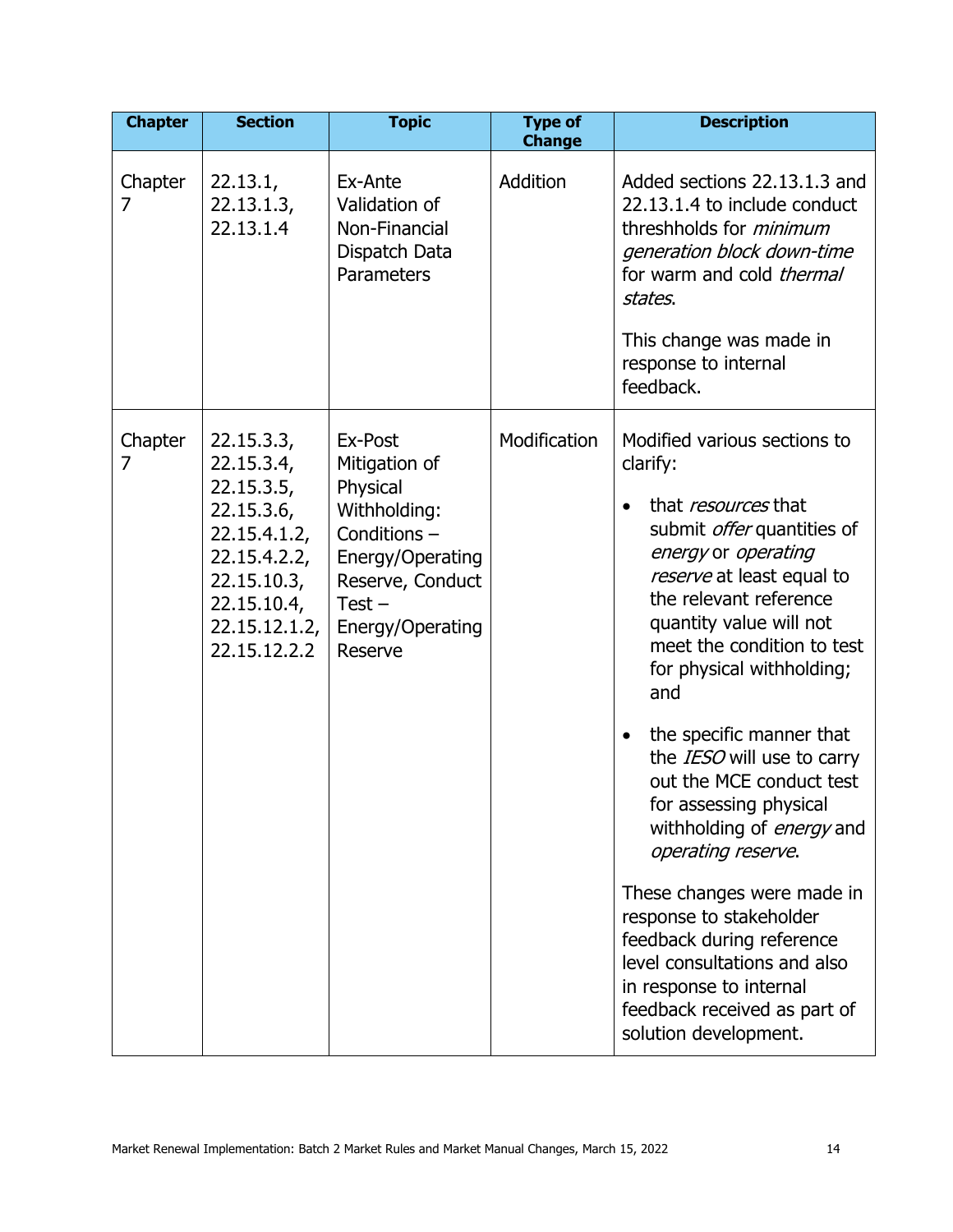| <b>Chapter</b> | <b>Section</b>       | <b>Topic</b>                                                                                          | <b>Type of</b><br><b>Change</b> | <b>Description</b>                                                                                                                                                                                                                                                                                                                                                                                                                                                       |
|----------------|----------------------|-------------------------------------------------------------------------------------------------------|---------------------------------|--------------------------------------------------------------------------------------------------------------------------------------------------------------------------------------------------------------------------------------------------------------------------------------------------------------------------------------------------------------------------------------------------------------------------------------------------------------------------|
| Chapter<br>7   | 22.15.3,<br>22.15.10 | Ex-Post<br>Mitigation of<br>Physical<br>Withholding:<br>Conditions-<br>Energy/Operating<br>Reserve    | Modification                    | Replaced references to "two-<br>hour ahead pre-dispatch run"<br>to "one-hour ahead pre-<br>dispatch run."<br>This change was made in<br>response to internal feedback<br>received as part of solution<br>development.                                                                                                                                                                                                                                                    |
| Chapter<br>7   | 22.15.4              | Ex-Post<br>Mitigation of<br>Physical<br>Withholding:<br>Conduct Test -<br>Energy/Operating<br>Reserve | Modification<br>/Editorial      | Sections 22.15.4.1.2 and<br>22.15.4.2.2:<br>Inserted "that energy offer<br>was below the resource's<br>reference quantity values<br>and"<br>Sections 22.15.12.1.2 and<br>22.15.12.2.2:<br>Inserted "that offer for<br>operating reserve was below<br>the resource's reference<br>quantity values and"<br>Corrected various minor<br>grammatical errors.<br>This change was made in<br>response to external<br>feedback received during<br>reference level consultations. |
| Chapter<br>7   | 22.16.2              | Intertie<br>Reference LEvels                                                                          | Modification                    | Added: "The <i>IESO</i> shall<br>consider only the <i>dispatch</i><br>hours within each period<br>when determining intertie<br>reference levels for that<br>period."                                                                                                                                                                                                                                                                                                     |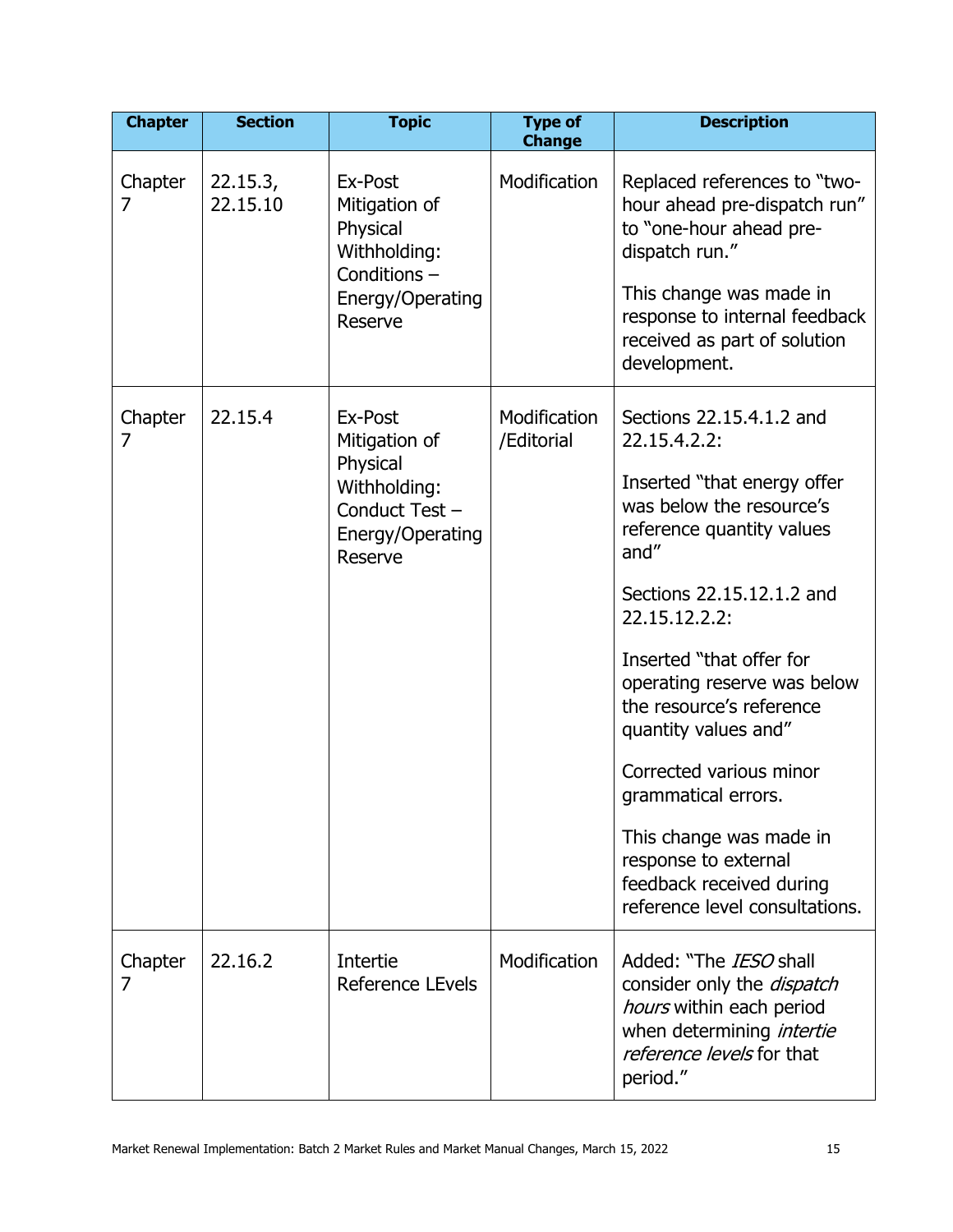| <b>Chapter</b> | <b>Section</b>           | <b>Topic</b>                                                                                                 | <b>Type of</b><br><b>Change</b> | <b>Description</b>                                                                                                                                                          |
|----------------|--------------------------|--------------------------------------------------------------------------------------------------------------|---------------------------------|-----------------------------------------------------------------------------------------------------------------------------------------------------------------------------|
|                |                          |                                                                                                              |                                 | This content was updated in<br>response to stakeholder<br>feedback from OPG<br>(comment id 105).                                                                            |
| Chapter<br>7   | 22.16.9.3,<br>22.16.12.3 | Intertie<br>Reference Levels<br>- Energy Bids                                                                | Modification                    | Replaced "below or equal to"<br>to "above":<br>The market participant's<br>energy bid for the boundary<br>entity resource was priced<br>above the intertie border<br>price. |
|                |                          |                                                                                                              |                                 | This content was updated in<br>response to stakeholder<br>feedback from OPG<br>(comment id 109).                                                                            |
| Chapter<br>7   | 22.16.11                 | Intertie<br><b>Reference Levels</b><br>- Energy Bids                                                         | Modification                    | Correction of error - changed<br>references to "offers" to<br>"bids."<br>This change was made in<br>response to internal<br>feedback.                                       |
| Chapter<br>7   | 22.17.6                  | Intertie Economic<br>Withholding on<br>an Uncompetitive<br>Intertie Zone -<br><b>Impact Test -</b><br>Energy | Editorial                       | Italicized "intertie zone."<br>This content was updated in<br>response to stakeholder<br>feedback from OPG<br>(comment id 110).                                             |
| Chapter<br>7   | 22.17.7,<br>22.17.13     | Intertie Economic<br>Withholding on<br>an Uncompetitive<br>Intertie Zone -<br>Impact Test -                  | Modification                    | Correction of errors:<br>22.17.7 <i>Energy</i> : replaced "or<br>100% or \$50/MW" with "the<br>lesser of 100% or \$50/MW."                                                  |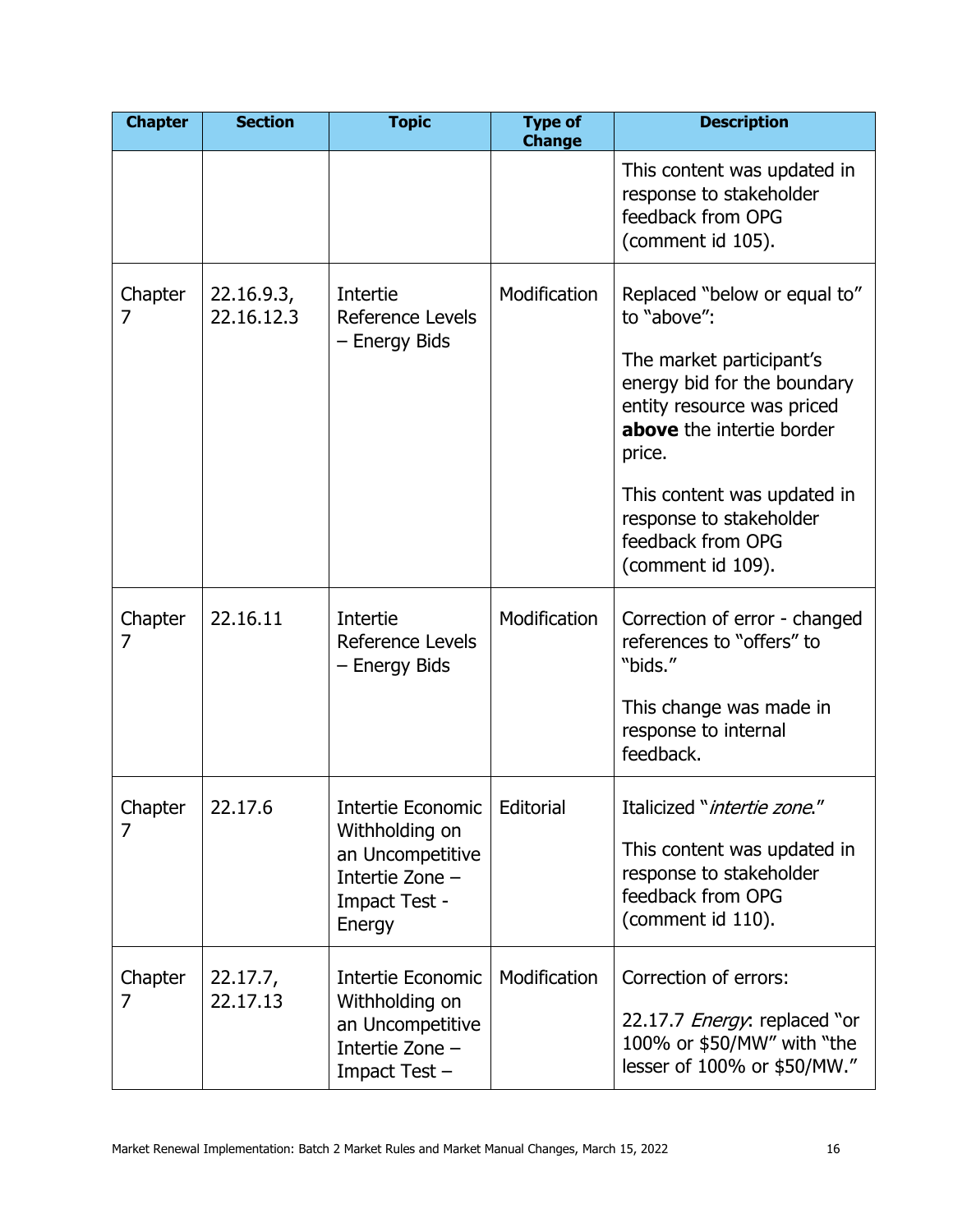| <b>Chapter</b> | <b>Section</b>       | <b>Topic</b>                                                                                                                                                                                                                                      | <b>Type of</b><br><b>Change</b> | <b>Description</b>                                                                                                                                                                                                                                                                                                                                                    |
|----------------|----------------------|---------------------------------------------------------------------------------------------------------------------------------------------------------------------------------------------------------------------------------------------------|---------------------------------|-----------------------------------------------------------------------------------------------------------------------------------------------------------------------------------------------------------------------------------------------------------------------------------------------------------------------------------------------------------------------|
|                |                      | Energy/Operating<br>Reserve                                                                                                                                                                                                                       |                                 | 22.17.13 Operating Reserve:<br>replaced "or 50% or<br>\$25/MW" with "the lesser of<br>50% or \$25/MW."<br>This content was updated in<br>response to stakeholder<br>feedback from OPG<br>(comment id 111).                                                                                                                                                            |
| Chapter<br>7   | 22.17.15,<br>22.18.6 | Intertie Economic<br>Withholding on<br>an Uncompetitive<br>Intertie Zone -<br>Impact Test-<br>Operating<br>Reserve / Intertie<br>Economic<br>Withholding on<br>an Uncompetitive<br>Intertie Zone -<br>Make-Whole<br>Payment Impact<br><b>Test</b> | Removal                         | Updated content to remove<br>redundancy given Chapter 7,<br>section 22.19.7.<br>This change was made in<br>response to internal<br>feedback.                                                                                                                                                                                                                          |
| Chapter<br>3   | 2.5.1A.6             | Notice of Dispute                                                                                                                                                                                                                                 | Modification                    | Modified the section to clarify<br>that a <i>notice of dispute</i><br>relating to an independent<br>review must be filed no later<br>than 22 days following the<br>IESO registering the<br>reference levels or reference<br>quantities for the resource.<br>This content was updated in<br>response to stakeholder<br>feedback from Capital Power<br>(comment id 76). |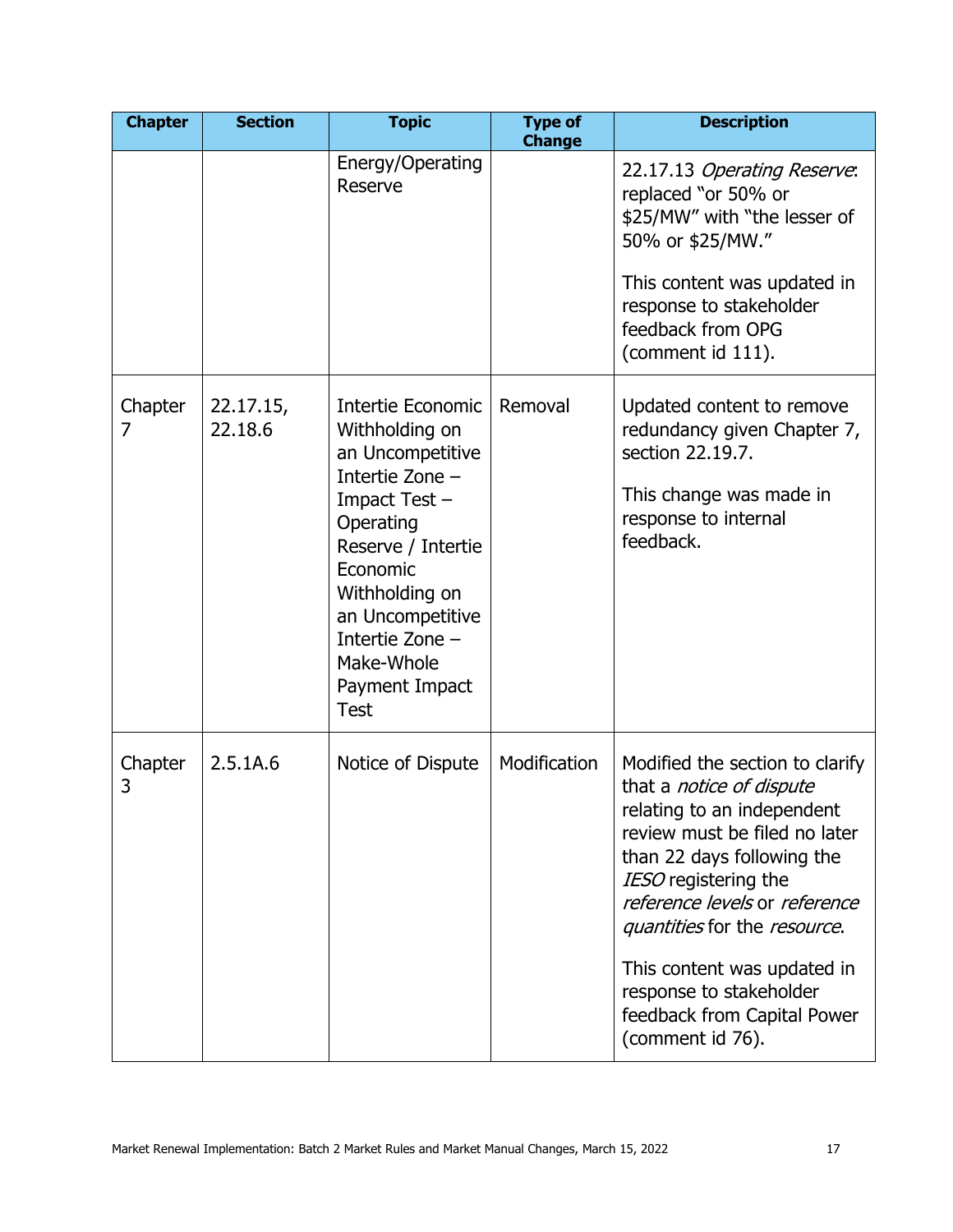| <b>Chapter</b> | <b>Section</b> | <b>Topic</b>   | <b>Type of</b><br><b>Change</b> | <b>Description</b>                                                                                                                                                         |
|----------------|----------------|----------------|---------------------------------|----------------------------------------------------------------------------------------------------------------------------------------------------------------------------|
| 11             | Definitions    | <b>Various</b> | Modification                    | Modified the following<br>defined terms:<br>energy ramp rate<br>٠<br>reference level OPG 78<br>This content was updated in<br>response to stakeholder<br>feedback from OPG |
|                |                |                |                                 | (comment id 78)<br>Global market power<br>$\bullet$                                                                                                                        |
|                |                |                |                                 | reference intertie<br>This content was updated in<br>response to stakeholder<br>feedback from OPG                                                                          |
|                |                |                |                                 | (comment id 113)<br>Market control entity OPG<br>$\bullet$<br>114                                                                                                          |
|                |                |                |                                 | This content was updated in<br>response to stakeholder<br>feedback from OPG<br>(comment id 114)                                                                            |
|                |                |                |                                 | Market control entity for<br>physical withholding OPG<br>114                                                                                                               |
|                |                |                |                                 | This content was updated in<br>response to stakeholder<br>feedback from OPG<br>(comment id 114)                                                                            |
|                |                |                |                                 | Operating reserve ramp<br>$\bullet$<br>rate reference level OPG<br>78                                                                                                      |
|                |                |                |                                 | This content was updated in<br>response to stakeholder                                                                                                                     |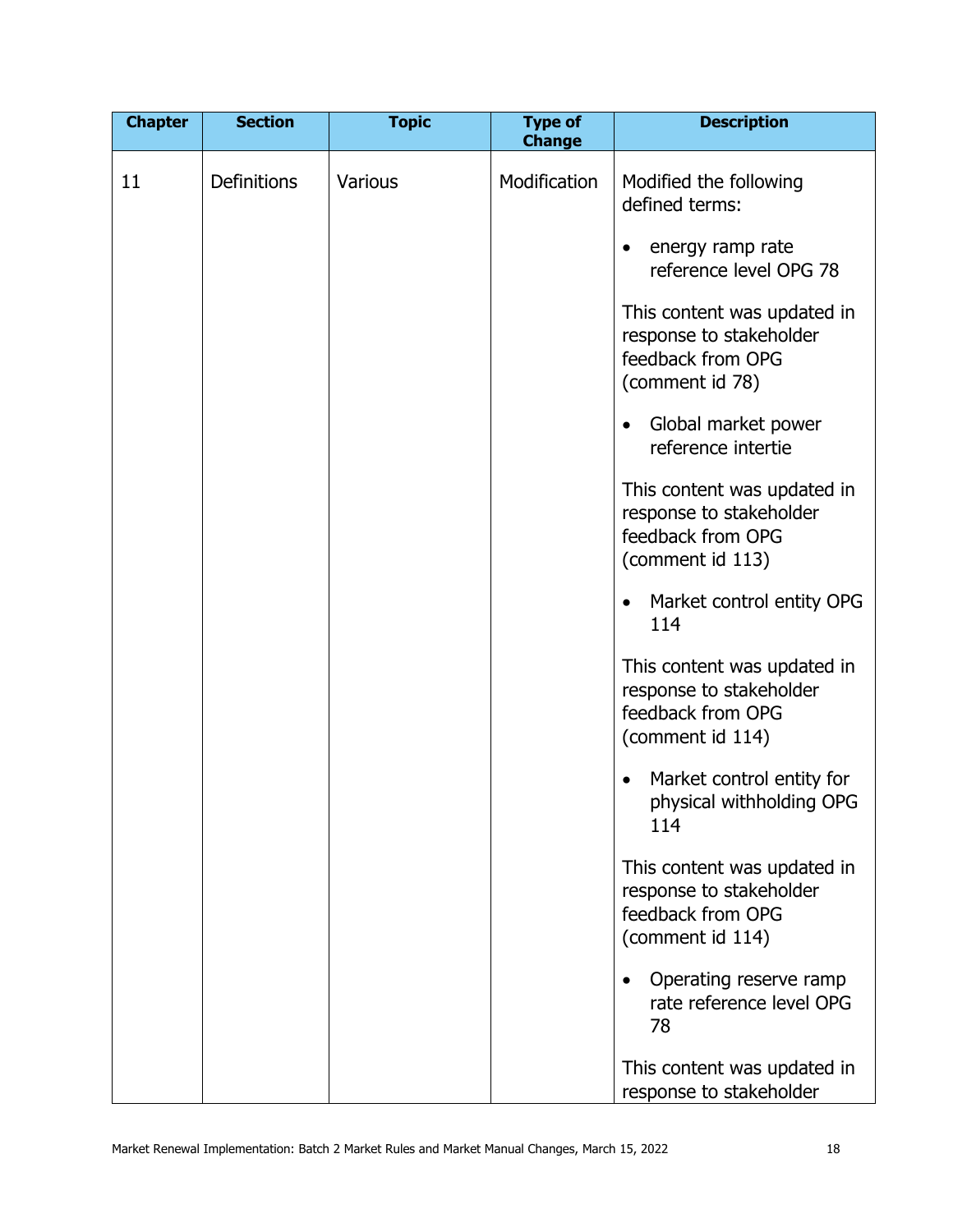| <b>Chapter</b> | <b>Section</b> | <b>Topic</b> | <b>Type of</b><br><b>Change</b> | <b>Description</b>                                                                              |
|----------------|----------------|--------------|---------------------------------|-------------------------------------------------------------------------------------------------|
|                |                |              |                                 | feedback from OPG<br>(comment id 78)                                                            |
|                |                |              |                                 | Ramp hours to minimum<br>$\bullet$<br>loading point reference<br>level OPG 78                   |
|                |                |              |                                 | This content was updated in<br>response to stakeholder<br>feedback from OPG<br>(comment id 78)  |
|                |                |              |                                 | Simuated as-offered<br>$\bullet$<br>energy locational<br>marginal price OPG 116                 |
|                |                |              |                                 | This content was updated in<br>response to stakeholder<br>feedback from OPG<br>(comment id 116) |
|                |                |              |                                 | Simulated reference<br>$\bullet$<br>quantity energy locational<br>marginal price                |
|                |                |              |                                 | This content was updated in<br>response to stakeholder<br>feedback from OPG<br>(comment id 116) |

## **Summary of Market Rule Changes: March 2022**

| <b>Chapter</b> | <b>Section</b> | <b>Topic</b> | <b>Type of</b><br><b>Change</b> | <b>Description</b>                                                                                          |
|----------------|----------------|--------------|---------------------------------|-------------------------------------------------------------------------------------------------------------|
| Chapter        | <b>Various</b> | N/A          | Editorial                       | Cross-references in various<br>sections have been updated<br>to account for the changes<br>discussed below. |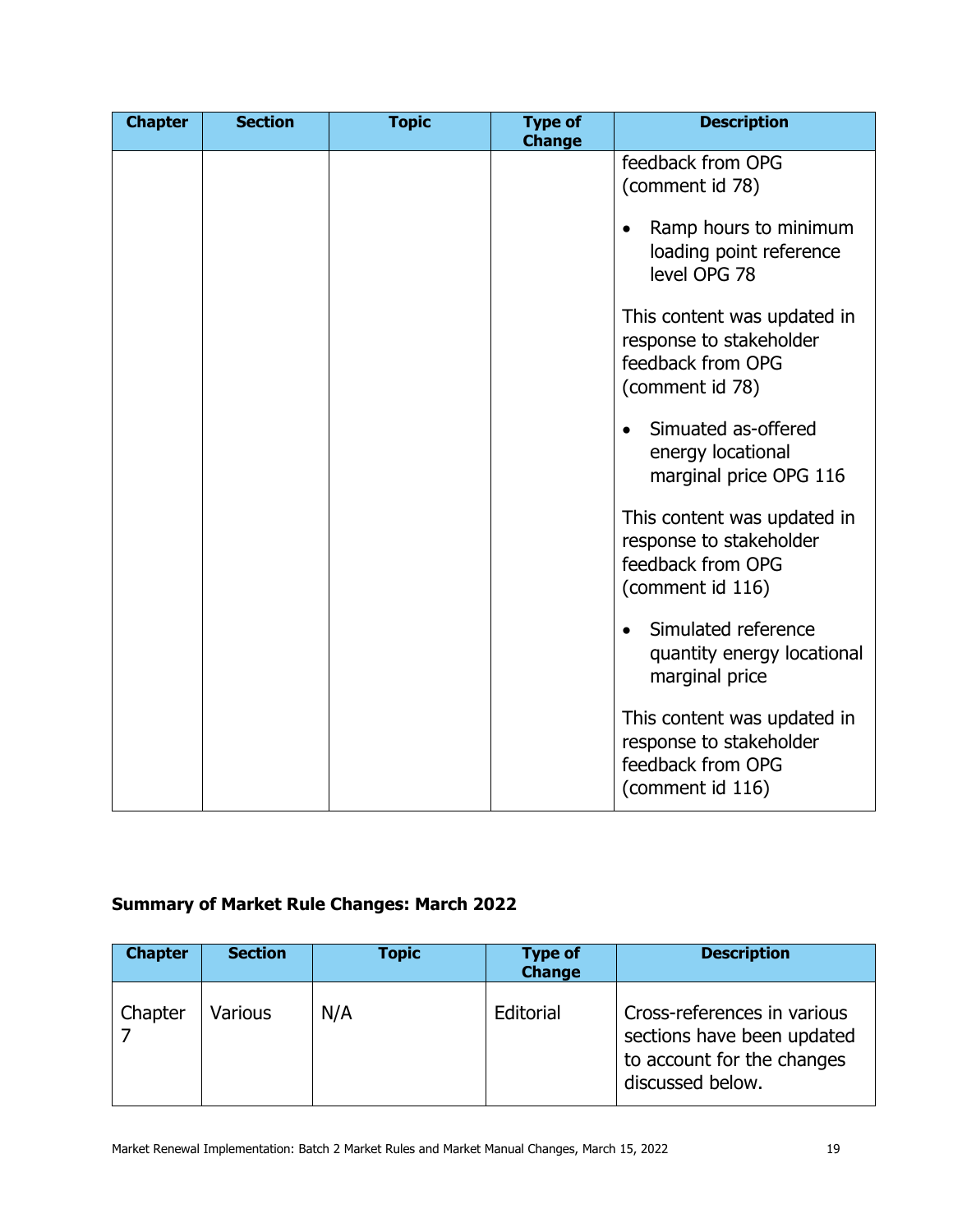| <b>Chapter</b> | <b>Section</b> | <b>Topic</b>            | <b>Type of</b><br><b>Change</b> | <b>Description</b>                                                                                                                                                                                                                                                                                                            |
|----------------|----------------|-------------------------|---------------------------------|-------------------------------------------------------------------------------------------------------------------------------------------------------------------------------------------------------------------------------------------------------------------------------------------------------------------------------|
| Chapter<br>7   | 22.1.1         | <b>Reference Levels</b> | Modification                    | Modified the section to<br>clarify that the IESO needs<br>to determine reference levels<br>for <i>dispatchable resources</i><br>registered to submit offers or<br>bids, rather than just offers,<br>as was previously the case.<br>This change aligns this<br>section with the content<br>already found in section<br>22.1.2. |
|                |                |                         |                                 | This content was updated in<br>response to stakeholder<br>feedback from OPG<br>(comment id 1).                                                                                                                                                                                                                                |
|                |                |                         |                                 | Modified the section to<br>clarify that reference levels<br>are required in order to<br>submit <i>offers</i> for <i>operating</i><br>reserve as well as energy<br>offers or energy bids.                                                                                                                                      |
|                |                |                         |                                 | This content was updated in<br>response to internal<br>feedback.                                                                                                                                                                                                                                                              |
| Chapter<br>7   | 22.1.4         | Reference Levels        | Modification                    | Modified the section to<br>clarify that the IESO shall<br>make available to each<br>market participant the<br>reference levels that are<br>registered and the reference<br>level values that are<br>calculated for that <i>market</i><br>participant's resources.<br>This content was updated in                              |
|                |                |                         |                                 | response to stakeholder                                                                                                                                                                                                                                                                                                       |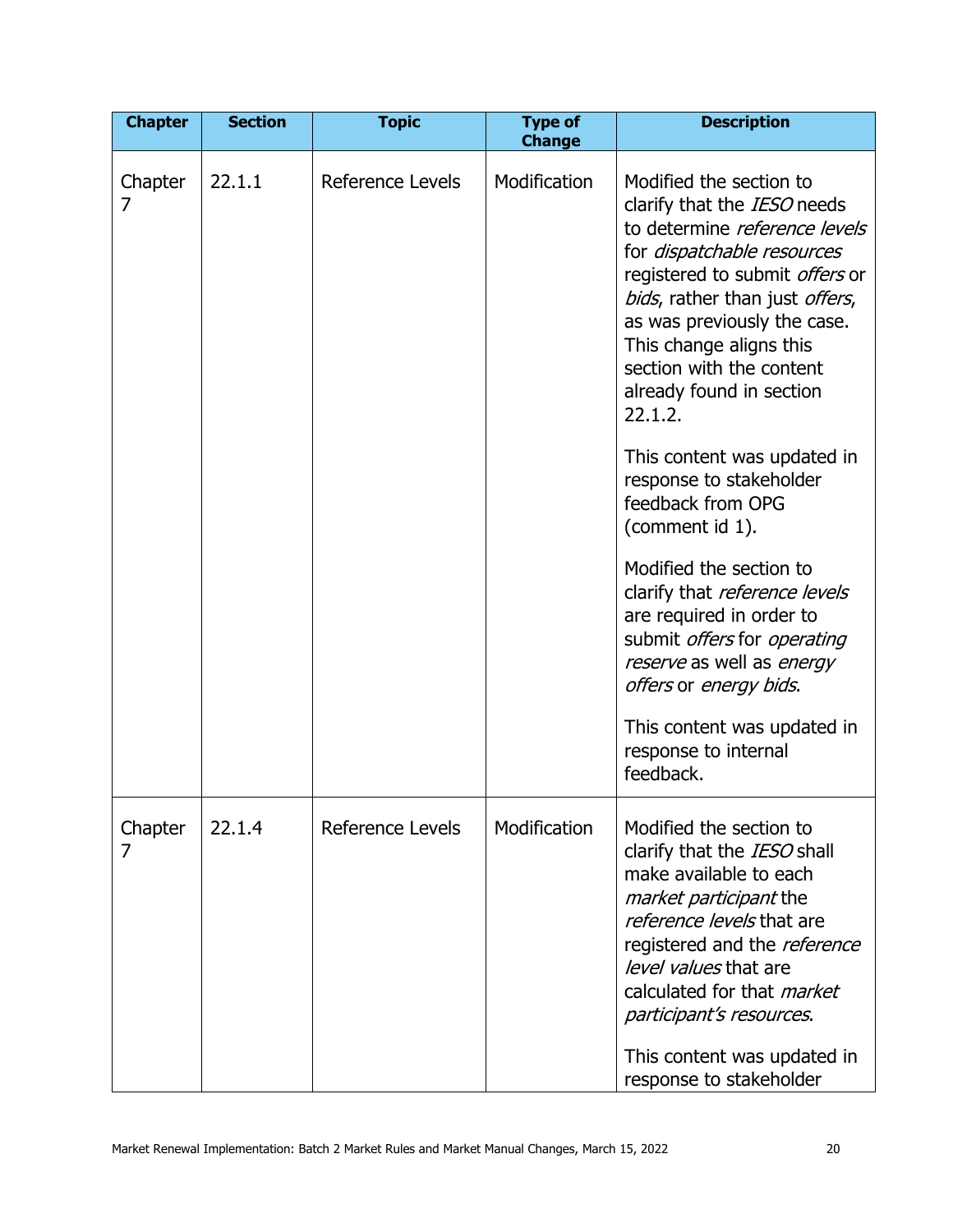| <b>Chapter</b>            | <b>Section</b>     | <b>Topic</b>            | <b>Type of</b><br><b>Change</b> | <b>Description</b>                                                                                                                                                                                                                                |
|---------------------------|--------------------|-------------------------|---------------------------------|---------------------------------------------------------------------------------------------------------------------------------------------------------------------------------------------------------------------------------------------------|
|                           |                    |                         |                                 | feedback from OPG<br>(comment id 2).                                                                                                                                                                                                              |
| Chapter<br>7              | 22.1.5             | <b>Reference Levels</b> | Modification                    | Updated this section to<br>clarify that the IESO is<br>prevented from registering<br>reference levels where the<br>relevant reference level<br>values do not monotonically<br>increase.<br>This content was updated in<br>response to stakeholder |
|                           |                    |                         |                                 | feedback from OPG<br>(comment id 3).                                                                                                                                                                                                              |
| Chapter<br>s <sub>7</sub> | 22.1.6,<br>22.1.7, | Reference Levels        | Modification                    | Updated these sections to<br>clarify that the sections refer<br>to reference level values.                                                                                                                                                        |
|                           |                    |                         |                                 | This content was updated in<br>response to stakeholder<br>feedback from OPG<br>(comment id 4).                                                                                                                                                    |
| Chapter<br>7              | 22.2.1.2           | Reference Levels        | Modification                    | Removed the reference to<br>thermal states for the speed<br>no load offer reference level.                                                                                                                                                        |
|                           |                    |                         |                                 | This content was updated in<br>response to stakeholder<br>feedback from OPG<br>(comment id 21B).                                                                                                                                                  |
| Chapter<br>7              | 22.2.3             | Reference Levels        | <b>Deletion</b>                 | Removed the language that<br>was previously in this section<br>allowing the IESO to<br>determine reference levels of<br>particular dollar values in the                                                                                           |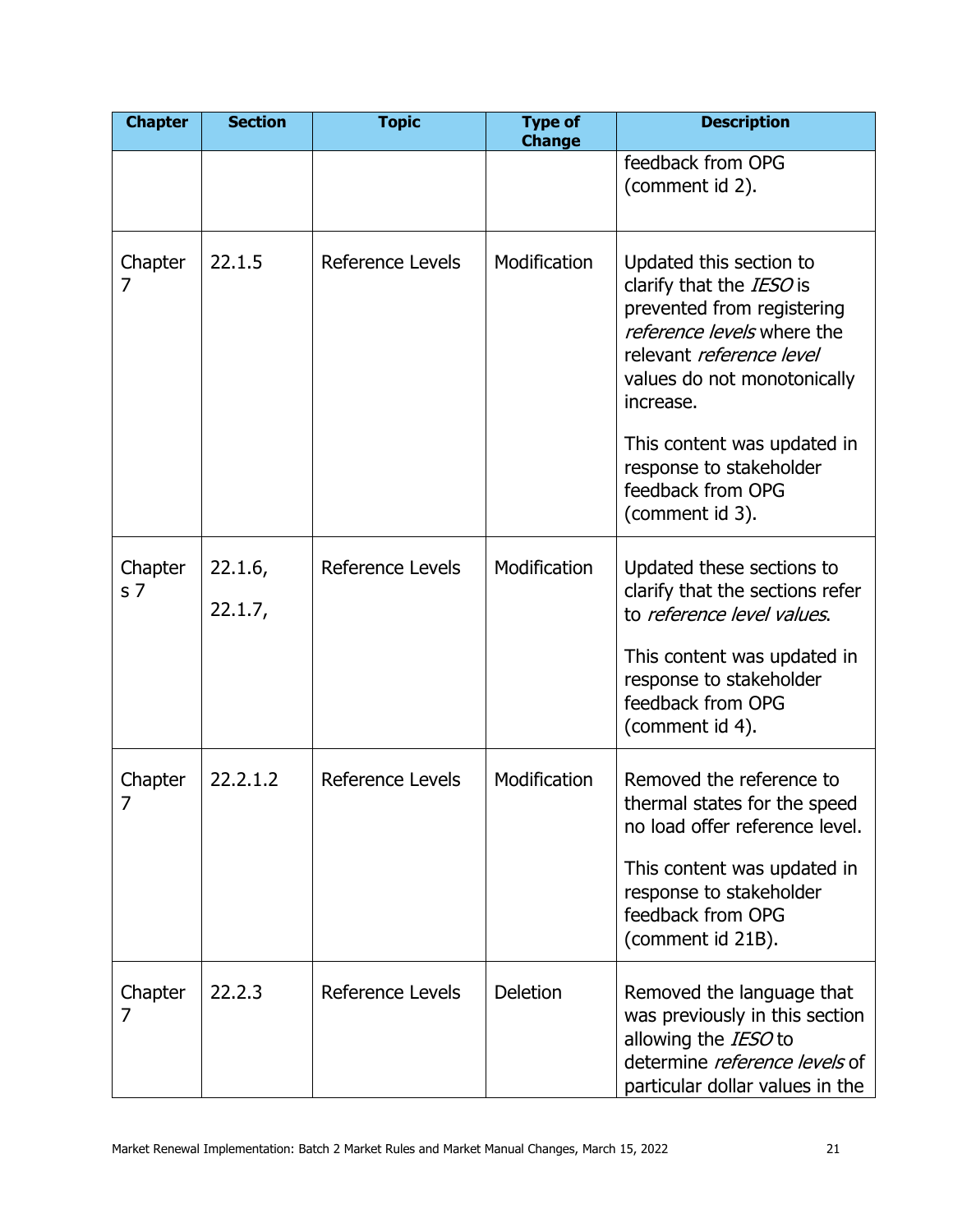| <b>Chapter</b> | <b>Section</b>    | <b>Topic</b>            | <b>Type of</b><br><b>Change</b> | <b>Description</b>                                                                                                                                                                                                                                                                                                                                                                                                                                                                                                     |
|----------------|-------------------|-------------------------|---------------------------------|------------------------------------------------------------------------------------------------------------------------------------------------------------------------------------------------------------------------------------------------------------------------------------------------------------------------------------------------------------------------------------------------------------------------------------------------------------------------------------------------------------------------|
|                |                   |                         |                                 | absence of required<br>information or supporting<br>documentation. This<br>language was removed as it<br>is redundant given other<br>content in the <i>reference level</i><br>sections of chapter 7 and the<br>relevant content in Market<br>Manual 14.2.<br>This content was updated in<br>response to internal<br>feedback.                                                                                                                                                                                          |
| Chapter<br>7   | 22.2.2,<br>22.2.3 | <b>Reference Levels</b> | Modification                    | Language that was<br>previously in section 22.2.2<br>regarding the IESO's ability<br>to register a reference level<br>that produces reference level<br>values below a resource's<br>short-run marginal costs at<br>the request of a <i>market</i><br>participant was moved from<br>section 22.2.2 and placed in<br>section 22.2.3.<br>The new content in section<br>22.2.3 is now the only topic<br>of section 22.2.3, due to the<br>removal of the content<br>previously found in section<br>22.2.3, discussed above. |
|                |                   |                         |                                 | This content was updated in<br>response to internal<br>feedback.                                                                                                                                                                                                                                                                                                                                                                                                                                                       |
| Chapter<br>7   | 22.3.1,<br>22.5.4 | Reference Levels        | Modification                    | Added "in accordance with<br>the applicable <i>market</i><br><i>manual</i> ' to this section.                                                                                                                                                                                                                                                                                                                                                                                                                          |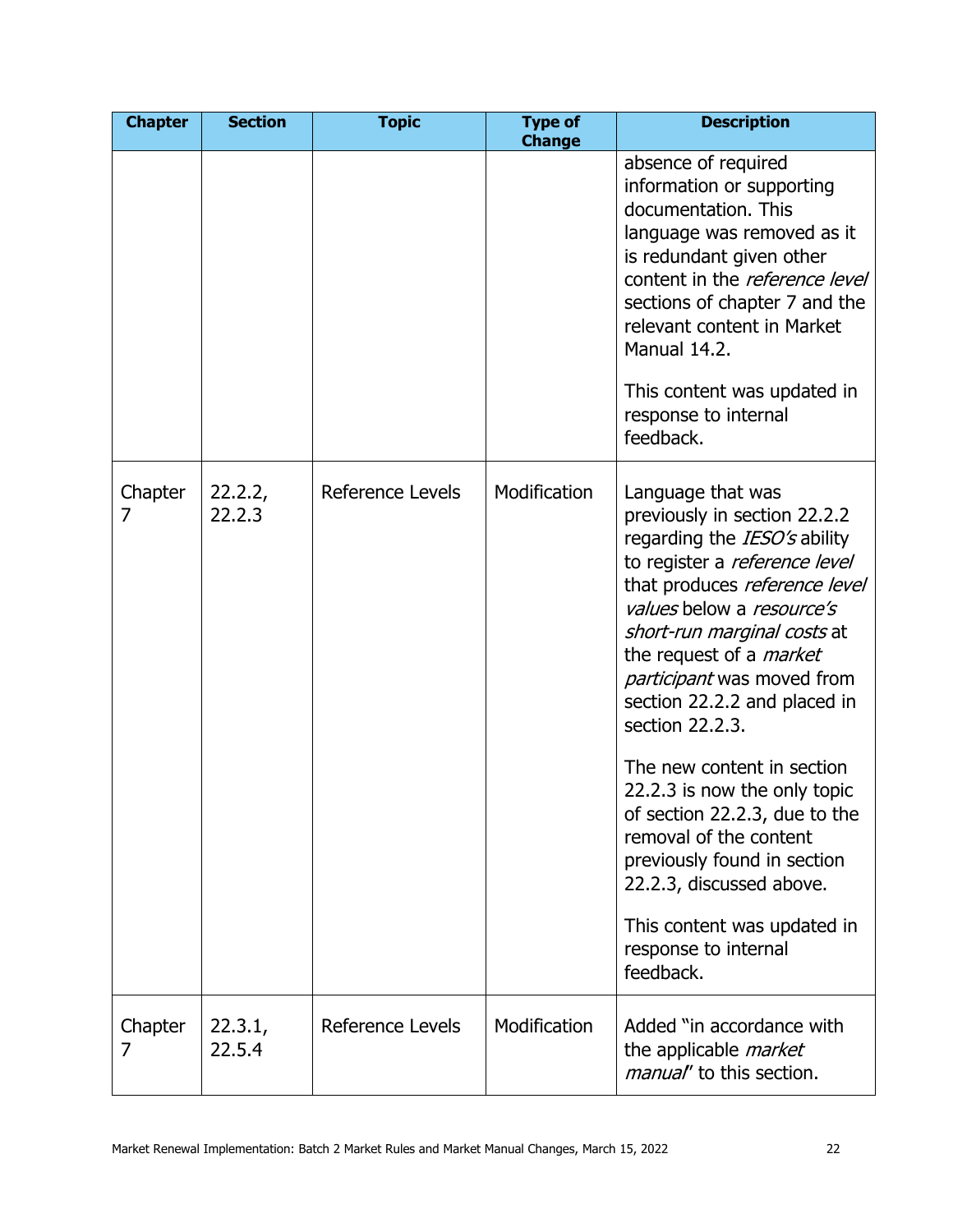| <b>Chapter</b> | <b>Section</b>                                                  | <b>Topic</b>            | <b>Type of</b><br><b>Change</b> | <b>Description</b>                                                                                                                                                                                                                                                                                              |
|----------------|-----------------------------------------------------------------|-------------------------|---------------------------------|-----------------------------------------------------------------------------------------------------------------------------------------------------------------------------------------------------------------------------------------------------------------------------------------------------------------|
|                |                                                                 |                         |                                 | This content was updated in<br>response to stakeholder<br>feedback from OPG<br>(comment ids 23 and 28).                                                                                                                                                                                                         |
| Chapter<br>7   | 22.4.1                                                          | <b>Reference Levels</b> | Modification                    | Updated the langage in this<br>sections so that resources<br>that are pseudo units<br>determine one set of<br>reference levels for<br>combined cycle mode and<br>one set of reference levels<br>for single cycle mode, where<br>applicable.<br>This content was updated in<br>response to internal<br>feedback. |
| Chapter<br>7   | 22.4.3,<br>22.4.4,<br>22.5.6,<br>22.5.9,<br>22.5.10,<br>22.5.11 | Reference Levels        | Modification                    | Updated the langage in<br>these sections so that the<br>sets of <i>reference levels</i> are<br>no longer referred to as the<br>"higher-cost set" and the<br>"lower-cost set".<br>This content was updated in<br>response to stakeholder<br>feedback from OPG<br>(comment id 25A).                               |
| Chapter<br>7   | 22.4.4                                                          | <b>Reference Levels</b> | Modification                    | Added content to this section<br>to clarify that the <i>IESO</i> can<br>determine two sets of<br>reference levels, including all<br>relevant financial reference<br>levels, for resources that<br>have two distinct cost<br>profiles.                                                                           |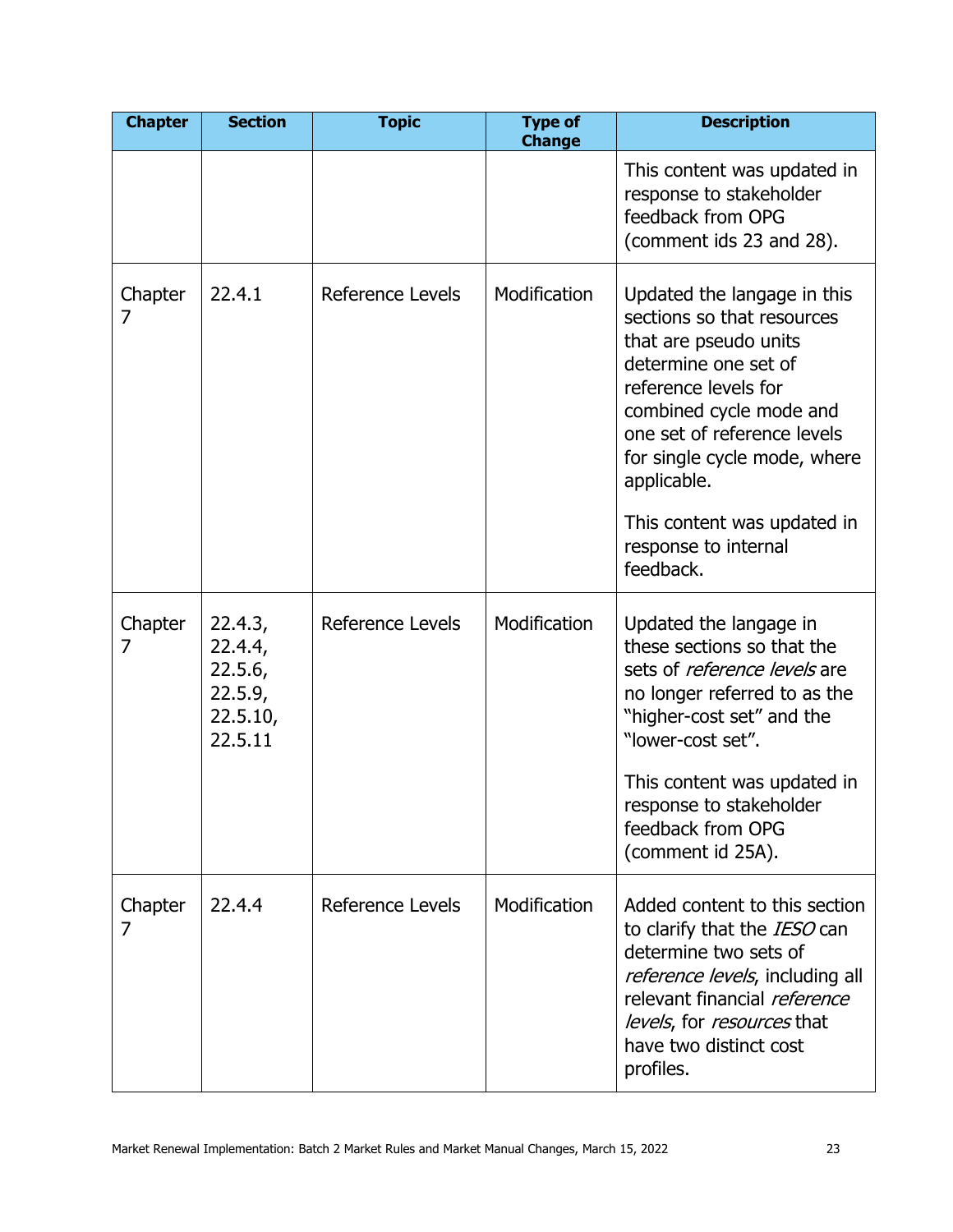| <b>Chapter</b> | <b>Section</b> | <b>Topic</b>            | <b>Type of</b><br><b>Change</b> | <b>Description</b>                                                                                                                                                                                                                                                                                              |
|----------------|----------------|-------------------------|---------------------------------|-----------------------------------------------------------------------------------------------------------------------------------------------------------------------------------------------------------------------------------------------------------------------------------------------------------------|
|                |                |                         |                                 | This content was updated in<br>response to stakeholder<br>feedback from OPG<br>(comment id 25B).                                                                                                                                                                                                                |
| Chapter<br>7   | 22.5.1.5       | <b>Reference Levels</b> | Editorial                       | The language in this section<br>was updated for alignment<br>with the language in section<br>22.5.1.6, where the term<br>"pursuant to" is used in<br>place of the previous<br>language "in accordance<br>with".                                                                                                 |
|                |                |                         |                                 | This content was updated in<br>response to internal<br>feedback.                                                                                                                                                                                                                                                |
| Chapter<br>7   | 22.5.4         | <b>Reference Levels</b> | Addition                        | Added content in this section<br>to clarify when market<br>participants can request<br>updates to a resource's<br>reference levels. Conforming<br>changes were also made to<br>Market Manual 14.2, sections<br>3.3.1 and 3.3.2.<br>This content was updated in<br>response to internal<br>stakeholder feedback. |
| Chapter<br>7   | 22.6.2         | Reference<br>Quantities | Editorial                       | Updated the cross reference<br>in this section to refer to<br>section 22.6.1.                                                                                                                                                                                                                                   |
|                |                |                         |                                 | This content was updated in<br>response to internal<br>feedback.                                                                                                                                                                                                                                                |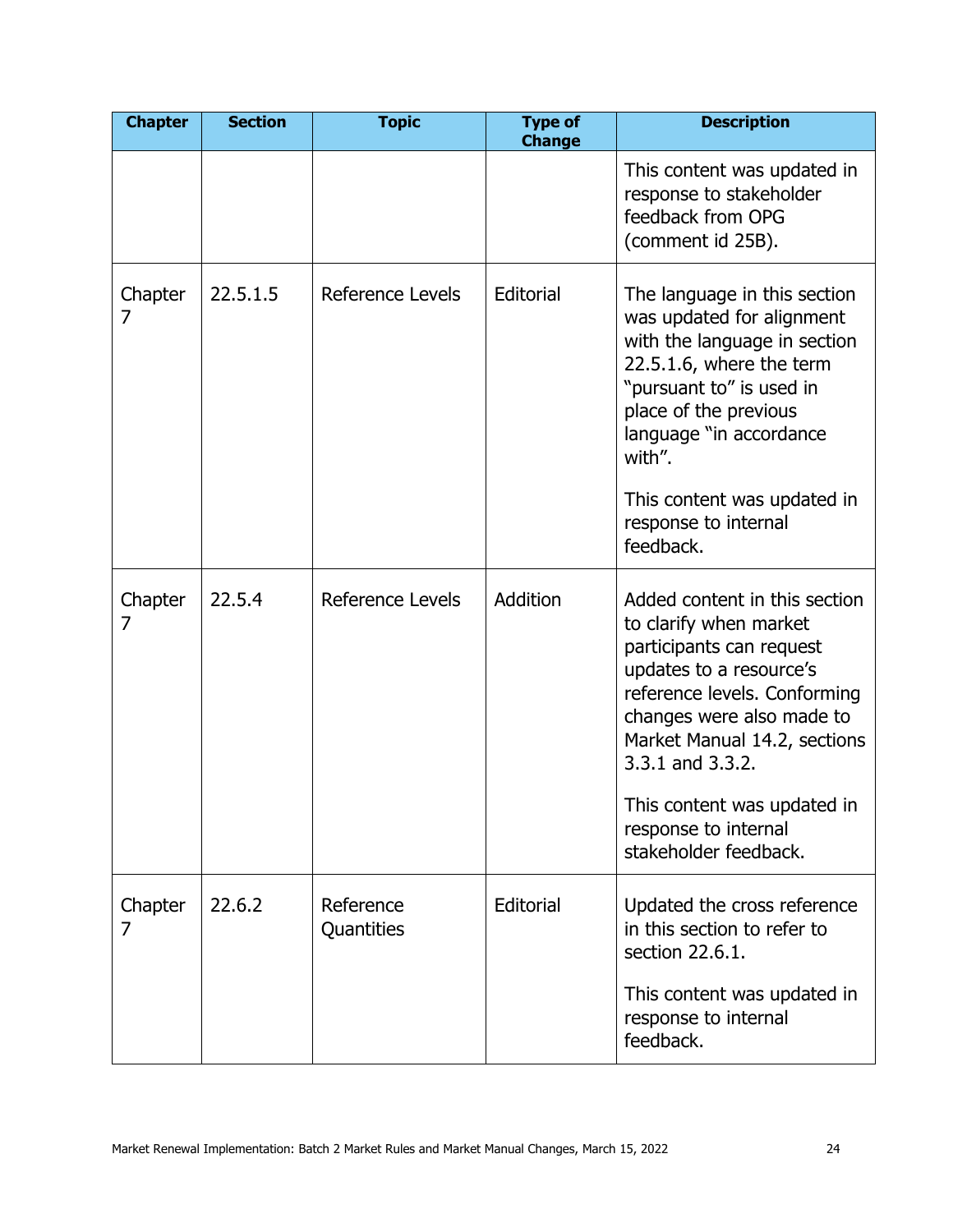| <b>Chapter</b> | <b>Section</b>                           | <b>Topic</b>                         | <b>Type of</b><br><b>Change</b> | <b>Description</b>                                                                                                                                                                                                                                                                                                     |
|----------------|------------------------------------------|--------------------------------------|---------------------------------|------------------------------------------------------------------------------------------------------------------------------------------------------------------------------------------------------------------------------------------------------------------------------------------------------------------------|
| Chapter<br>7   | 22.7.1.3                                 | Reference<br>Quantities              | Editorial                       | Added a cross reference to<br>section 22.7.3 to this<br>section.<br>This content was updated in<br>response to feedback<br>received during the January<br>Technical Panel meeting.                                                                                                                                     |
| Chapter<br>7   | 22.7.3                                   | Reference<br>Quantities              | Editorial                       | Added content in this section<br>to clarify when <i>market</i><br><i>participants</i> can request<br>updates to a resource's<br>reference quantity.<br>Conforming changes were<br>also made to Market Manual<br>14.2, sections 3.3.1 and<br>3.3.2.<br>This content was updated in<br>response to internal<br>feedback. |
| Chapter<br>7   | 22.8.1                                   | Independent<br><b>Review Process</b> | Editorial                       | Moved content that had<br>previously resided in section<br>22.7.2 into the new section<br>22.8.1, as had been the<br>intent.                                                                                                                                                                                           |
| Chapter<br>7   | 22.8.5,<br>22.8.7,<br>22.8.8,<br>22.8.9, | Independent<br><b>Review Process</b> | Modification                    | The content in these sections<br>have been updated to<br>provide more clarity on the<br>independent review process.<br>This content was updated in<br>response to feedback<br>received during the January<br>and February Technical                                                                                    |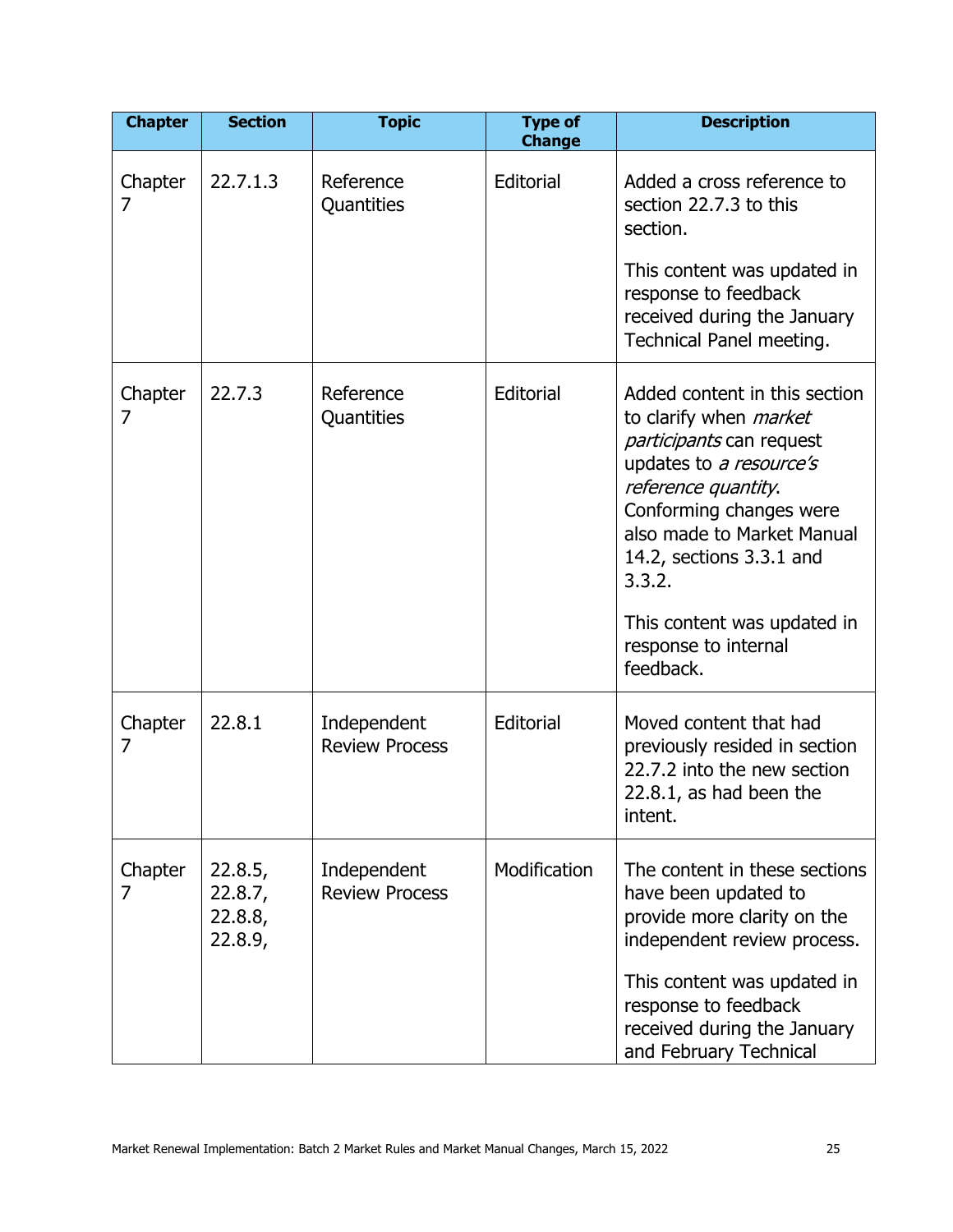| <b>Chapter</b> | <b>Section</b>    | <b>Topic</b>                         | <b>Type of</b><br><b>Change</b> | <b>Description</b>                                                                                                                                                                                                                                                                                                                                                                                                                                                                     |
|----------------|-------------------|--------------------------------------|---------------------------------|----------------------------------------------------------------------------------------------------------------------------------------------------------------------------------------------------------------------------------------------------------------------------------------------------------------------------------------------------------------------------------------------------------------------------------------------------------------------------------------|
|                |                   |                                      |                                 | Panel meetings as well as<br>internal feedback.                                                                                                                                                                                                                                                                                                                                                                                                                                        |
| Chapter<br>7   | 22.8.5.1          | Independent<br><b>Review Process</b> | Modification                    | The content in this section<br>has been amended to<br>provide more clarity<br>regarding the independent<br>review process. The new<br>language states that the<br>IESO shall provide a<br>consultant engaged on an<br>independent review with a<br>statement of the applicable<br>reference levels and<br>reference quantities to be<br>reviewed and the nature of<br>such review.<br>This content was updated in<br>response to stakeholder<br>feedback from OPG<br>(comment id 87A). |
| Chapter<br>7   | 22.8.7,<br>22.8.8 | Independent<br><b>Review Process</b> | Modification                    | Split the previous section<br>22.8.7 into two sections.<br>This change was made in<br>response to internal<br>feedback.                                                                                                                                                                                                                                                                                                                                                                |
| Chapter<br>7   | 22.8.9            | Independent<br><b>Review Process</b> | Modification                    | The content in this section<br>was modified to provide<br>more clarity around the<br>steps involved when the<br>IESO rejects a finding in an<br>independent review report.<br>This change was made in<br>response to internal<br>feedback.                                                                                                                                                                                                                                             |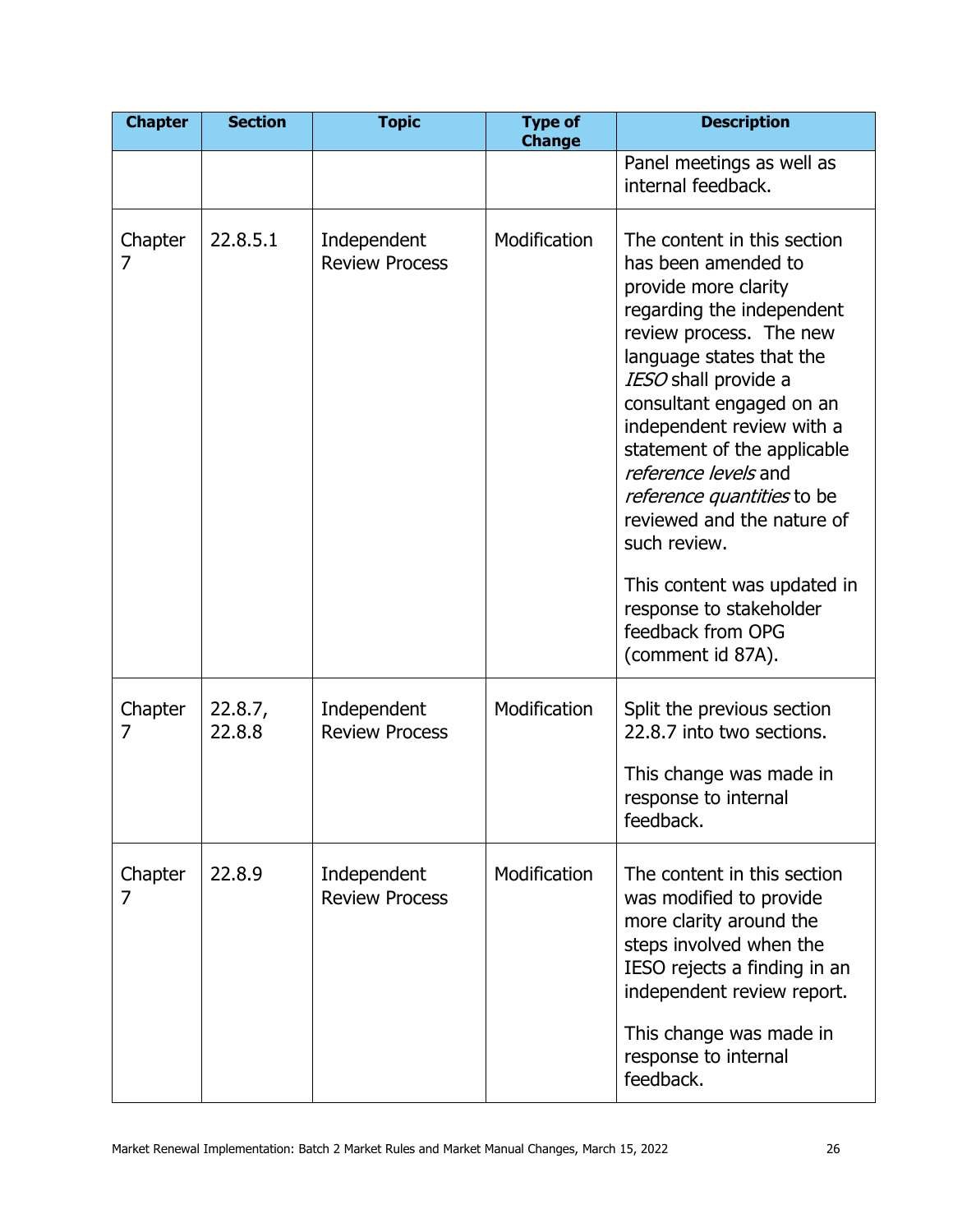| <b>Chapter</b> | <b>Section</b> | <b>Topic</b>                              | <b>Type of</b><br><b>Change</b> | <b>Description</b>                                                                                                                                                                                                                                                                                                                                                                                                                     |
|----------------|----------------|-------------------------------------------|---------------------------------|----------------------------------------------------------------------------------------------------------------------------------------------------------------------------------------------------------------------------------------------------------------------------------------------------------------------------------------------------------------------------------------------------------------------------------------|
| Chapter<br>7   | 22.8.13        | Independent<br><b>Review Process</b>      | Modification                    | Updated content to specify<br>that the IESO shall not apply<br>a settlement charge for<br>subsequent reviews following<br>rejection of a review.<br>This content was updated in<br>response to stakeholder<br>feedback from OPG<br>(comment id 12).                                                                                                                                                                                    |
| Chapter<br>7   | 22.10.2        | <b>Narrow</b><br><b>Constrained Areas</b> | Addition/Mod<br>ification       | The content in this sections<br>and its subsections was<br>modified to provide more<br>clarity around the cadence of<br>the <i>narrow constrained area</i><br>analysis and reporting, as<br>well as to add cross-<br>references to the applicable<br>market manual.<br>This content was updated in<br>response to feedback<br>received during the January<br>and February Technical<br>Panel meetings as well as<br>internal feedback. |
| Chapter<br>7   | 22.12.1.1      | Uncompetitive<br><b>Intertie Zones</b>    | Editorial                       | This content was updated to<br>remove "in the <i>day-ahead</i><br>market" to avoid<br>redundancy.<br>This content was updated in<br>response to stakeholder<br>feedback from OPG<br>(comment id 44C).                                                                                                                                                                                                                                  |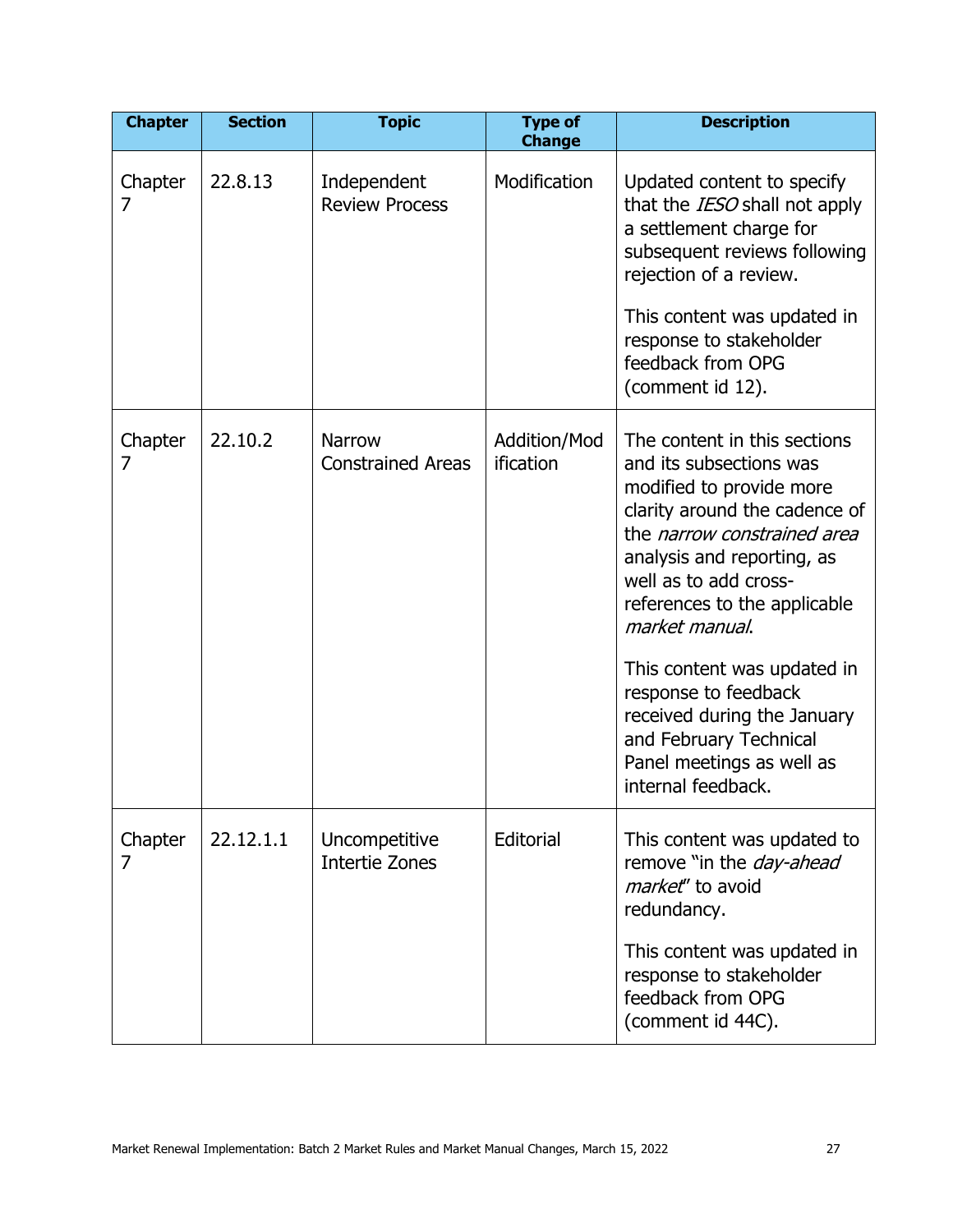| <b>Chapter</b> | <b>Section</b>       | <b>Topic</b>                                            | <b>Type of</b><br><b>Change</b> | <b>Description</b>                                                                                                                                                                                                                                                                                                                                        |
|----------------|----------------------|---------------------------------------------------------|---------------------------------|-----------------------------------------------------------------------------------------------------------------------------------------------------------------------------------------------------------------------------------------------------------------------------------------------------------------------------------------------------------|
| Chapter<br>7   | 22.12.2              | Uncompetitive<br><b>Intertie Zones</b>                  | Addition                        | Added content to clarify that<br>the IESO shall designate<br>uncompetitive intertie zones<br>in accordance with the<br>applicable market manual.<br>This content was updated in<br>response to stakeholder<br>feedback from OPG<br>(comment id 45A).                                                                                                      |
| Chapter<br>7   | 22.12.4              | Uncompetitive<br>Intertie Zones                         | Editorial                       | This content was updated to<br>remove the word "calendar".<br>This content was updated in<br>response to stakeholder<br>feedback from OPG<br>(comment id 14).                                                                                                                                                                                             |
| Chapter<br>7   | 22.14.1              | <b>Ex-Ante Mitigation</b><br>of Economic<br>Withholding | Modificationl                   | This content was updated to<br>align it with the content<br>related to <i>physical</i><br>withholding by making it<br>explicit that the IESO shall<br>assess dispatchable<br>resources for economic<br>withholding of energy and<br>operating reserve.<br>This content was updated in<br>response to stakeholder<br>feedback from OPG<br>(comment id 49). |
| Chapter<br>7   | 22.15.3,<br>22.15.14 | <b>Ex-Post Mitigation</b><br>of Physical<br>Withholding | Addition                        | Added content to section<br>22.15.3 to clarify that when<br>comparing an <i>offer</i> to the<br>relevant reference quantity<br>value to carry out the<br>conduct test, the IESO will                                                                                                                                                                      |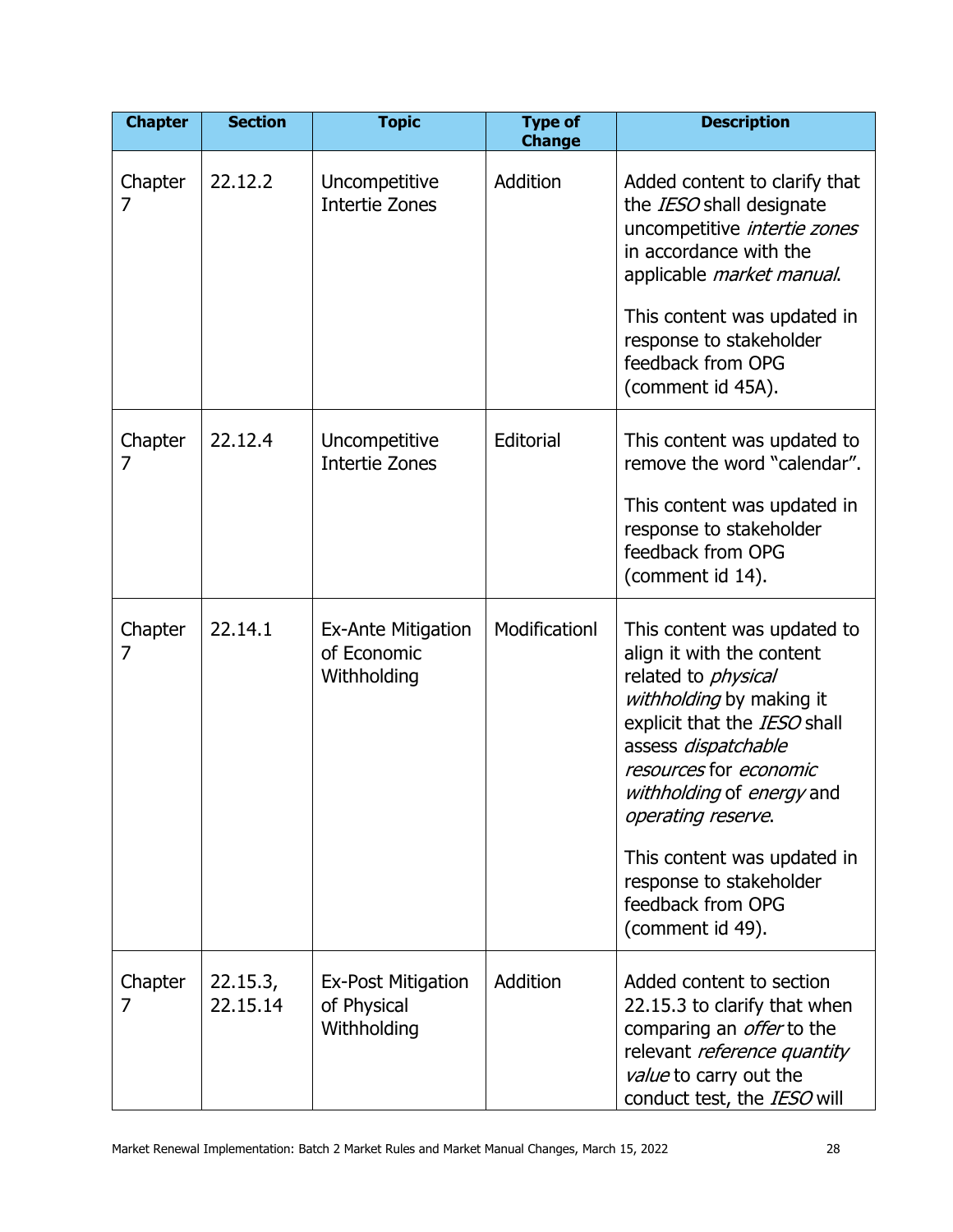| <b>Chapter</b> | <b>Section</b>                                        | <b>Topic</b>                                            | <b>Type of</b><br><b>Change</b> | <b>Description</b>                                                                                                                                                                                           |
|----------------|-------------------------------------------------------|---------------------------------------------------------|---------------------------------|--------------------------------------------------------------------------------------------------------------------------------------------------------------------------------------------------------------|
|                |                                                       |                                                         |                                 | use the highest MW quantity<br>from that <i>offer</i> .                                                                                                                                                      |
|                |                                                       |                                                         |                                 | Added a cross-reference to<br>section 22.15.3 in section<br>22.15.14.                                                                                                                                        |
|                |                                                       |                                                         |                                 | This content was updated in<br>response to stakeholder<br>feedback from OPG<br>(comment id 50A).                                                                                                             |
| Chapter<br>7   | 22.15.4.1,<br>22.15.4.2,<br>22.15.11.1,<br>22.15.11.2 | <b>Ex-Post Mitigation</b><br>of Physical<br>Withholding | Modification                    | The content in these sections<br>was updated to clarify the<br>basis for the assessment of<br>resources that can supply 10<br>MW when the <i>IESO</i> assesses<br>physical withholding.                      |
|                |                                                       |                                                         |                                 | This content was updated in<br>response to stakeholder<br>feedback from OPG<br>(comment id 52B).                                                                                                             |
| Chapter<br>7   | 22.15.4                                               | <b>Ex-Post Mitigation</b><br>of Physical<br>Withholding | Editorial                       | This section was updated to<br>replace "a" with "the" when<br>referring to a registered<br>market participant.                                                                                               |
|                |                                                       |                                                         |                                 | This content was updated in<br>response to internal<br>feedback.                                                                                                                                             |
| Chapter<br>7   | 22.15.4.2,<br>22.15.11.2                              | <b>Ex-Post Mitigation</b><br>of Physical<br>Withholding | Modification                    | The content in these sections<br>was updated to more clearly<br>communcate the intended<br>association between the<br>relevant <i>resource</i> and its<br>market control entity for<br>physical withholding. |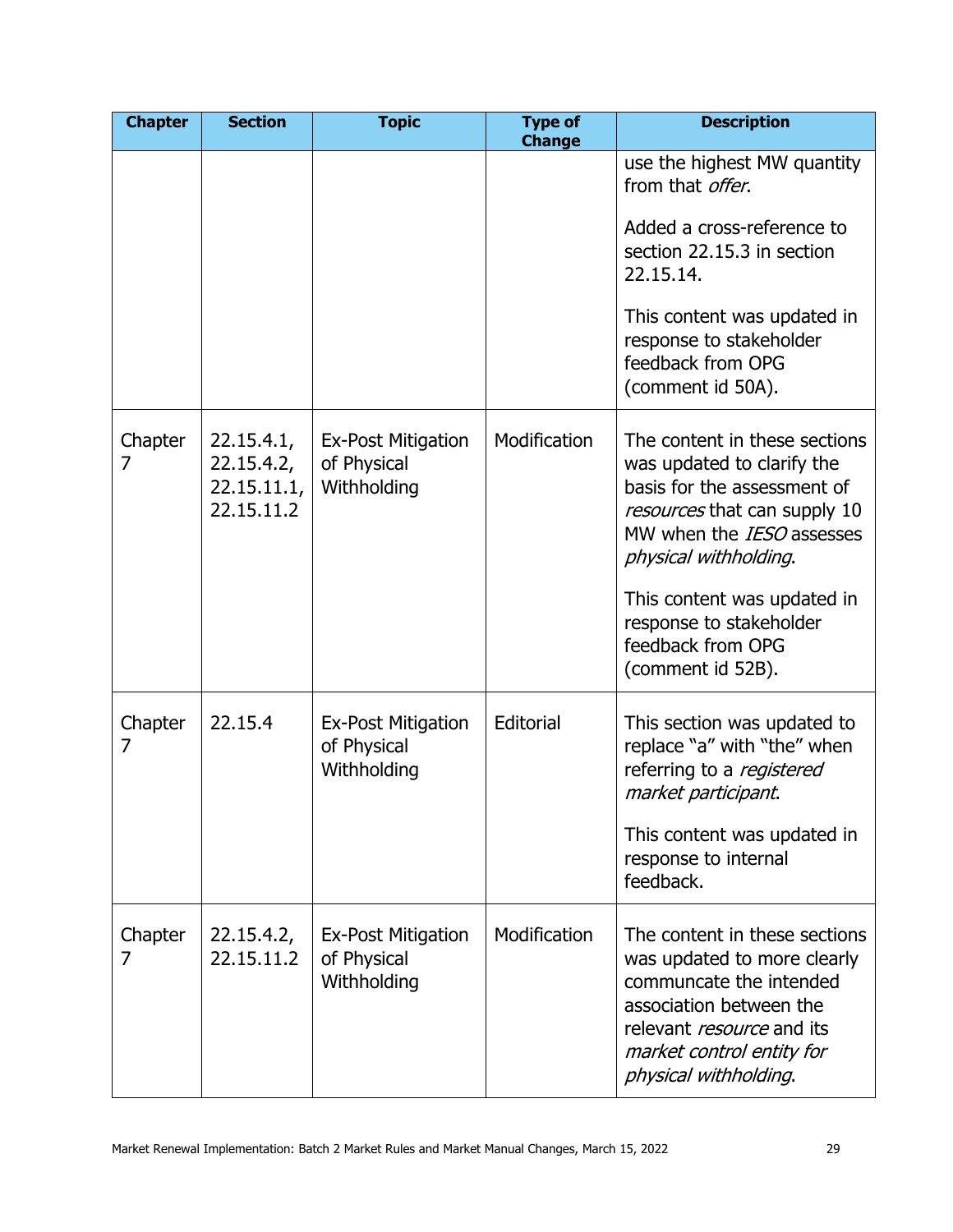| <b>Chapter</b> | <b>Section</b>                  | <b>Topic</b>                                                                       | <b>Type of</b><br><b>Change</b> | <b>Description</b>                                                                                                                                                                                                                                                                                                                                                                                                                                                                                       |
|----------------|---------------------------------|------------------------------------------------------------------------------------|---------------------------------|----------------------------------------------------------------------------------------------------------------------------------------------------------------------------------------------------------------------------------------------------------------------------------------------------------------------------------------------------------------------------------------------------------------------------------------------------------------------------------------------------------|
|                |                                 |                                                                                    |                                 | This content was updated in<br>response to stakeholder<br>feedback from OPG<br>(comment id 52C).                                                                                                                                                                                                                                                                                                                                                                                                         |
| Chapter<br>7   | 22.15.10,<br>22.15.18           | Ex-Post Mitigation<br>of Physical<br>Withholding                                   | Modification                    | The content in these sections<br>was updated to align the<br>language in the section with<br>the design. Calculating the<br>relevant simulated reference<br>quantity energy locational<br>market price does not<br>require replacing the<br>submitted <i>offer</i> with the<br>reference level, rather it<br>involves using both the<br>submitted <i>offer</i> and the<br>reference level as inputs.<br>This content was updated in<br>response to stakeholder<br>feedback from OPG<br>(comment id 58B). |
| Chapter<br>7   | 22.15.12                        | Ex-Post Mitigation<br>of Physical<br>Withholding                                   | Modification                    | This content was updated to<br>align the language in the<br>section so that it refers to a<br>particular class of <i>operating</i><br>reserve in both relevant<br>places in the section.<br>This content was updated in<br>response to internal<br>feedback.                                                                                                                                                                                                                                             |
| Chapter<br>7   | 22.15.19-<br>22.15.26,<br>22.19 | <b>Ex-Post Mitigation</b><br>of Physical<br>Withholding, Ex-<br>Post Mitigation of | Editorial                       | This content was updated<br>with conforming changes to<br>improve alignment.                                                                                                                                                                                                                                                                                                                                                                                                                             |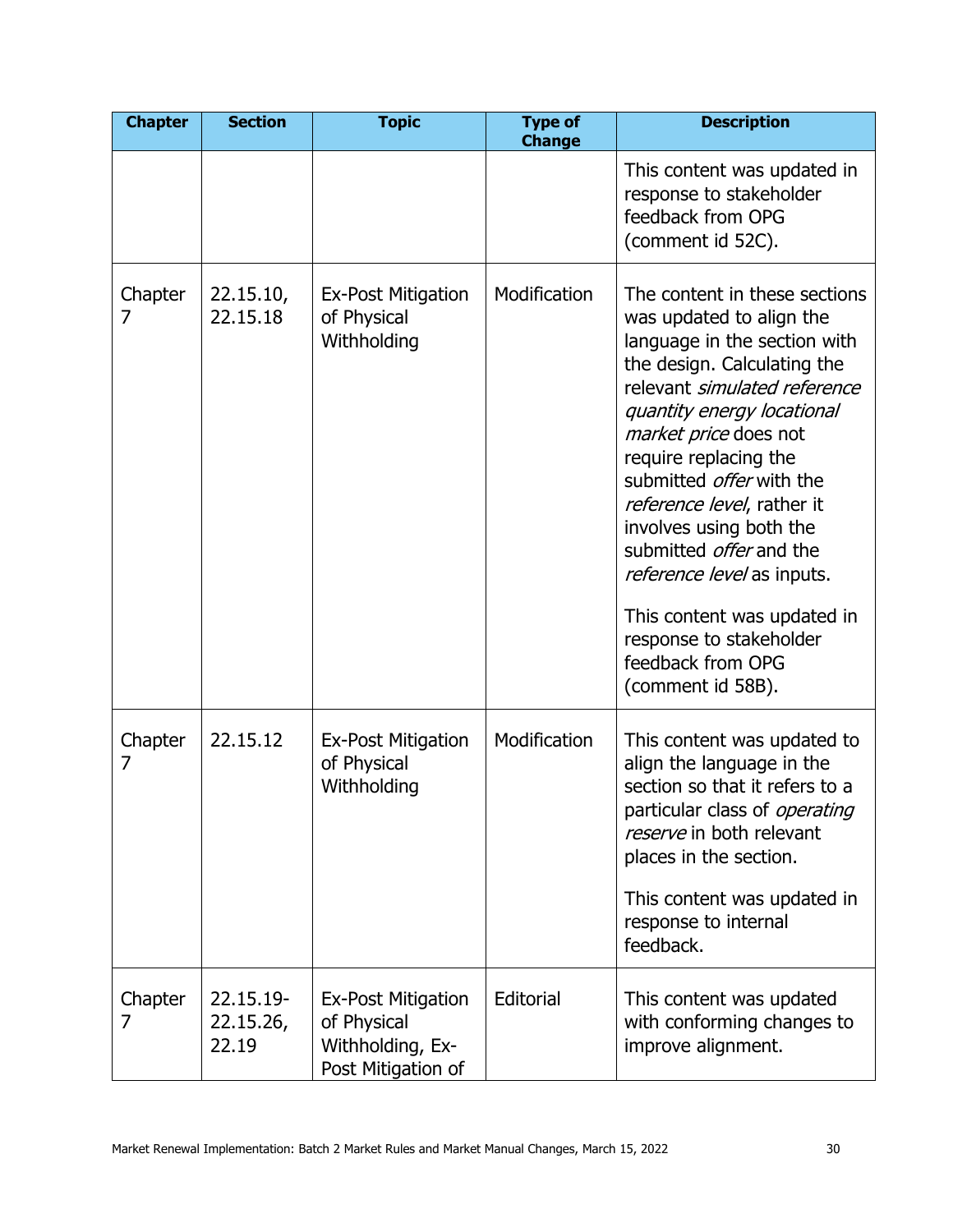| <b>Chapter</b> | <b>Section</b> | <b>Topic</b>                                            | <b>Type of</b><br><b>Change</b> | <b>Description</b>                                                                                                                                                                                                                                                           |
|----------------|----------------|---------------------------------------------------------|---------------------------------|------------------------------------------------------------------------------------------------------------------------------------------------------------------------------------------------------------------------------------------------------------------------------|
|                |                | Intertie<br>Withholding                                 |                                 | This content was updated in<br>response to internal<br>feedback.                                                                                                                                                                                                             |
| Chapter<br>7   | 22.15.19.1     | <b>Ex-Post Mitigation</b><br>of Physical<br>Withholding | Modification                    | This content was updated to<br>clarify the timelines around<br>issuance of a first notice of<br>physical withholding.<br>This content was updated in<br>response to stakeholder<br>feedback from OPG<br>(comment id 61A).                                                    |
| Chapter<br>7   | 22.15.22       | <b>Ex-Post Mitigation</b><br>of Physical<br>Withholding | Modification                    | This content was updated to<br>clarify that the assessment<br>of <i>physical withholding</i> relies<br>on comparing available<br>supply to <i>reference quantity</i><br>values rather than to<br>reference quantities.                                                       |
|                |                |                                                         |                                 | This content was updated in<br>response to stakeholder<br>feedback from OPG<br>(comment id 63A).                                                                                                                                                                             |
|                |                |                                                         |                                 | This content was updated to<br>clarify that in order to make<br>a determination in regards to<br>a request for an alternate<br>reference quantity value, it is<br>necessary that the IESO has<br>reviewed the supporting<br>materials provided by the<br>market participant. |
|                |                |                                                         |                                 | This content was updated in<br>response to stakeholder                                                                                                                                                                                                                       |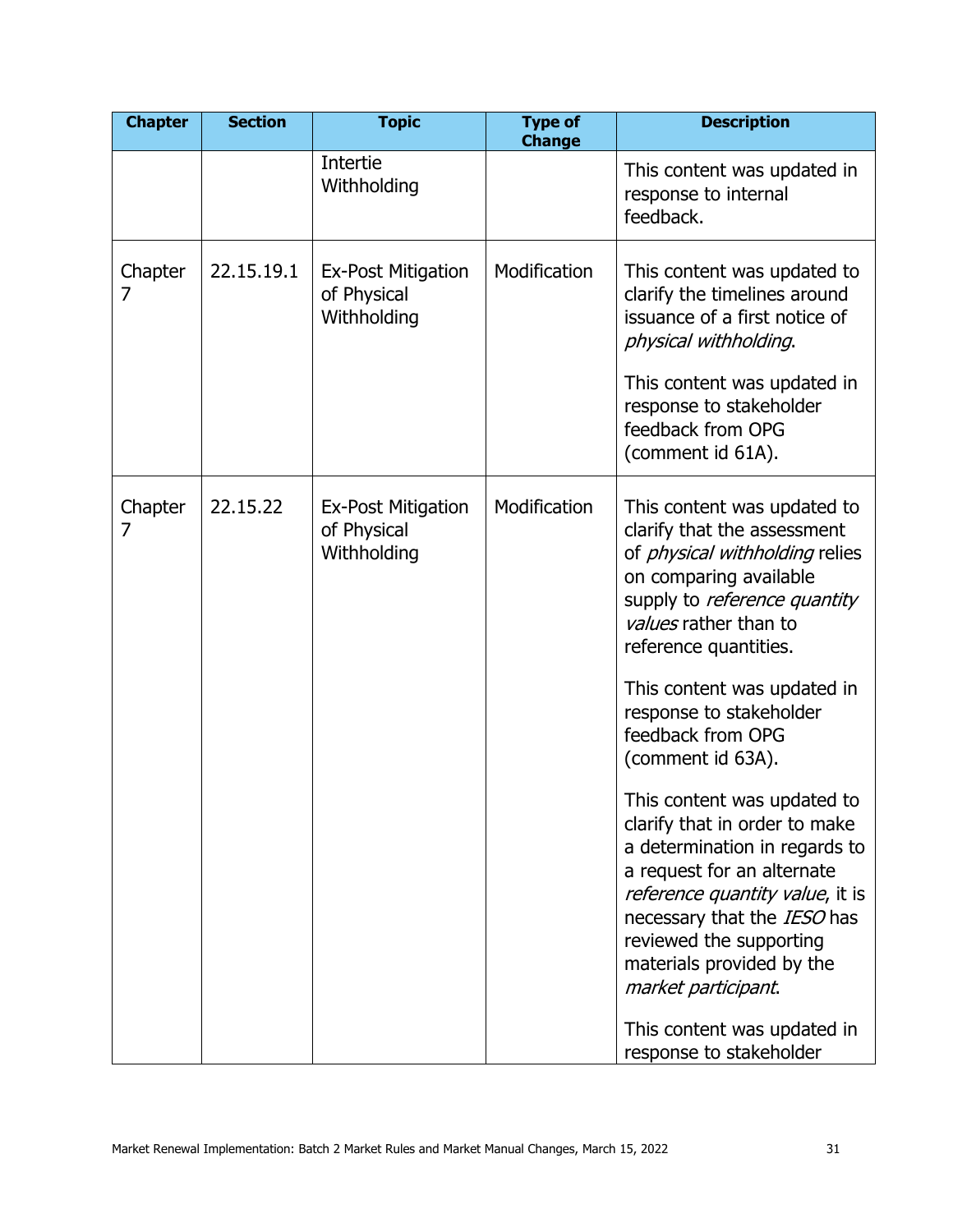| <b>Chapter</b> | <b>Section</b> | <b>Topic</b>                                            | <b>Type of</b><br><b>Change</b> | <b>Description</b>                                                                                                                                                                                                                                                                                                                                                                                                                                                                                                                                                                                                                                                                                                                                                                                                                                                                                                         |
|----------------|----------------|---------------------------------------------------------|---------------------------------|----------------------------------------------------------------------------------------------------------------------------------------------------------------------------------------------------------------------------------------------------------------------------------------------------------------------------------------------------------------------------------------------------------------------------------------------------------------------------------------------------------------------------------------------------------------------------------------------------------------------------------------------------------------------------------------------------------------------------------------------------------------------------------------------------------------------------------------------------------------------------------------------------------------------------|
|                |                |                                                         |                                 | feeback from OPG (comment<br>id 89A).                                                                                                                                                                                                                                                                                                                                                                                                                                                                                                                                                                                                                                                                                                                                                                                                                                                                                      |
| Chapter<br>7   | 22.15.24.2     | <b>Ex-Post Mitigation</b><br>of Physical<br>Withholding | Addition                        | This section was added to<br>add clarity to the conditions<br>that need to be met for the<br>IESO to issue a second<br>notice of <i>physical</i><br>withholding. The added<br>language is required to<br>ensure the <i>IESO</i> is not<br>inadvertantly prevented from<br>issuing a second notice when<br>the initial reference quantity<br>is found to have been<br>appropriate, after reviewing<br>a request for an <i>alternate</i><br>reference quantity value.<br>This content was updated in<br>response to internal<br>feedback.<br>This content was updated to<br>clarify that in order to make<br>a determination in regards to<br>a request for an alternate<br>reference quantity value, it is<br>necessary that the IESO has<br>reviewed the supporting<br>materials provided by the<br>market participant.<br>This content was updated in<br>response to stakeholder<br>feeback from OPG (comment<br>id 89A). |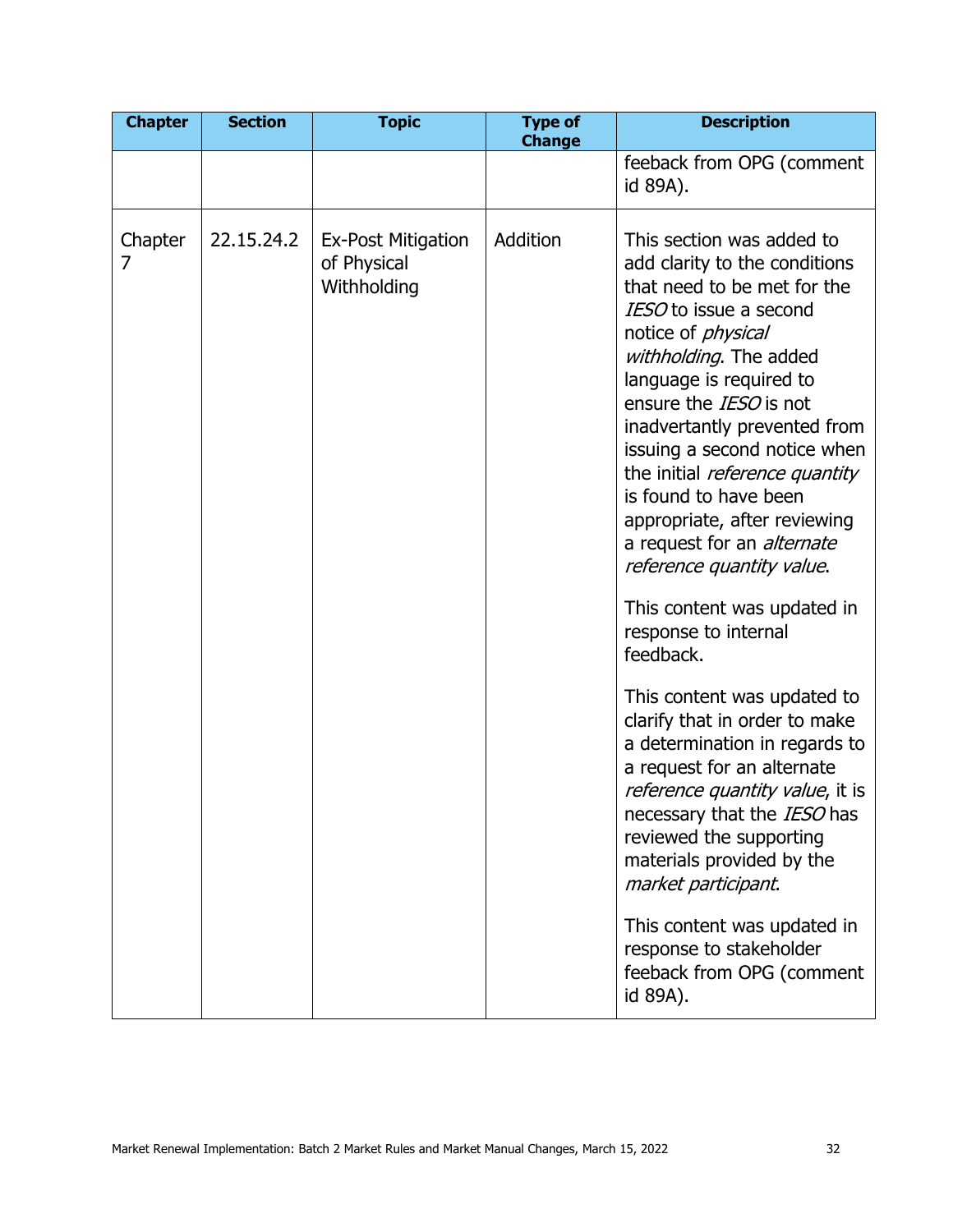| <b>Chapter</b> | <b>Section</b>                    | <b>Topic</b>            | <b>Type of</b><br><b>Change</b> | <b>Description</b>                                                                                                                                                                                                                    |
|----------------|-----------------------------------|-------------------------|---------------------------------|---------------------------------------------------------------------------------------------------------------------------------------------------------------------------------------------------------------------------------------|
| Chapter<br>7   | 22.16.5,<br>22.16.11,<br>22.16.17 | Intertie<br>Withholding | Modification                    | This content was updated to<br>clarify how historical offers<br>are used to determine<br>intertie reference levels.<br>This content was updated in<br>response to stakeholder<br>feedback from OPG<br>(comment id 68A).               |
| Chapter<br>7   | 22.17.3                           | Intertie<br>Withholding | Modification                    | This content was modified to<br>clarify that <i>intertie economic</i><br>withholding assessments<br>require that an <i>intertie</i><br>transaction was scheduled.<br>This content was updated in<br>response to internal<br>feedback. |
| Chapter<br>7   | 22.17.7                           | Intertie<br>Withholding | Editorial                       | This content was updated to<br>add "as applicable".<br>This content was updated in<br>response to stakeholder<br>feedback from OPG<br>(comment id 71).                                                                                |
| Chapter<br>11  | <b>Definitions</b>                | Various                 | Modification                    | Modified the following<br>defined terms:<br>Maximum number of<br>starts per day<br>This definition was<br>erroneously shown as a new<br>definition in error. The term<br>is an existing term that is<br>being amended.                |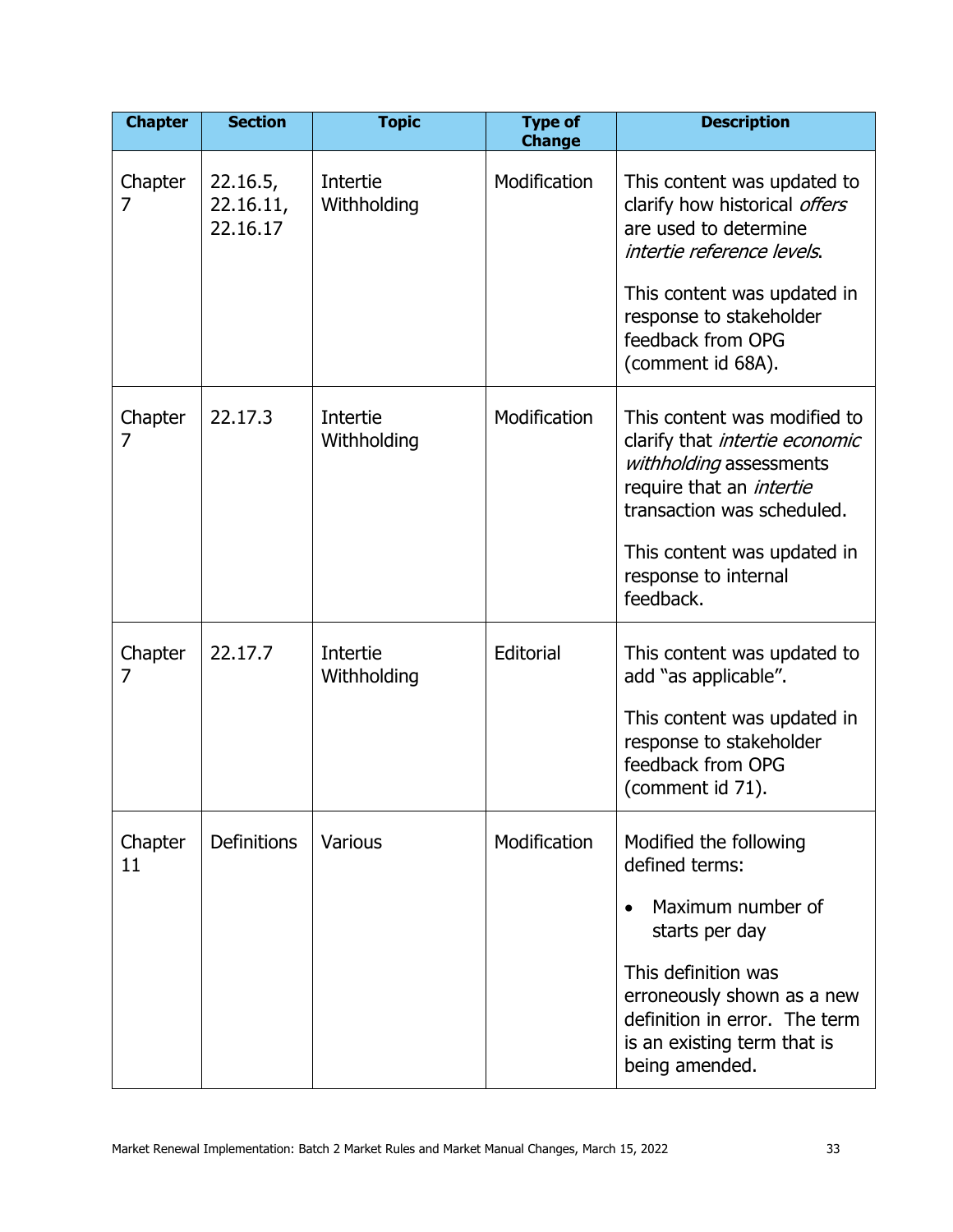| <b>Chapter</b> | <b>Section</b> | <b>Topic</b> | <b>Type of</b><br><b>Change</b> | <b>Description</b>                                                                                                                  |
|----------------|----------------|--------------|---------------------------------|-------------------------------------------------------------------------------------------------------------------------------------|
|                |                |              |                                 | Ramp hours to minimum<br>$\bullet$<br>loading point reference<br>level                                                              |
|                |                |              |                                 | This content was updated in<br>response to stakeholder<br>feedback from OPG<br>(comment id 74)                                      |
|                |                |              |                                 | Simulated reference<br>$\bullet$<br>quantity energy locational<br>marginal price (LMP)                                              |
|                |                |              |                                 | This content was updated in<br>response to internal<br>feedback                                                                     |
|                |                |              |                                 | Simulated reference<br>quantity operating<br>reserve locational<br>marginal price (LMP)                                             |
|                |                |              |                                 | This content was updated in<br>response to internal<br>feedback                                                                     |
|                |                |              |                                 | Variable generation<br>$\bullet$                                                                                                    |
|                |                |              |                                 | This definition was<br>erroneously shown as a new<br>definition in error. The term<br>is an existing term that is<br>being amended. |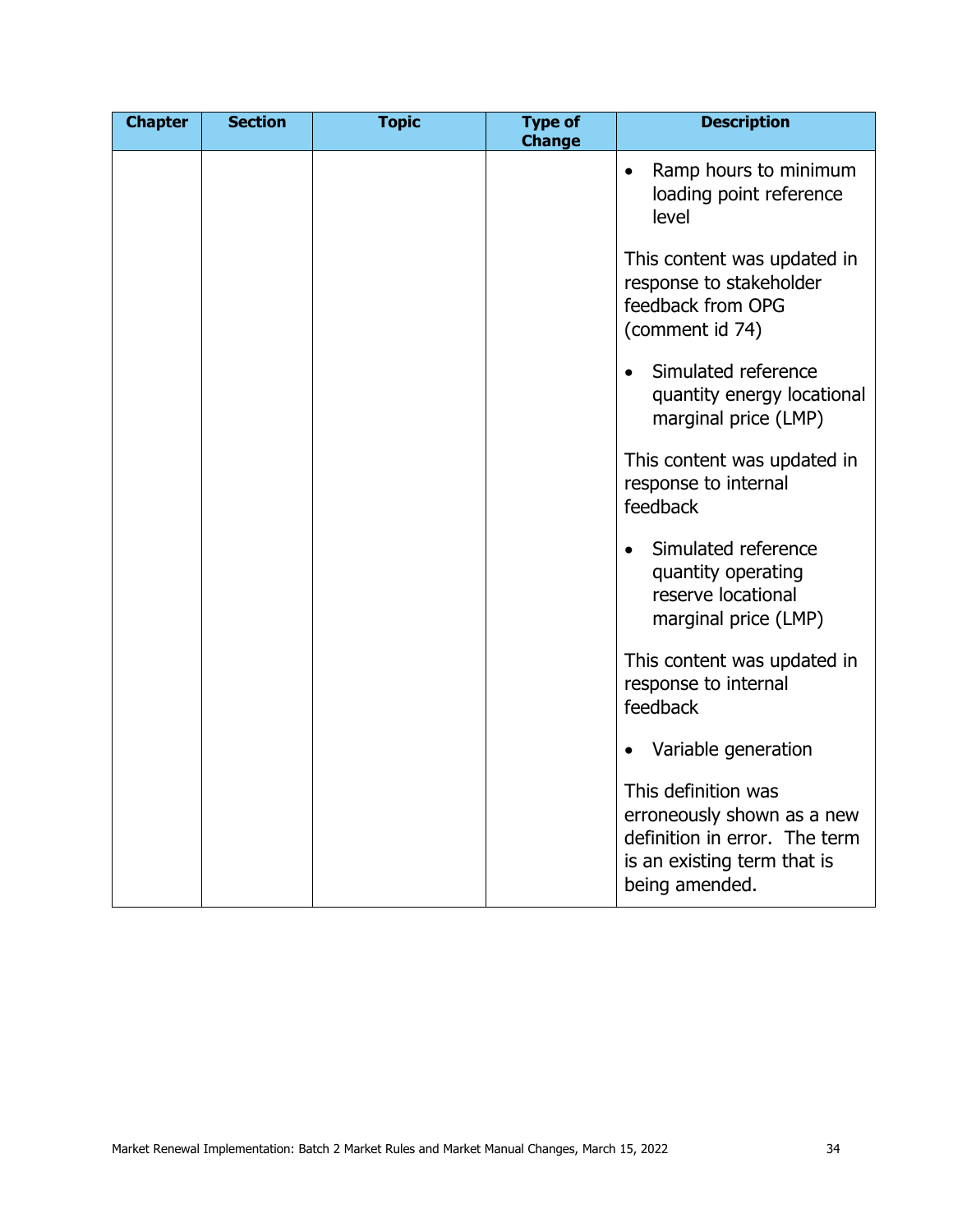#### **Changes to Market Manual 14: Market Power Mitigation. Part 14.2 – Reference Level and Reference Quantity Procedures**

This is a new market manual that was added.

This *market manual* describes how the *IESO* determines *reference levels* and *reference* quantities for dispatchable resources. Determining reference levels and reference quantities for a resource is a prerequisite for dispatchable generation resources, dispatchable loads, and dispatchable energy storage resources to participate in the energy and operating reserve markets.

| <b>Market Manual</b><br><b>Section</b> | <b>Type of Change</b> | <b>Description</b>                                                                                                                                                                                                      |  |
|----------------------------------------|-----------------------|-------------------------------------------------------------------------------------------------------------------------------------------------------------------------------------------------------------------------|--|
| N/A                                    | <b>New</b>            | New <i>market manual</i> that outlines the Market<br>Power Mitigation framework and the processes<br>by which the IESO shall assess the exercise of<br>global market power and local market power,<br>specifically the: |  |
|                                        |                       | designation of constrained areas;                                                                                                                                                                                       |  |
|                                        |                       | designation of uncompetitive <i>intertie</i><br>zones;                                                                                                                                                                  |  |
|                                        |                       | determination of global market power<br>reference intertie zones;                                                                                                                                                       |  |
|                                        |                       | ex-post mitigation for <i>physical</i><br>withholding; and                                                                                                                                                              |  |
|                                        |                       | ex-post mitigation of <i>intertie economic</i><br>withholding on an uncompetitive intertie<br>zone.                                                                                                                     |  |
| 1 Introduction                         | <b>New</b>            | This section contains:                                                                                                                                                                                                  |  |
|                                        |                       | a description of the ex-ante and ex-post<br>mitigation processes;                                                                                                                                                       |  |
|                                        |                       | the purpose of the <i>market manual</i> ;                                                                                                                                                                               |  |
|                                        |                       | the scope of the <i>market manual</i> ;                                                                                                                                                                                 |  |

#### **Summary of changes to Market Manual 14.1: August 2021**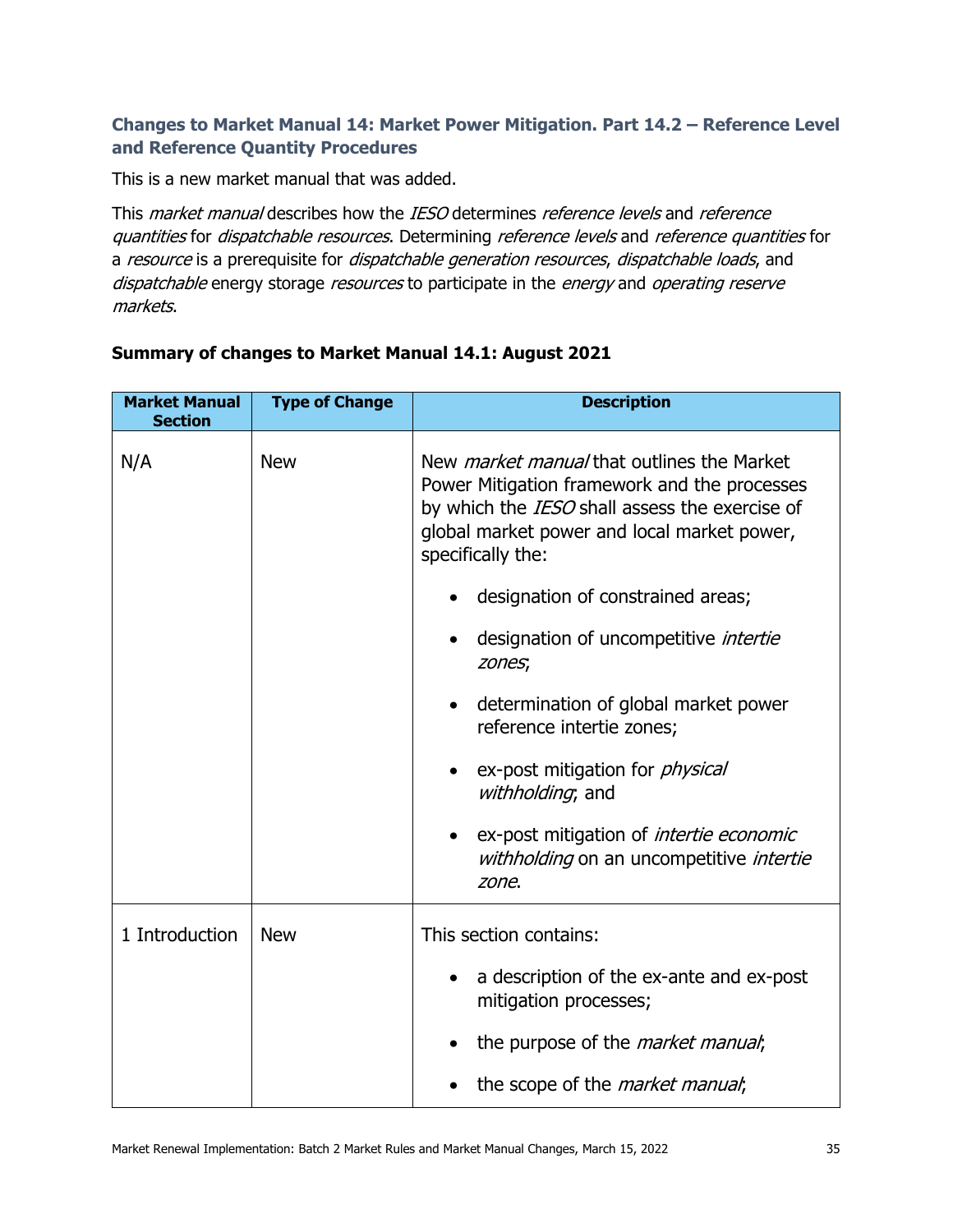| <b>Market Manual</b><br><b>Section</b>                                                              | <b>Type of Change</b> | <b>Description</b>                                                                                                                                                                                                                                                                                                                                       |
|-----------------------------------------------------------------------------------------------------|-----------------------|----------------------------------------------------------------------------------------------------------------------------------------------------------------------------------------------------------------------------------------------------------------------------------------------------------------------------------------------------------|
|                                                                                                     |                       | the relevant roles and responsibilities of<br>market participants and the IESO, and<br>IESO contact information.                                                                                                                                                                                                                                         |
| 2 Designation<br>of Constrained<br>Areas                                                            | <b>New</b>            | This section describes the processes that the<br>IESO follows to designate potential constrained<br>areas, narrow constrained areas and dynamic<br>constrained areas. These constrained areas<br>impact the application of ex-ante mtigation, ex-<br>post mitigation for <i>physical withholding</i> and<br>settlement mitigation.                       |
| 3 Designation<br>of<br>Uncompetitive<br>Intertie Zone<br><b>Status</b>                              | <b>New</b>            | This section describes the processes that the<br>IESO follows to designate intertie zones as<br>uncompetitive. Designation of uncompetitive<br>intertie status impacts the application of ex-post<br>mitigaiton for economic withholding on<br>uncompetitive intertie zones.                                                                             |
| 4<br><b>Determination</b><br>of Global<br><b>Market Power</b><br>Reference<br><b>Intertie Zones</b> | <b>New</b>            | This section describes the processes that the<br>IESO follows to designate intertie zones as global<br>market power reference intertie zones.<br>Designation of <i>global market power reference</i><br>intertie zones impacts the application of ex-ante<br>mtigation, ex-post mitigation for <i>physical</i><br>withholding and settlement mitigation. |
| 5 Ex-Post<br>Mitigation for<br>Physical<br>Withholding                                              | <b>New</b>            | This section describes the processes that the<br>IESO follows to test market participants for<br>physical withholding. It describes the inputs,<br>analysis and potential outcomes of tests for<br>physical withholding. It also identifies the<br>timelines associated with the procedural steps.                                                       |
| 6 Ex-Post<br>Mitigation for<br>Economic<br>Withholding                                              | <b>New</b>            | This section describes the processes that the<br>IESO follows to test market participants for<br>economic withholding on an uncompetitive<br>intertie zone. It describes the inputs, analysis and                                                                                                                                                        |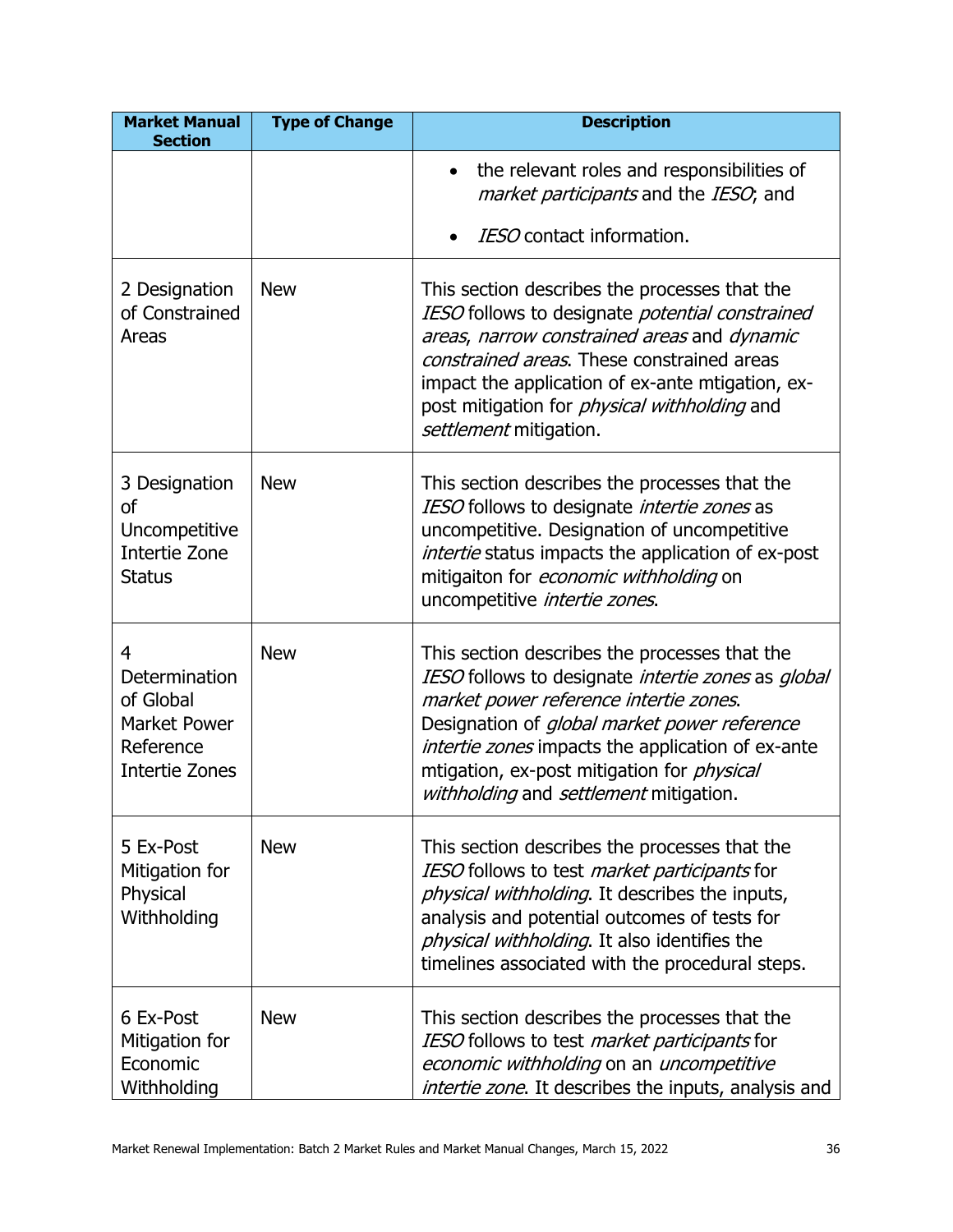| <b>Market Manual</b><br><b>Section</b>  | <b>Type of Change</b> | <b>Description</b>                                                                                                                                                      |
|-----------------------------------------|-----------------------|-------------------------------------------------------------------------------------------------------------------------------------------------------------------------|
| on an<br>Uncompetitive<br>Intertie Zone |                       | potential outcomes of tests for economic<br>withholding on an uncompetitive intertie zone. It<br>also identifies the timelines associated with the<br>procedural steps. |
| List of<br>Acronyms                     | <b>New</b>            | This section contains a list of acronyms that are<br>used in this market manual.                                                                                        |

# **Summary of changes to Market Manual 14.1: December 2021**

| <b>Market</b><br><b>Manual</b><br><b>Section</b> | <b>Type of Change</b> | <b>Description</b>                                                                                                                                                                                        |
|--------------------------------------------------|-----------------------|-----------------------------------------------------------------------------------------------------------------------------------------------------------------------------------------------------------|
| 2.1                                              | Editorial             | Added content as some words in this section<br>were missing and as a result, the opening<br>sentence did not make sense as written.                                                                       |
| 2.1.2                                            | Addition              | Added content explaining how the IESO will<br>designate <i>potential constrained areas</i> in<br>response to various stakeholder feedback<br>comments.                                                    |
| 2.2.1                                            | Addition              | Added content describing how assessment of<br>whether a <i>potential constrained area</i> is import<br>constrained will be done for the <i>day-ahead</i><br>market.                                       |
|                                                  |                       | This content was added in response to<br>stakeholder feedback from OPG (comment id<br>117).                                                                                                               |
| 2.2.2                                            | Modification          | Updated content for clarification regarding the<br>conditions to update an NCA report by<br>removing a resource from an NCA in response<br>to stakeholder feedback from Capital Power<br>(comment id 74). |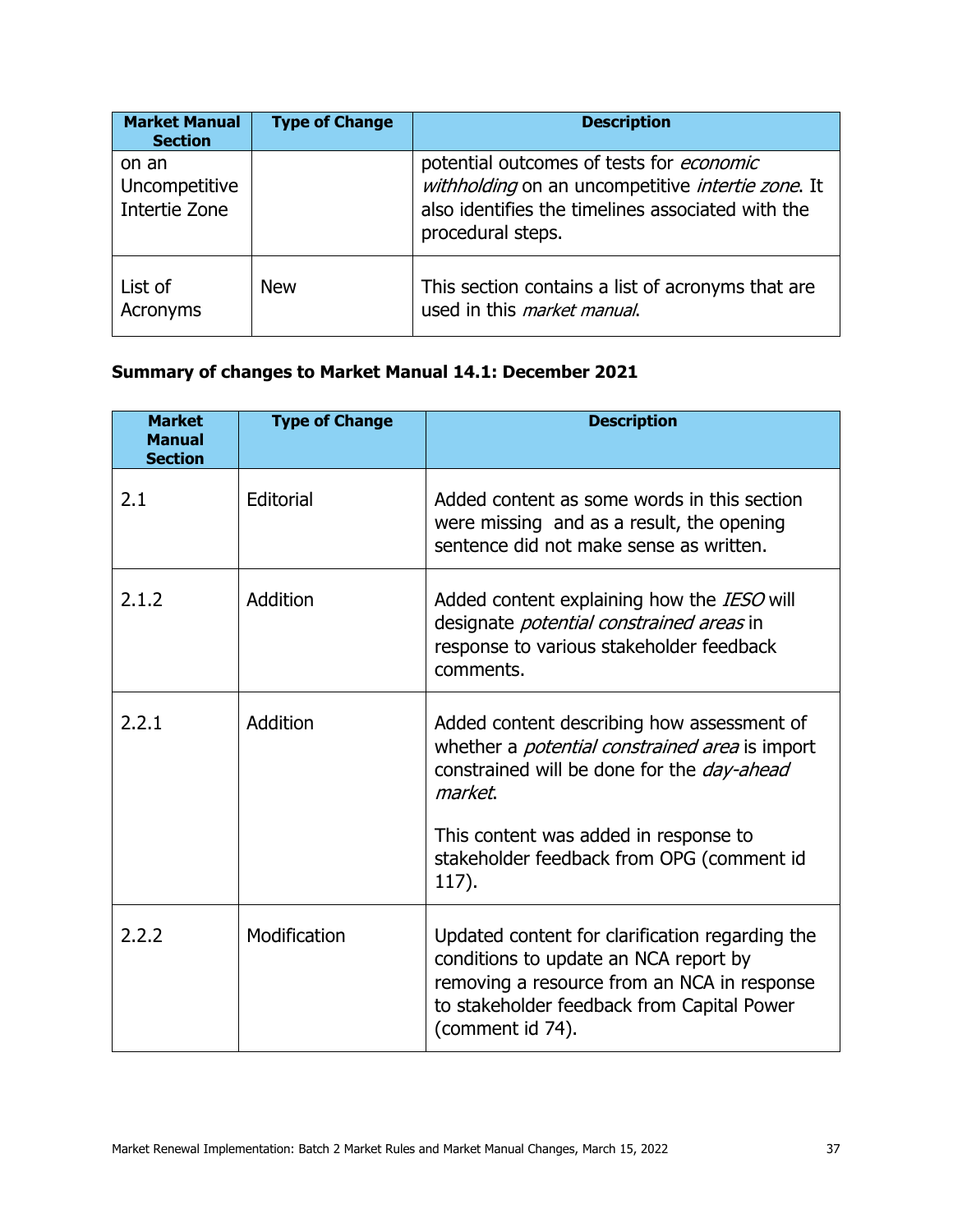| <b>Market</b><br><b>Manual</b><br><b>Section</b> | <b>Type of Change</b> | <b>Description</b>                                                                                                                                                                                                                                                                                                       |
|--------------------------------------------------|-----------------------|--------------------------------------------------------------------------------------------------------------------------------------------------------------------------------------------------------------------------------------------------------------------------------------------------------------------------|
| 4.2                                              | Addition              | Added content to reflect that the <i>IESO</i> will<br><i>publish</i> the criteria that resulted in a change to<br>a designation of an <i>global market power</i><br>reference intertie zone.<br>This content was added in response to<br>stakeholder feedback received from OPG<br>(comment id 119).                     |
| 5.3                                              | Modification          | Updated content to clarify that the additional<br>condition for physical withholding for GOG-<br>eligible resources only applies when that<br>potential physicail withholding could impact a<br>commitment decision.<br>This content was updated in response to<br>internal feedback related to solution<br>development. |
| 5.4                                              | Modification          | Updated content to accurately reflect the<br>relevant conduct thresholds and methodology<br>for carrying out conduct tests for physical<br>withholding.<br>This content was updated in response to<br>stakeholder feedback and also to internal<br>feedback related to solution development.                             |
| 5.7.1,<br>5.7.2                                  | Addition              | Added content to clarify the definition of the<br>term "MWhs Failed" used to determine a<br>settlement amount for physical withholding in<br>response to stakeholder feedback.                                                                                                                                           |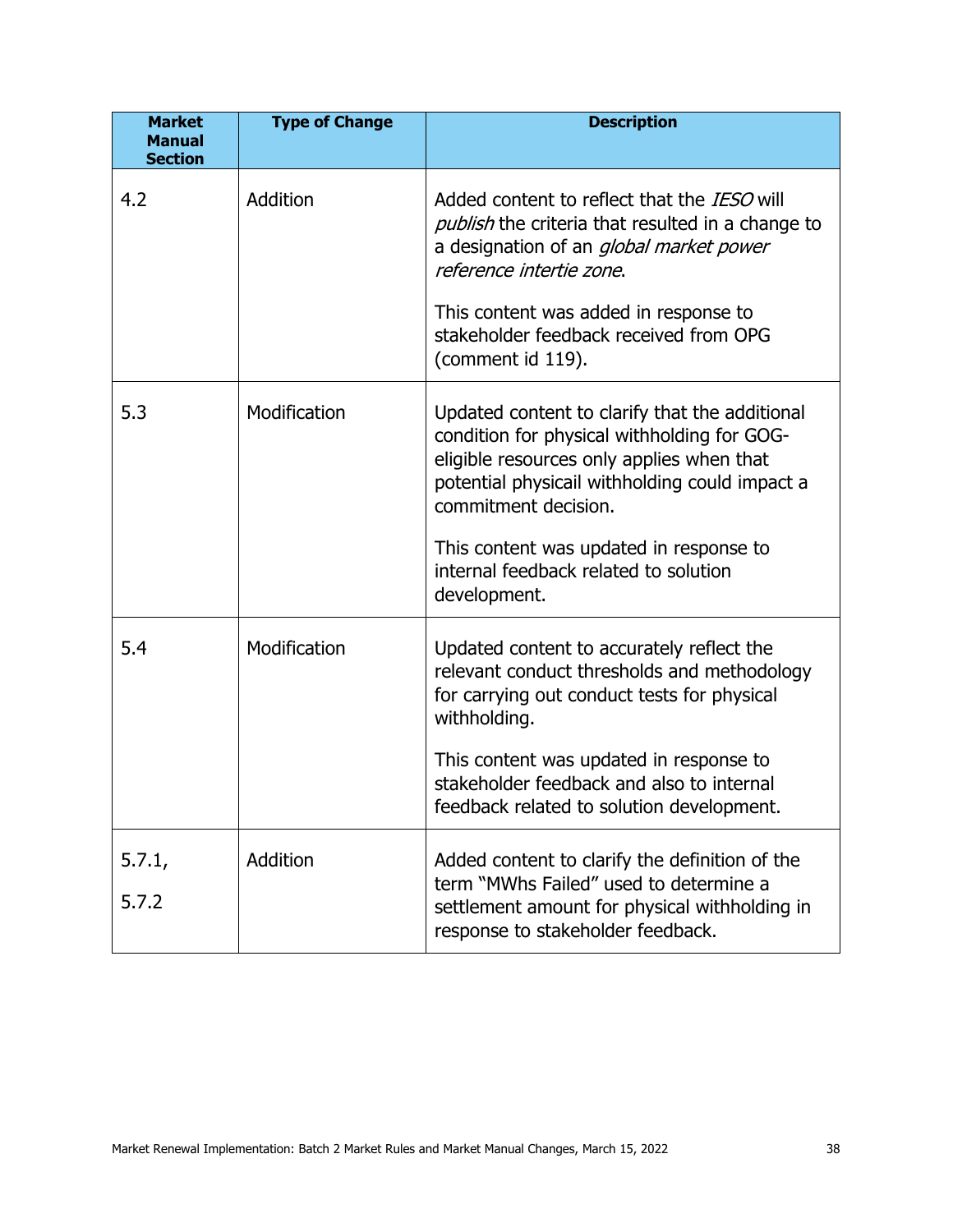## **Summary of changes to Market Manual 14.1: March 2022**

| <b>Market</b><br><b>Manual</b><br><b>Section</b> | <b>Type of Change</b> | <b>Description</b>                                                                                                                                                                                                                                                                                                                                                                                                               |
|--------------------------------------------------|-----------------------|----------------------------------------------------------------------------------------------------------------------------------------------------------------------------------------------------------------------------------------------------------------------------------------------------------------------------------------------------------------------------------------------------------------------------------|
| <b>Various</b>                                   | Editorial             | Updated cross-references to the relevant<br>market rule sections.<br>This content was updated as a conforming<br>change in response to the market rule updates<br>discussed above.                                                                                                                                                                                                                                               |
| 3.1                                              | Addition              | Added content related to the factors that the<br>IESO would consider when assessing to remove<br>the designation of an uncompetitive intertie<br>zone.<br>This content was added in response to OPG 46.                                                                                                                                                                                                                          |
| 5.6                                              | Addition              | Added content that explains the methodology<br>that the IESO will use to combine submitted<br>offers, reference quantity values and reference<br>level values to determine the offer curve that<br>will be used to calculate the relevant simulated<br>reference quantity locational marginal prices<br>required for the impact test for assessing<br>physical withhodling.<br>This content was added in response to OPG<br>58B. |
| 2.2.1,<br>2.3.1                                  | Addition              | Added content to explain that a transmission<br>constraint is assessed to be binding if the<br>shadow price of that constraint is non-zero.<br>This content was added in response to OPG 53.                                                                                                                                                                                                                                     |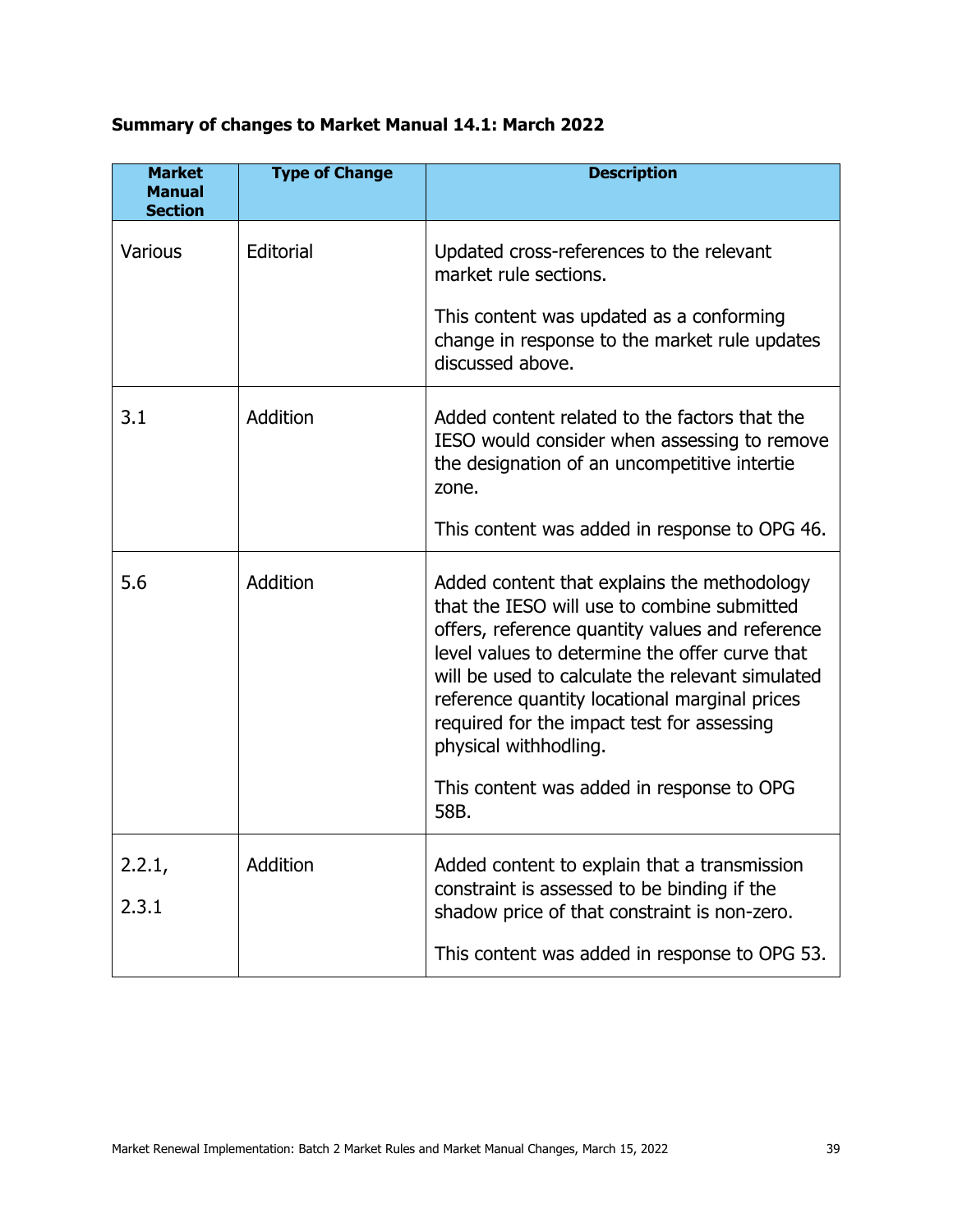| <b>Market</b><br><b>Manual</b><br><b>Section</b> | <b>Type of Change</b> | <b>Description</b>                                                                                                                                                                                                                         |
|--------------------------------------------------|-----------------------|--------------------------------------------------------------------------------------------------------------------------------------------------------------------------------------------------------------------------------------------|
| 3.1                                              | Addition              | Added content that explained the look ahead<br>period that would be used for assessing<br>expected restrictions to competition that would<br>warrant designation of an uncompetitive intertie<br>zone.                                     |
|                                                  |                       | This content was added in response to OPG<br>45B.                                                                                                                                                                                          |
| 4.1                                              | Addition              | Added content that that explains how the IESO<br>will assess whether a particular intertie zone<br>can provide effective competitive discipline and<br>thus is a candidate for designation as a global<br>market power reference intertie. |
|                                                  |                       | This content was added in response to OPG 15.                                                                                                                                                                                              |
| 2.2.2                                            | Modification          | Updated this content so that the delay between<br>publication and effective date for annual NCA<br>reports and ad-hoc updates are both found in<br>the Market Manual.                                                                      |
|                                                  |                       | This content was modified in response to OPG<br>41.                                                                                                                                                                                        |

#### **Changes to Market Manual 14: Market Power Mitigation, Part 14.2 – Market Power Mitigation Procedures**

This is a new market manual that was added.

This *market manual* describes the market power mitigation framework and the processes by which the IESO shall assess the exercise of global market power and local market power, and specifically the:

- designation of constrained areas;
- designation of uncompetitive *intertie zones*;
- determination of global market power reference intertie zones;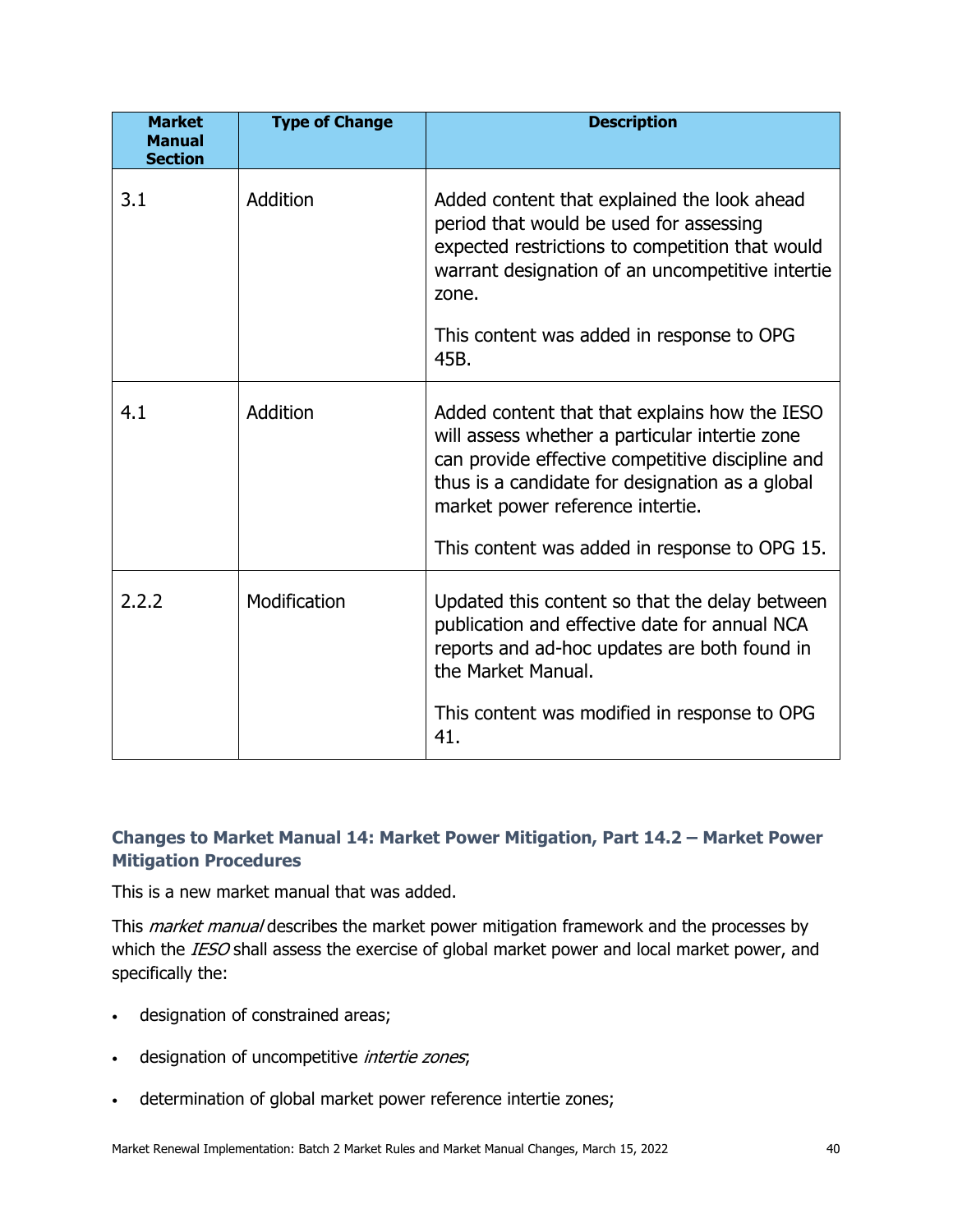- ex-post mitigation for *physical withholding*; and
- ex-post mitigation of *intertie economic withholding* on an uncompetitive *intertie zone*.

#### **Summary of changes to Market Manual 14.2: August 2021**

| <b>Market Manual</b><br><b>Section</b>   | <b>Type of Change</b> | <b>Description</b>                                                                                                                                                                                                                                                                                                                                                                                                                                                                                                                                                                                                                                                                                      |
|------------------------------------------|-----------------------|---------------------------------------------------------------------------------------------------------------------------------------------------------------------------------------------------------------------------------------------------------------------------------------------------------------------------------------------------------------------------------------------------------------------------------------------------------------------------------------------------------------------------------------------------------------------------------------------------------------------------------------------------------------------------------------------------------|
| N/A                                      | <b>New</b>            | New <i>market manual</i> that describes the processes<br>for determining reference levels and reference<br><i>quantities</i> and details the procedures that apply<br>to the submission, review, and registration of<br>these reference levels and reference quantities.<br>It also describes the procedures related to<br>requesting updates to reference levels prior to<br>the close of the submission window of the <i>day-</i><br>ahead market and the mandatory window of the<br>real-time market.<br>In support of these aspects, this manual provides<br>additional details regarding the criteria, actions<br>and timelines that apply to both the <i>market</i><br>participants and the IESO. |
| 1 Introduction                           | <b>New</b>            | This section contains:<br>a description of the topics addressed in<br>the <i>market manual</i> ;<br>the purpose of the <i>market manual</i> ;<br>the scope of the <i>market manual</i> ;<br>the relevant roles and responsibilities of<br>market participants and the IESO, and<br>IESO contact information.                                                                                                                                                                                                                                                                                                                                                                                            |
| 2 Overview of<br>Reference<br>Levels and | <b>New</b>            | This section provides an overview of refrence<br>levels and reference quantities. This section<br>contains summaries of reference levels for<br>financial dispatch data parameters, resources<br>with two sets of reference levels, reference levels                                                                                                                                                                                                                                                                                                                                                                                                                                                    |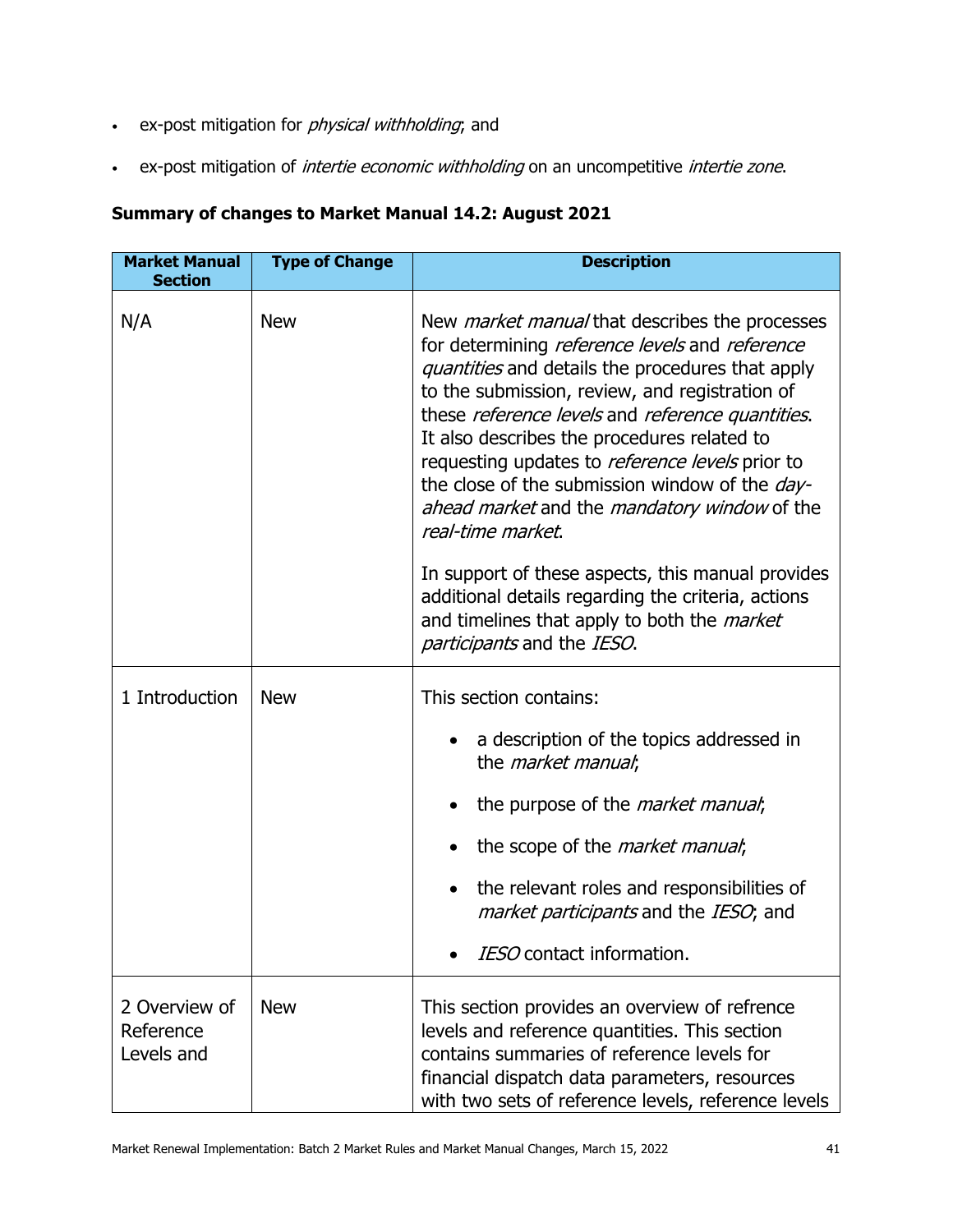| <b>Market Manual</b><br><b>Section</b>                                          | <b>Type of Change</b> | <b>Description</b>                                                                                                                                                                                                                                                                                                                                                                                                                                          |
|---------------------------------------------------------------------------------|-----------------------|-------------------------------------------------------------------------------------------------------------------------------------------------------------------------------------------------------------------------------------------------------------------------------------------------------------------------------------------------------------------------------------------------------------------------------------------------------------|
| Reference<br>Quantities                                                         |                       | for non-financial dispatch data parameters and<br>reference quantities. Reference levels and<br>reference quantities impact the application of ex-<br>ante mitigation, settlement mitigation and ex-<br>post mitigation for physical withholding.                                                                                                                                                                                                           |
| 3 Determine<br>and Update<br>Reference<br>Levels and<br>Reference<br>Quantities | <b>New</b>            | This section defines the procedures used to<br>determine a <i>resource's reference levels</i> and<br>reference quantities and, if required, to update<br>them. Reference levels and reference quantities<br>impact the application of ex-ante mitigation,<br>settlement mitigation and ex-post mitigation for<br>physical withholding.                                                                                                                      |
| 4 Reference<br>Level and<br>Reference<br>Quantity<br>Reports                    | <b>New</b>            | This section describes the reports that the IESO<br>will publish related to reference levels and<br>reference quantities. Reference levels and<br>reference quantities impact the application of ex-<br>ante mitigation, settlement mitigation and ex-<br>post mitigation for <i>physical withholding</i> .                                                                                                                                                 |
| 5 Temporary<br>Reference<br>Level Change<br>Requests                            | <b>New</b>            | This section describes the processes that the<br>market participants use to request that the IESO<br>temporarily use a higher fuel cost component in<br>a resource's reference levels or use its higher-<br>cost profile reference levels for particular<br>dispatch hours. It also identifies the timelines<br>associated with the procedural steps. Reference<br>levels impact the application of ex-ante<br>mitigation and <i>settlement</i> mitigation. |
| 6 Cost<br>Components<br>of Financial<br>Dispatch Data<br>Parameters             | <b>New</b>            | This section describes the cost components that<br>are eligible to be included in a resource's<br>reference levels for financial dispatch data<br>parameters. Reference levels for financial<br><i>dispatch data parameters</i> impact the application<br>of ex-ante mitigation and settlement mitigation.                                                                                                                                                  |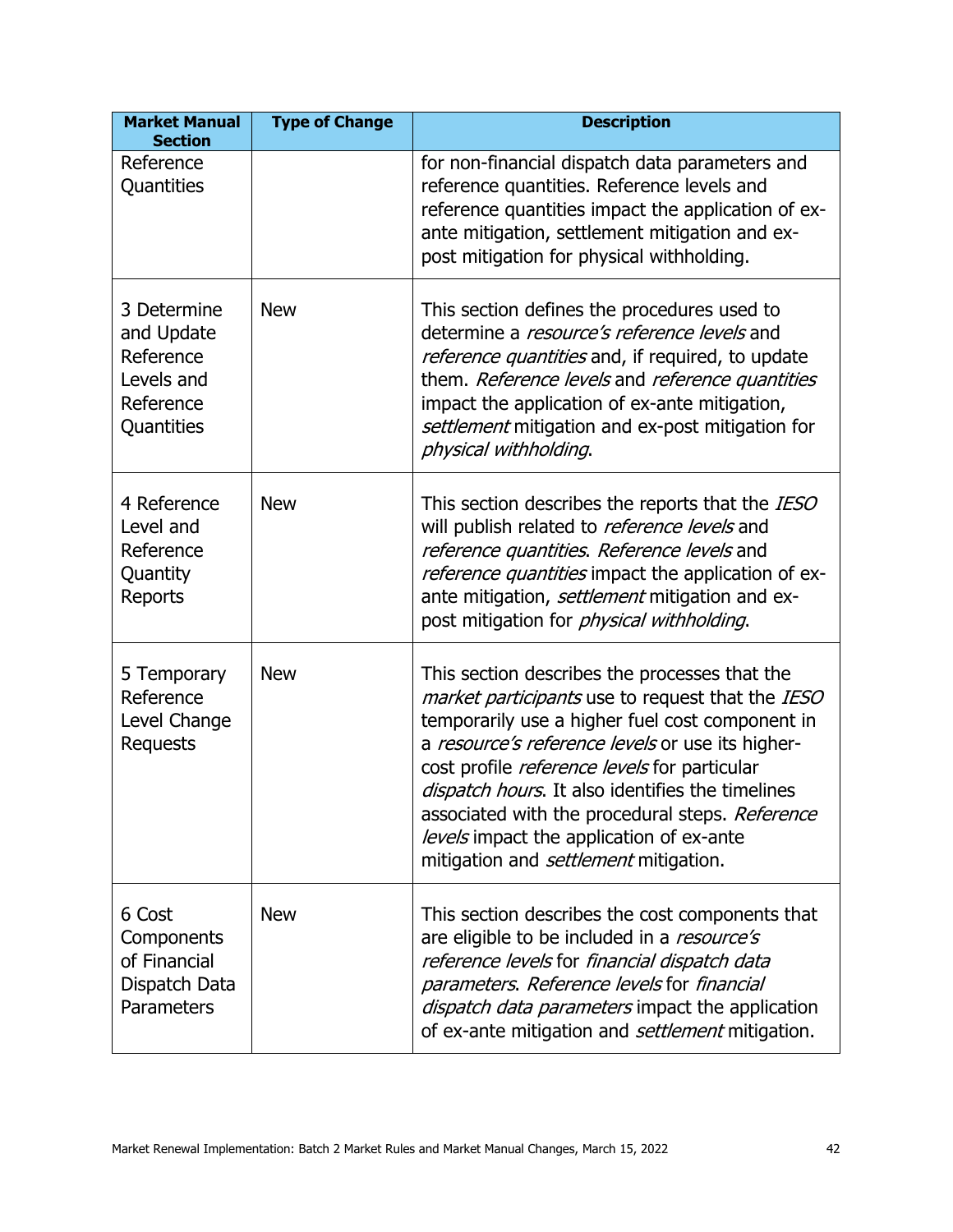| <b>Market Manual</b><br><b>Section</b>                                    | <b>Type of Change</b> | <b>Description</b>                                                                                                                                                                                                                                                                                                                                                     |
|---------------------------------------------------------------------------|-----------------------|------------------------------------------------------------------------------------------------------------------------------------------------------------------------------------------------------------------------------------------------------------------------------------------------------------------------------------------------------------------------|
| 7 Reference<br>Levels for<br>Financial<br>Dispatch Data<br>Parameters     | <b>New</b>            | This section describes technology-specific<br>reference level formulas, cost components<br>calculations and supporting documentation<br>requirements to determine reference levels for<br>financial dispatch data parameters. Reference<br>levels for financial dispatch data parameters<br>impact the application of ex-ante mitigation and<br>settlement mitigation. |
| 8 Reference<br>Levels for<br>Non-Financial<br>Dispatch Data<br>Parameters | <b>New</b>            | This section describes technology-specific<br>requirements, including supporting<br>documentation requirements to determine<br>reference levels for non-financial dispatch data<br>parameters. Reference levels for non-financial<br>dispatch data parameters impact the application<br>of ex-ante mitigation.                                                         |
| 9 Reference<br>Quantities                                                 |                       | This section describes the technology-specific<br>methodology that the IESO uses to determine<br>reference quantiites. Reference quantities impact<br>the application of ex-post mitigation for <i>physical</i><br>withholding.                                                                                                                                        |
| List of<br>Acronyms                                                       | <b>New</b>            | This section contains a list of acronyms that are<br>used in this <i>market manual</i> .                                                                                                                                                                                                                                                                               |

# **Summary of changes to Market Manual 14.2: December 2021**

| <b>Market</b><br><b>Manual</b><br><b>Section</b> | <b>Type of Change</b> | <b>Description</b>                                                                                                                                                                              |
|--------------------------------------------------|-----------------------|-------------------------------------------------------------------------------------------------------------------------------------------------------------------------------------------------|
| <b>Various</b>                                   | Editorial             | Updated links in document to various tables.                                                                                                                                                    |
| 3.3,<br>3.4                                      | Addition              | Added content to clarify that the process to<br>determine reference levels and reference<br>quantities is available for changes to reference<br>levels for financial and non-financial dispatch |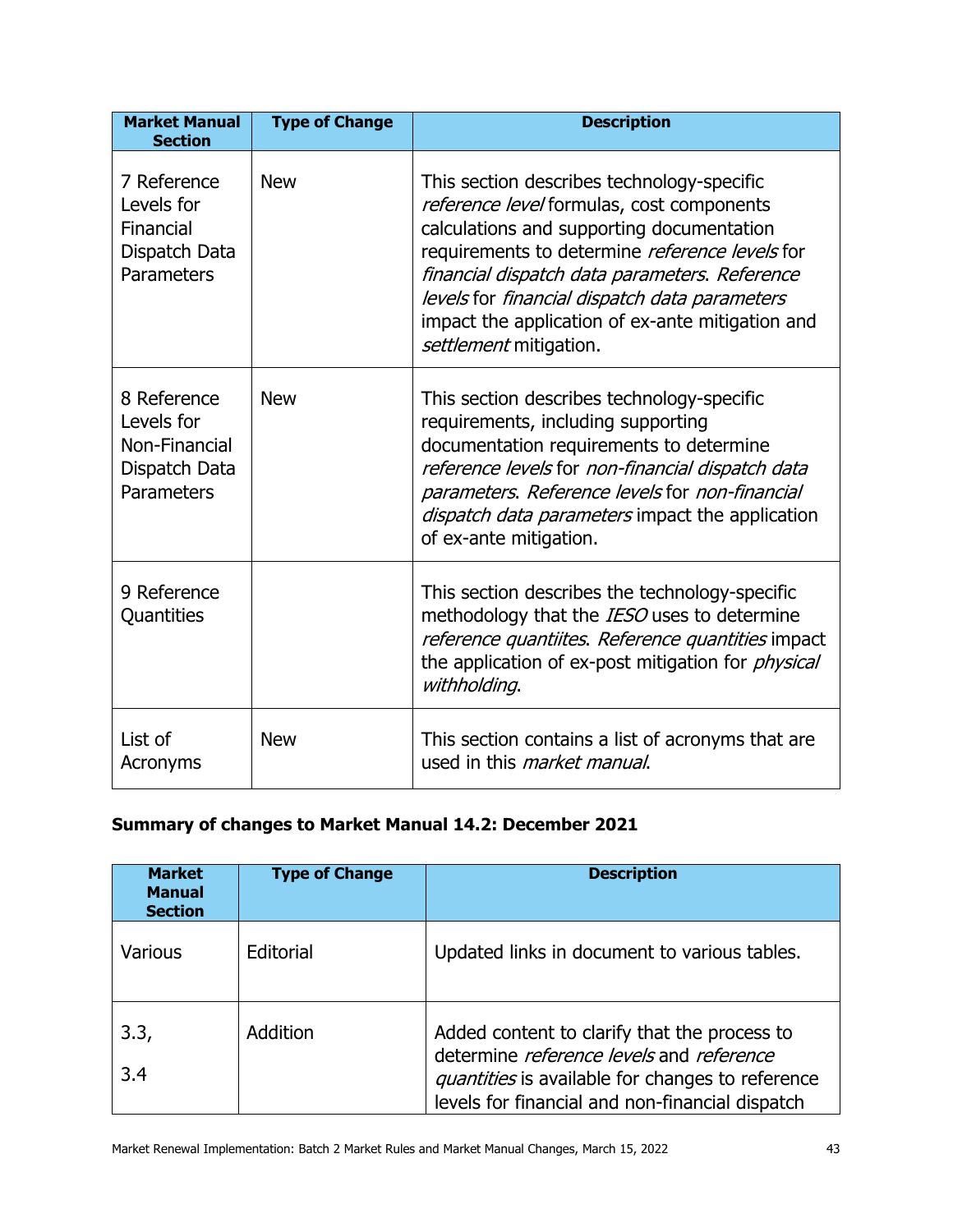| <b>Market</b><br><b>Manual</b><br><b>Section</b> | <b>Type of Change</b> | <b>Description</b>                                                                                                                                                                                                                                                                                                                                                                 |
|--------------------------------------------------|-----------------------|------------------------------------------------------------------------------------------------------------------------------------------------------------------------------------------------------------------------------------------------------------------------------------------------------------------------------------------------------------------------------------|
|                                                  |                       | data and also for <i>reference quantities</i> . Prior to<br>these clarifications, certain subsections did not<br>contain references to changes to reference<br><i>quantities.</i>                                                                                                                                                                                                  |
|                                                  |                       | This change was made in response to<br>stakeholder feedback received during reference<br>level consultations.                                                                                                                                                                                                                                                                      |
| 3.5.1                                            | Removal               | Updated content to remove text that was<br>duplicated in Chapter 7, section 22.8.5.                                                                                                                                                                                                                                                                                                |
|                                                  |                       | This content was removed in response to<br>internal feedback.                                                                                                                                                                                                                                                                                                                      |
| 6.4.3.1                                          | Addition              | Added content that clarifies that the intraday<br>opportunity cost is calculated by the IESO for<br>energy storage resources by default and that<br>the intraday opportunity cost is calculated by<br>the IESO for hydroelectric resources when they<br>submit a maximum daily energy limit that<br>meets the relevant criteria.<br>This content was added in response to internal |
|                                                  |                       | feedback received related to solution<br>development.                                                                                                                                                                                                                                                                                                                              |
| 6.4.3.1                                          | Modification          | Modified this section to replace "maximum"<br>installed capacity" with "the sum of the<br>maximum active power capabity of all<br>generation units associated with the resource".<br>This content was updated in response to<br>stakeholder feedback from OPG (comment id<br>90).                                                                                                  |
|                                                  |                       |                                                                                                                                                                                                                                                                                                                                                                                    |
| 6.4.4.2                                          | Removal               | Removed 4 bullets from the information<br>required to determine the storage horizon<br>opportunity cost for a resource in response to<br>stakeholder feedback received during reference                                                                                                                                                                                            |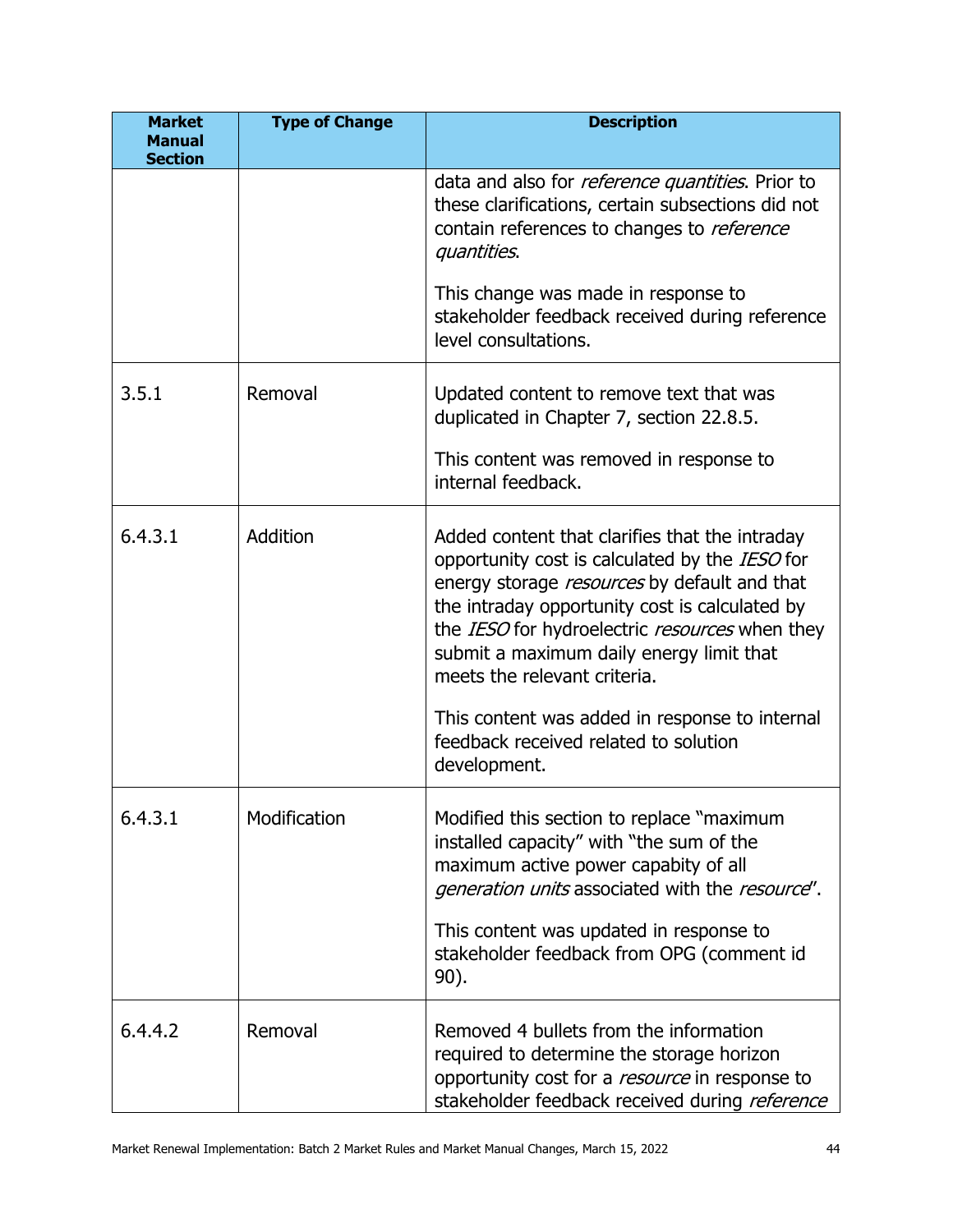| <b>Market</b><br><b>Manual</b><br><b>Section</b> | <b>Type of Change</b> | <b>Description</b>                                                                                                                                                                                                                                                                                                                                                                       |
|--------------------------------------------------|-----------------------|------------------------------------------------------------------------------------------------------------------------------------------------------------------------------------------------------------------------------------------------------------------------------------------------------------------------------------------------------------------------------------------|
|                                                  |                       | level consultations. The information previously<br>required in this section is not required due to<br>related updates to Section 6.4.4.3.                                                                                                                                                                                                                                                |
| 6.4.4.3                                          | Modification          | Replaced content describing the efficiency<br>adjustment used to determine the storage<br>horizon opportunity cost with updated content<br>in response to stakeholder feedback received<br>during reference level consultations.                                                                                                                                                         |
| 6.4.4.3                                          | Addition              | Added content related to <i>market participants</i><br>ability to request an efficiency adjustment<br>greater than 1.07 when appropriate for a<br>specific resource. This content was added in<br>response to stakeholder feedback received<br>during <i>reference level</i> consultations.                                                                                              |
| 6.4.4.3                                          | Modification          | Replaced the percentile used to determine the<br>storage horizon opportunity cost under Option<br>1. The percentile value used under Option 1<br>was previously the 95 <sup>th</sup> percentile. This was<br>updated to be the 98 <sup>th</sup> percentile. This change<br>was made in response to stakeholder feedback<br>received during reference level consultations.                |
| 6.4.5                                            | Addition              | Added content related to the forebay refill<br>opportunity cost to provide further clarity<br>regarding when <i>market participants</i> are eligible<br>to request that this opportunity cost be<br>accounted for in the <i>reference level value</i> for a<br>resource. This content was added in response to<br>stakeholder feedback received during reference<br>level consultations. |
| 6.4.5.3                                          | Modification          | Replaced content related to the forebay refill<br>opportunity cost describing how the time<br>required to fill the forebay is calculated. This<br>content was updated in response to stakeholder                                                                                                                                                                                         |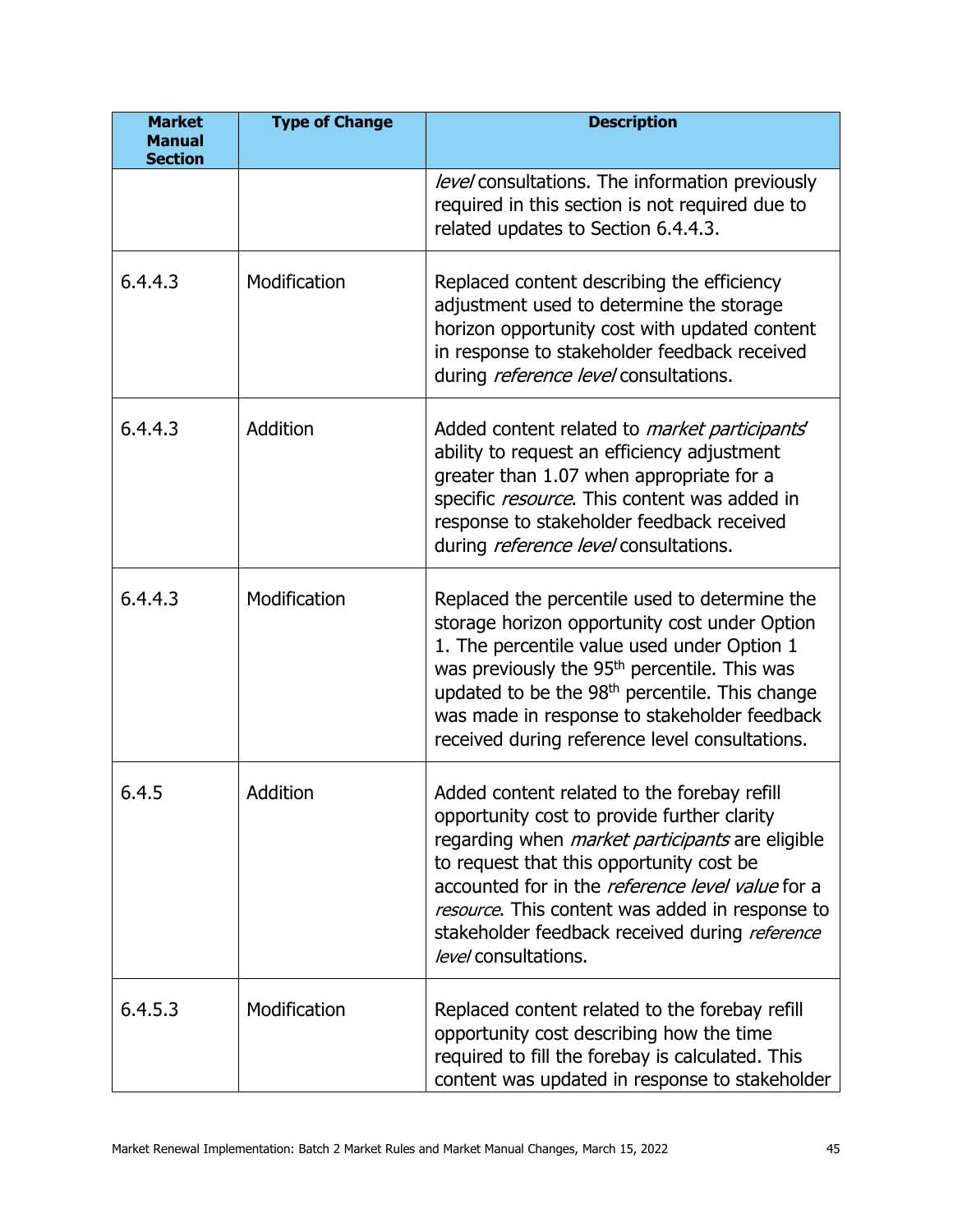| <b>Market</b><br><b>Manual</b><br><b>Section</b> | <b>Type of Change</b> | <b>Description</b>                                                                                                                                                                                                                                                                                                                                                                                                                                                                                       |
|--------------------------------------------------|-----------------------|----------------------------------------------------------------------------------------------------------------------------------------------------------------------------------------------------------------------------------------------------------------------------------------------------------------------------------------------------------------------------------------------------------------------------------------------------------------------------------------------------------|
|                                                  |                       | feedback received during reference level<br>consultations.                                                                                                                                                                                                                                                                                                                                                                                                                                               |
| 6.6                                              | Modification          | Replaced content related to costs related to<br>speed-no-load costs to clarify that speed-no-<br>load cost of fuel is a function of fuel consumed<br>and total fuel-related costs.<br>This content was updated in response to<br>stakeholder feedback received during reference<br>level consultations.                                                                                                                                                                                                  |
| 7.1                                              | Addition              | Added content to provide more clarity to <i>market</i><br><i>participants</i> regarding:<br>How thermal <i>resources</i> are categorized into<br>$\bullet$<br>variants based on their registered<br>characteristics; and<br>How to determine the financial reference<br>$\bullet$<br>levels that are required for a thermal<br>resource based on its registered<br>characteristics.<br>This content was updated in response to<br>stakeholder feedback received during reference<br>level consultations. |
| 7.1.1,<br>7.1.4,<br>8.2.1,<br>8.2.2              | Modification          | Replaced content regarding <i>pseudopseudo-unit</i><br>reference levels. The updated content states that<br>resources that use the <i>pseudo-unit</i> modeling are<br>required to establish a single reference level for:<br>combined cycle opeation, based on a 1x1<br>configuration; and<br>simple cycle operation, based on a 1x0<br>$\bullet$<br>configuration where the <i>facility</i> has the                                                                                                     |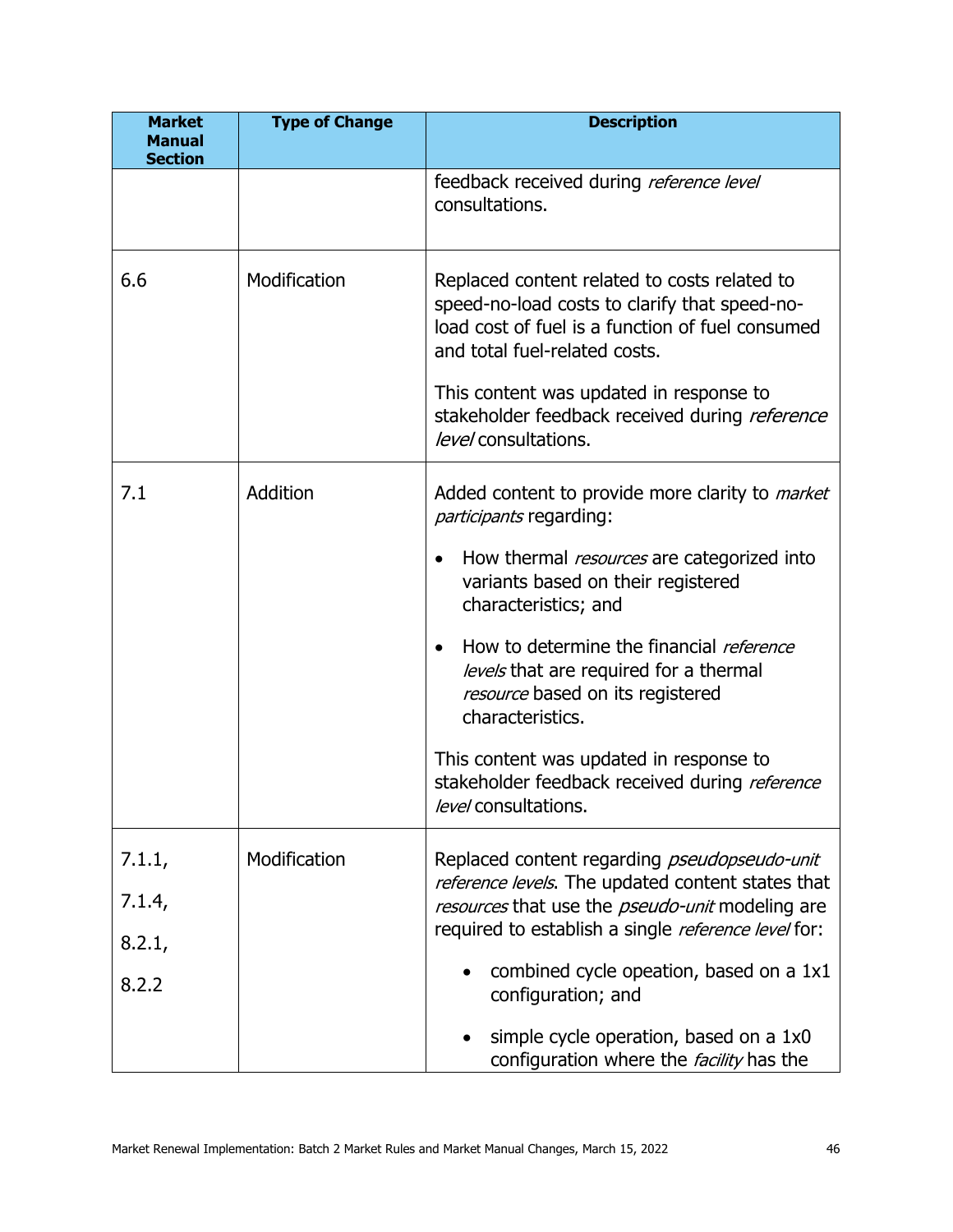| <b>Market</b><br><b>Manual</b><br><b>Section</b> | <b>Type of Change</b> | <b>Description</b>                                                                                                                                                                                                 |
|--------------------------------------------------|-----------------------|--------------------------------------------------------------------------------------------------------------------------------------------------------------------------------------------------------------------|
|                                                  |                       | ability to operate when the steam<br>turbine is out of service.                                                                                                                                                    |
|                                                  |                       | This content was updated in response to a<br>design change.                                                                                                                                                        |
| 7.1.1.1,                                         | Removal               | Removed content regarding <i>pseudo-unit</i><br>reference levels that referred to configurations                                                                                                                   |
| 7.1.1.2                                          |                       | other than 1x1 or 1x0. This update is related to<br>the above-mentioned update to section 7.1.1<br>and was updated in response to a design<br>change.                                                              |
| 7.1.3.1,                                         | Addition              | Added content that outlines the laminations in<br>the <i>energy offer reference level</i> that must be                                                                                                             |
| 7.1.3.2                                          |                       | established for thermal resources.                                                                                                                                                                                 |
|                                                  |                       | This content was added in response to<br>stakeholder feedback received during reference<br>level consultations.                                                                                                    |
| 7.1.1.4                                          | Modification          | This content was replaced in order to align with<br>the categorization of thermal resources                                                                                                                        |
| 7.1.3,                                           |                       | according to registration data.                                                                                                                                                                                    |
| 7.1.3.1,                                         |                       | This update is related to the above-mentioned<br>update to section 7.1 and was updated in                                                                                                                          |
| 7.1.3.2,                                         |                       | response to stakeholder feedback received<br>during reference level consultations.                                                                                                                                 |
| 8.2,                                             |                       |                                                                                                                                                                                                                    |
| 9.1                                              |                       |                                                                                                                                                                                                                    |
| 7.1.3.2                                          | Editorial             | The start up cost parameter was moved from<br>the Secondary Energy Offer Reference Level<br>equation to the Primary Energy Offer Reference<br>Level to align the <i>market manual</i> with the<br>detailed design. |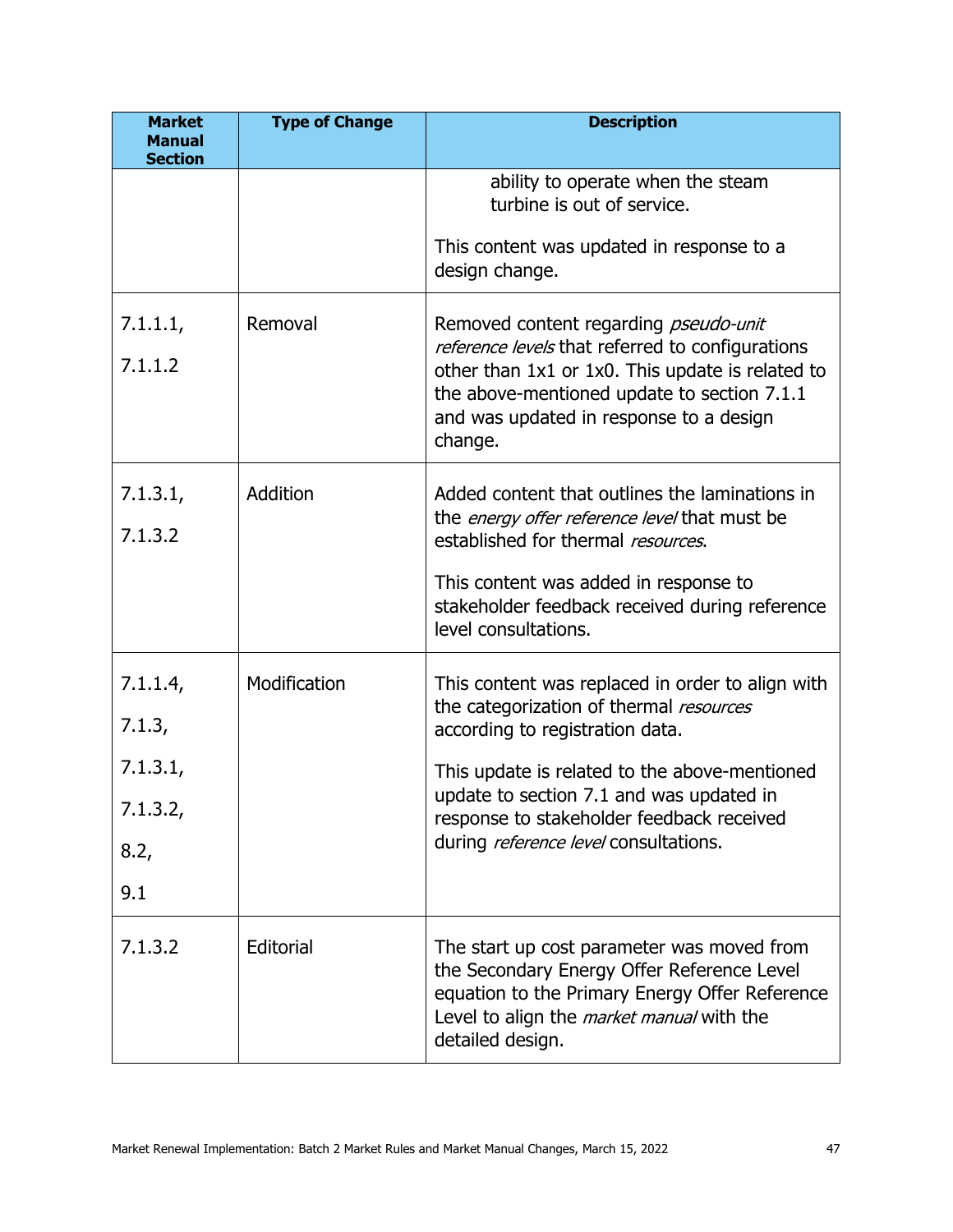| <b>Market</b><br><b>Manual</b><br><b>Section</b> | <b>Type of Change</b> | <b>Description</b>                                                                                                                                                                                                                                                                                                                                                                                            |
|--------------------------------------------------|-----------------------|---------------------------------------------------------------------------------------------------------------------------------------------------------------------------------------------------------------------------------------------------------------------------------------------------------------------------------------------------------------------------------------------------------------|
| 7.1.8.3                                          | Editorial             | Added a new section heading to separate<br>content related to determination of the Station<br>Service Rate from the determination of the<br>Station Service Quantity for a thermal resource.<br>This update was made in response to<br>stakeholder feedback received during reference<br>level consultations.                                                                                                 |
| 7.1.8.7                                          | Addition              | Added content to explain how reference levels<br>would account for commitment costs when a<br>resource is committed late in a dispatch day.<br>This update was made to align the <i>market</i><br>manual with the detailed design.                                                                                                                                                                            |
| 7.2.1.2                                          | Addition              | Added content to provide clarity that will allow<br>market participants to apporpriately determine<br>reference levels on the basis of whether they<br>have registered their pumped storage <i>facility</i> as<br>an electricity storage facility or not.<br>This content was added in order to align this<br>market manual with recent updates regarding<br>participation of electricity storage facilities. |
| 7.2.1.2                                          | Editorial             | Replaced " <i>energy</i> price" with "real-time <i>LMP</i> " to<br>provide additional clarity to <i>market participants</i><br>regarding how to establish reference levels for<br>pumped storage resources.                                                                                                                                                                                                   |
| 7.2.4.2                                          | Modification          | The way that <i>energy offer reference level</i> value<br>calculation for hydroelectric resources that are<br>part of a cascade system is described was<br>updated to more accurately reflect the<br>approach that the IESO will take.                                                                                                                                                                        |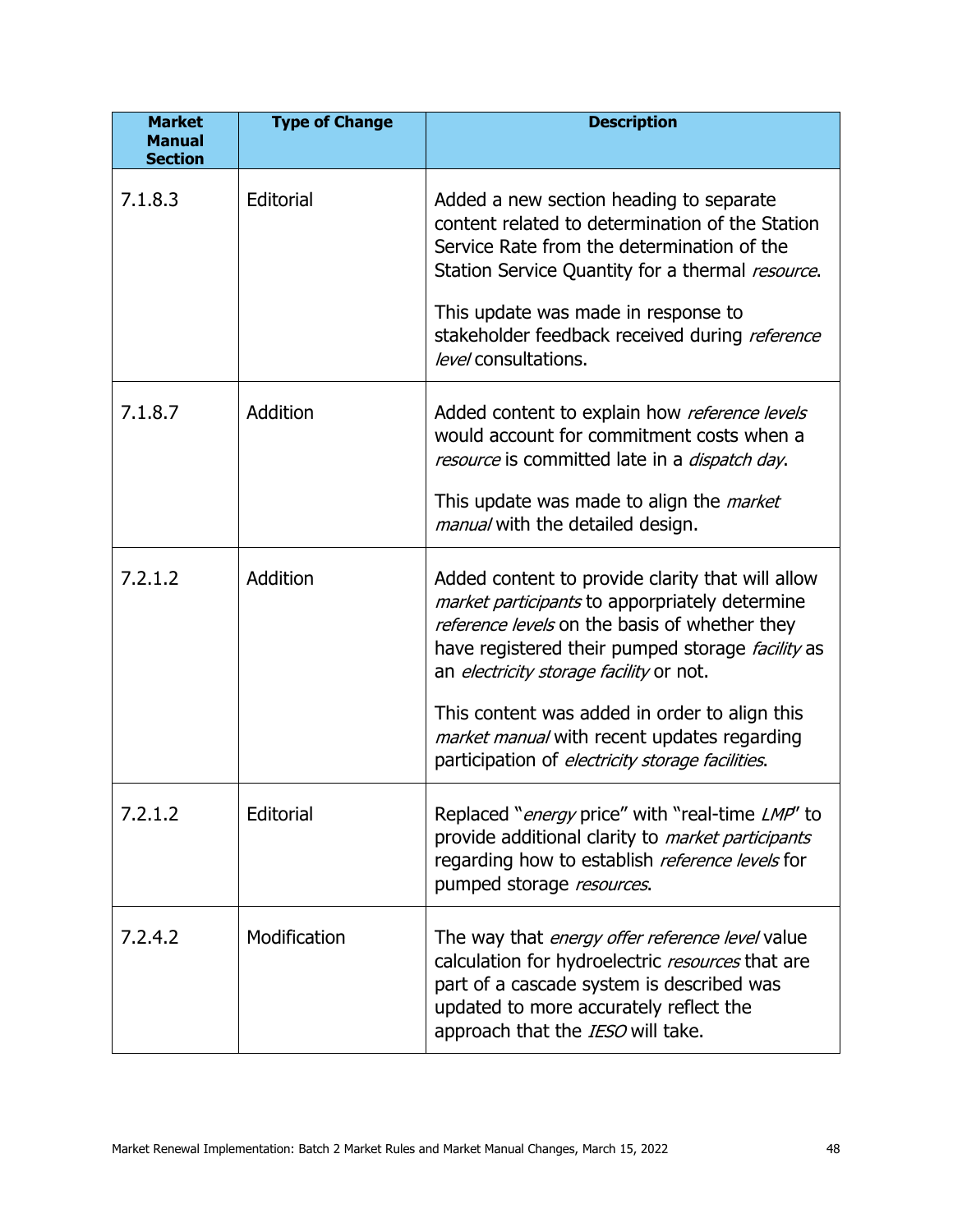| <b>Market</b><br><b>Manual</b><br><b>Section</b> | <b>Type of Change</b> | <b>Description</b>                                                                                                                                                                                                                                                                                                                                                |
|--------------------------------------------------|-----------------------|-------------------------------------------------------------------------------------------------------------------------------------------------------------------------------------------------------------------------------------------------------------------------------------------------------------------------------------------------------------------|
|                                                  |                       | The update provided more details regarding the<br>determination of the adder that will be used in<br>this process.                                                                                                                                                                                                                                                |
|                                                  |                       | This update was made in response to internal<br>input during solution development.                                                                                                                                                                                                                                                                                |
| 7.6,                                             | Editorial             | Updated content to provide clarity regarding                                                                                                                                                                                                                                                                                                                      |
| 7.6.1.1,                                         |                       | whether or not <i>reference level</i> content is<br>relevant for the <i>generation resource</i> or <i>load</i>                                                                                                                                                                                                                                                    |
| 7.6.1.2,                                         |                       | resource at an electricity storage facility.                                                                                                                                                                                                                                                                                                                      |
| 7.6.1.3,                                         |                       |                                                                                                                                                                                                                                                                                                                                                                   |
| 7.6.1.4                                          |                       |                                                                                                                                                                                                                                                                                                                                                                   |
| 7.6.1.1                                          | Editorial             | Updated equation to move the term "IESO<br>annual escalation" from inside the parentheses<br>to outside the parentheses. This update was<br>made in order to provide additional clarity to<br>market participants regarding what information<br>they are required to provide to determine<br>reference levels for resources at electricity storage<br>faciliites. |
| 7.6.1.4                                          | Editorial             | Updated the content in this section to provide<br>additional clarity to <i>market participants</i> which<br>generation resources at electricity storage faciliites<br>need to determine reference levels for operating<br>reserve.                                                                                                                                |
| 7.6.1.5                                          | Addition              | Added this section to provide additional clarity<br>to market participants which load resources at<br>electricity storage faciliites need to determine<br>reference levels for operating reserve.                                                                                                                                                                 |
| 7.10                                             | Addition              | Added this section to explain occasions when<br>the IESO may have to rely on alternate input                                                                                                                                                                                                                                                                      |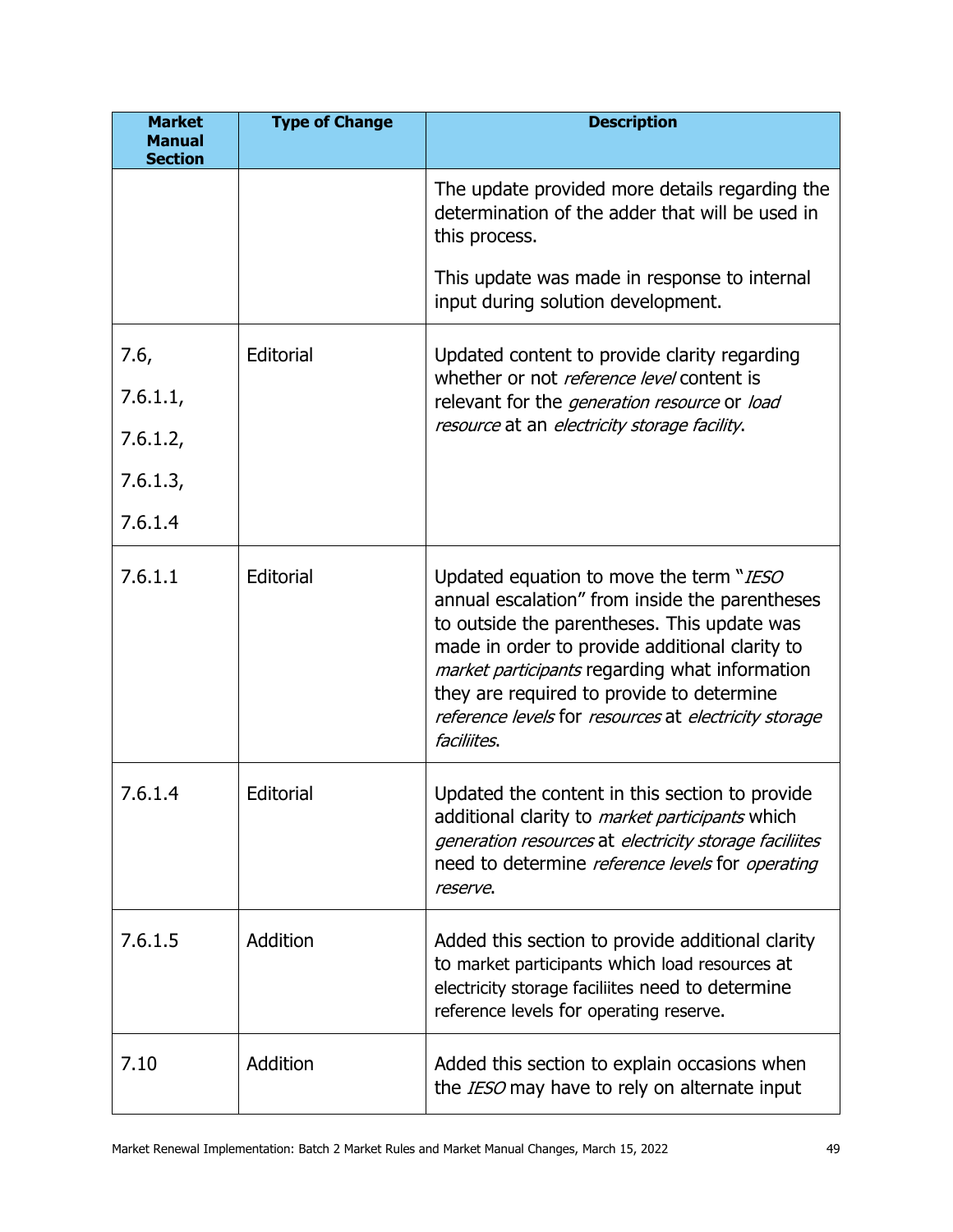| <b>Market</b><br><b>Manual</b> | <b>Type of Change</b> | <b>Description</b>                                                                                                                                                                            |
|--------------------------------|-----------------------|-----------------------------------------------------------------------------------------------------------------------------------------------------------------------------------------------|
| <b>Section</b>                 |                       |                                                                                                                                                                                               |
|                                |                       | data to calculate reference level values. These<br>occasions include:                                                                                                                         |
|                                |                       | Historical data is not available for a new<br>resource;                                                                                                                                       |
|                                |                       | Historical data is not available as the<br>$\bullet$<br>data type is new and there is not<br>historical data of that type available to<br>the IESO (e.g. LMPs).                               |
|                                |                       | • External data is not available to the IESO<br>(e.g. natural gas price index report).                                                                                                        |
|                                |                       | This new content describes these scenarios and<br>states the alternate data that the IESO will use<br>instead.                                                                                |
|                                |                       | This content was added in response to internal<br>input received during solution development.                                                                                                 |
| 8.1.6,<br>8.2.6                | Addition              | Content was added to reflect that <i>market</i><br>participants are required to register MGBDT<br>reference levels for each thermal state (hot, warm<br>and cold).                            |
|                                |                       | This content was added to align the <i>market</i><br><i>manual</i> with the detailed design.                                                                                                  |
| 9.1.2                          | Editorial             | Updated language to remove a double<br>negative.                                                                                                                                              |
| 9.2.1                          | Addition              | Content was added to provide clarity on what<br>data <i>market participants</i> need to provide to the<br>IESO to establish the minimum head-based<br>capability for hydroelectric resources. |
|                                |                       | This change was made in response to<br>stakeholder input received during reference level<br>consultations.                                                                                    |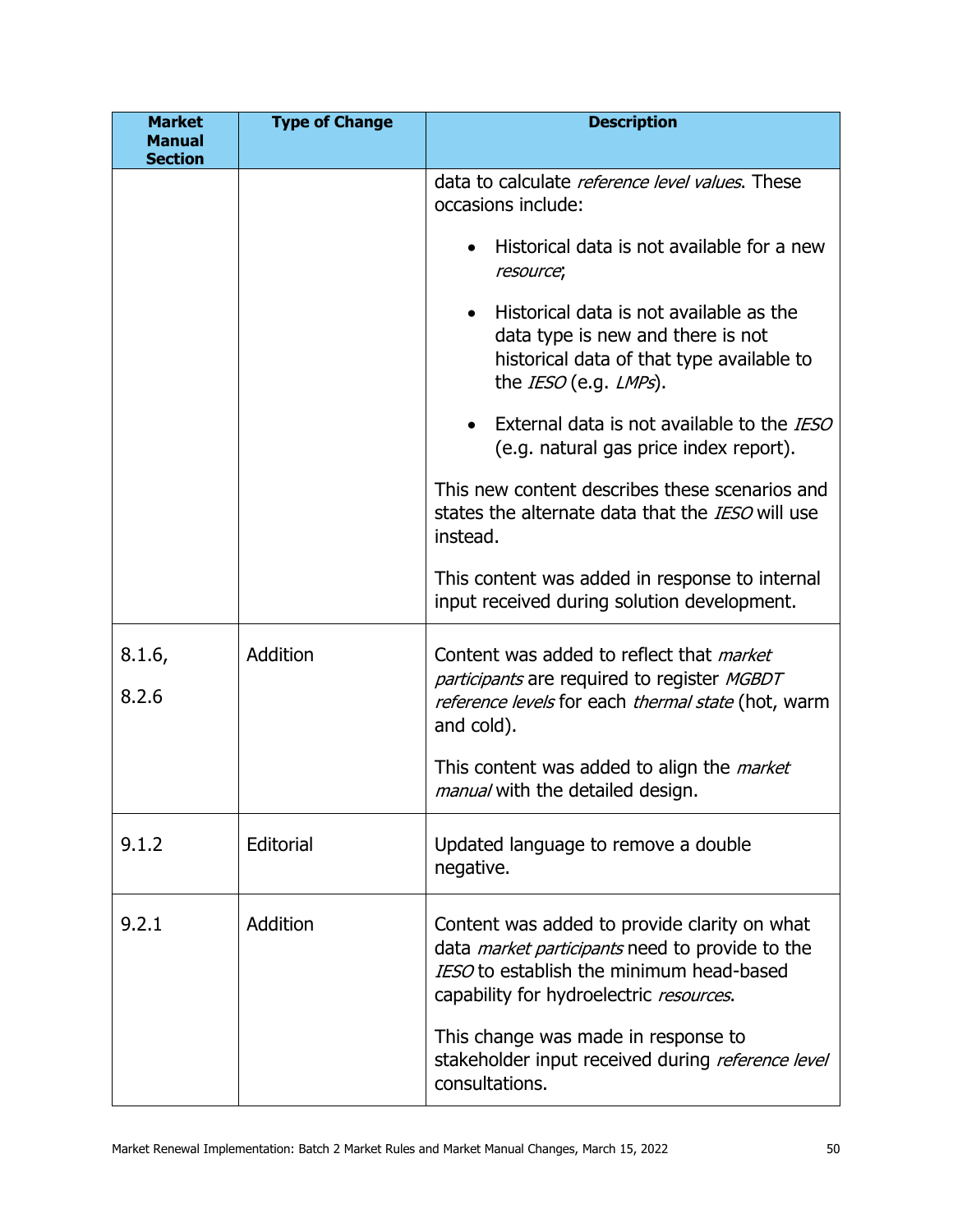| <b>Market</b><br><b>Manual</b><br><b>Section</b> | <b>Type of Change</b> | <b>Description</b>                                                                                                                                                                                                                                                                                                                                                              |
|--------------------------------------------------|-----------------------|---------------------------------------------------------------------------------------------------------------------------------------------------------------------------------------------------------------------------------------------------------------------------------------------------------------------------------------------------------------------------------|
| 9.3.1,<br>9.4.1                                  | Addition              | This content was added to provide clarity that if<br>market participants for solar or wind resources<br>provide a generation forecast to the IESO, that<br>forecast value is adjusted for <i>outages</i> to<br>determine the <i>reference quantity</i> in an after the<br>fact process.<br>This content was added in response to internal<br>input during solution development. |
| 9.6.1                                            | Editorial             | The term "nameplate capacity" was replaced<br>with "maximum potential output of the<br>resource" in order to ensure that the <i>reference</i><br><i>quantity</i> for <i>electricity storage facilities</i> more<br>accurately estimates available <i>energy</i> supply.<br>This update was made in response to internal<br>input during solution development.                   |

## **Summary of changes to Market Manual 14.2: March 2022**

| <b>Market</b><br><b>Manual</b><br><b>Section</b> | <b>Type of Change</b> | <b>Description</b>                                                                                                                                                                                                                                                              |
|--------------------------------------------------|-----------------------|---------------------------------------------------------------------------------------------------------------------------------------------------------------------------------------------------------------------------------------------------------------------------------|
| <b>Various</b>                                   | Editorial             | Updated cross-references to the relevant<br>market rule sections.<br>This content was updated as a conforming<br>change in response to the market rule updates<br>discussed above.                                                                                              |
| 3.3.1,<br>3.3.2                                  | Modification          | Updated content to clarify that market<br>participants can initiate updates to reference<br>levels or reference quantities when they<br>reasonably expect the currently registered<br>reference levels or referenec quantities to no<br>longer match the resource's operational |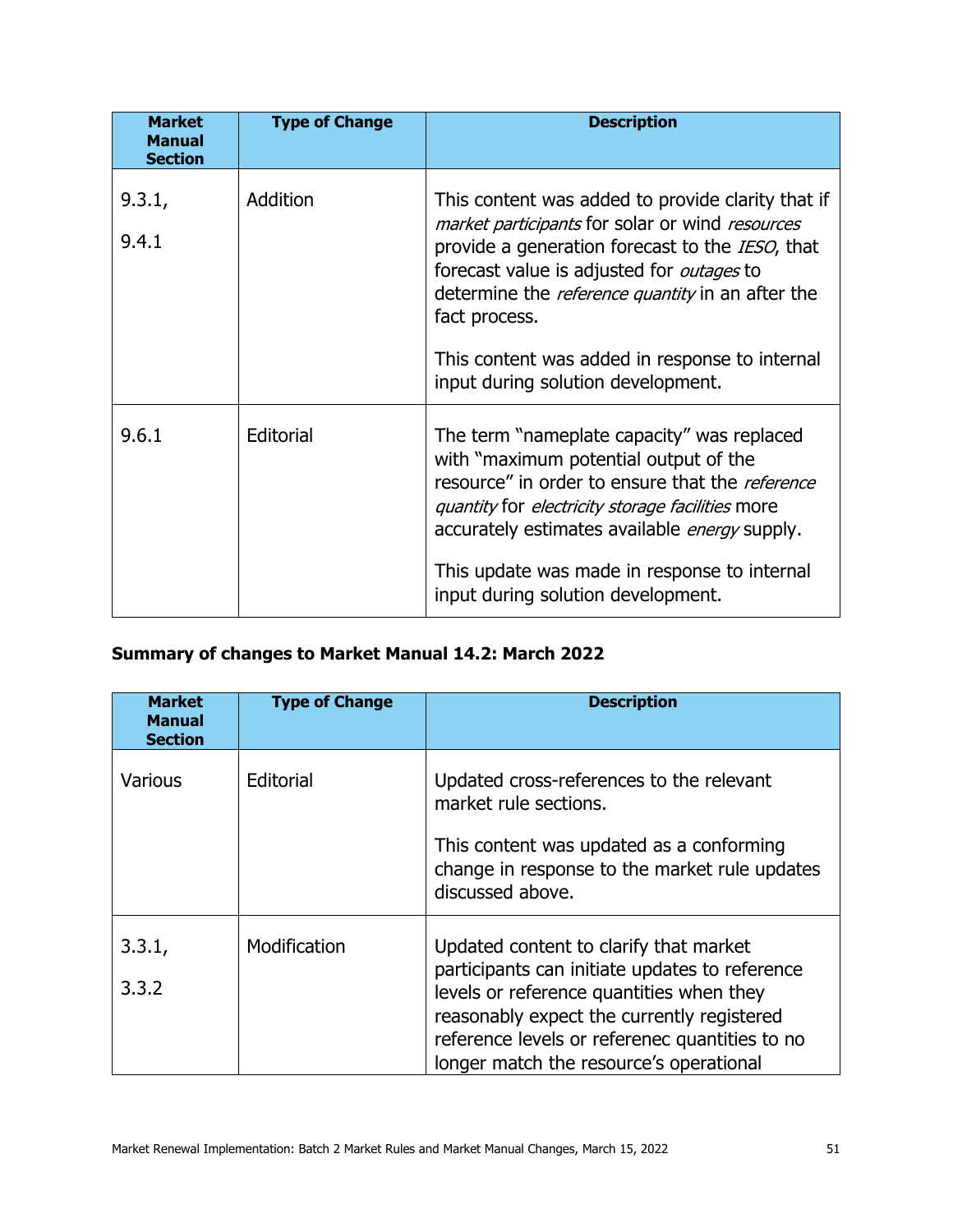| <b>Market</b><br><b>Manual</b> | <b>Type of Change</b> | <b>Description</b>                                                                                                                                                                                                                                                                                                                                                                        |
|--------------------------------|-----------------------|-------------------------------------------------------------------------------------------------------------------------------------------------------------------------------------------------------------------------------------------------------------------------------------------------------------------------------------------------------------------------------------------|
| <b>Section</b>                 |                       | characteristics or short-run marginal costs in<br>the future.                                                                                                                                                                                                                                                                                                                             |
|                                |                       | This content was updated in response to<br>internal feedback.                                                                                                                                                                                                                                                                                                                             |
| 4.1.1,<br>4.1.2                | Addition              | Added language to clarify that for thermal<br>resources that are pseudo unit resources, or<br>are resources with primary and secondary<br>energy reference levels, the reference level<br>value report will provide information about all<br>reference level values.<br>This content was updated in response to<br>internal feedback.                                                     |
| 4,<br>5,<br>6.4.5              | Editorial             | Replaced terminology "higher-cost profile" and<br>"lower-cost profile" with "alternate cost profile".<br>This change was made in response to OPG 25A.                                                                                                                                                                                                                                     |
| 5.3                            | Editorial             | Updated content to align the language used to<br>describe the occasions when the IESO may<br>reject a request to use a higher fuel cost<br>component or alternate cost profile with the<br>relevant section of the market rules.<br>This content was updated in response to<br>internal feedback.                                                                                         |
| 6.4.5                          | Editorial             | Added language to make it clear that use of the<br>forebay refill opportunity cost involves<br>determining alternate cost profile reference<br>levels and requesting use of the forebay refill<br>opportunity cost involves requesting that the<br>IESO use the alternate cost profile reference<br>levels for a particular dispatch day.<br>This change was made in response to OPG 25C. |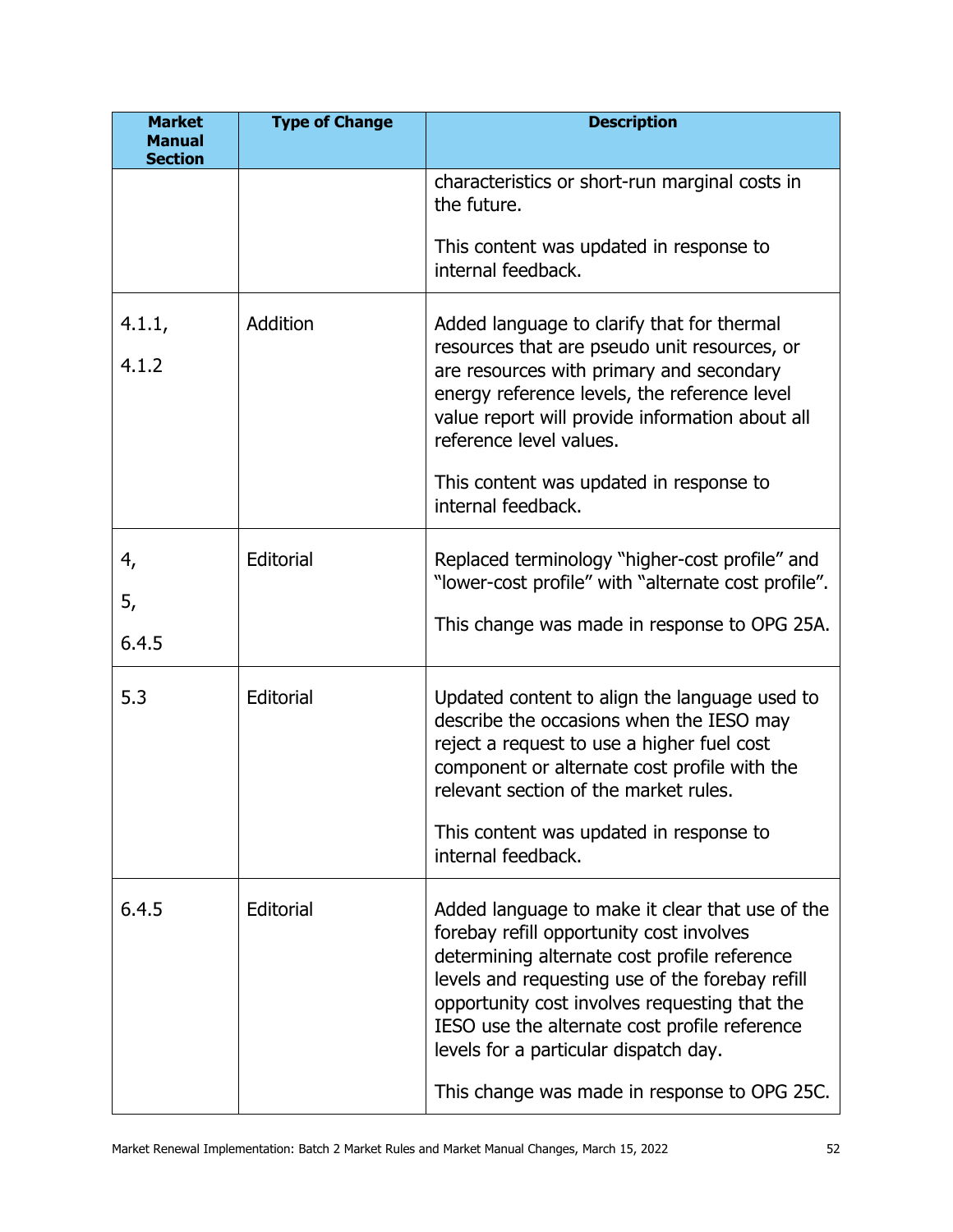| <b>Market</b><br><b>Manual</b><br><b>Section</b> | <b>Type of Change</b> | <b>Description</b>                                                                                                                                                                           |
|--------------------------------------------------|-----------------------|----------------------------------------------------------------------------------------------------------------------------------------------------------------------------------------------|
| 7.6                                              | Addition              | Added language to make it clear that the<br>opportunity cost referred to in this section is<br>the intraday opportunity cost.<br>This content was added in response to internal<br>feedback. |

#### **Changes to Market Manual 2.12 – Treatment of Local Market Power**

This market manual was removed as the related procedures are being superseded by the new market power mitigation procedures.

#### **Summary of changes to Market Manual 2.12 – Treatment of Local Market Power: August 2021**

| <b>Market Manual</b><br><b>Section</b> | <b>Type of Change</b> | <b>Description</b>                                                              |
|----------------------------------------|-----------------------|---------------------------------------------------------------------------------|
| All                                    | <b>Deleted</b>        | Delete Market Manual 2.12 - Treatment of Local<br>Market Power in its entirety. |

#### **Changes to Standard – Local Market Power Mitigation, Price Screen Duration Factors**

This standard was removed as the related procedures are being superseded by the new market power mitigation procedures.

#### **Summary of changes to Standard – Local Market Power Mitigation: IMO\_STD\_0007: August 2021**

| <b>Standard</b><br><b>Section</b> | <b>Type of Change</b> | <b>Description</b>                                                                                                                                                            |
|-----------------------------------|-----------------------|-------------------------------------------------------------------------------------------------------------------------------------------------------------------------------|
| All                               | Deleted               | Consequential to the deletion of 'Appendix 7.6 - Local<br>Market Power' in the <i>market rules</i> , delete 'Local Market<br>Power Mitigation: IMO_STD_0007' in its entirety. |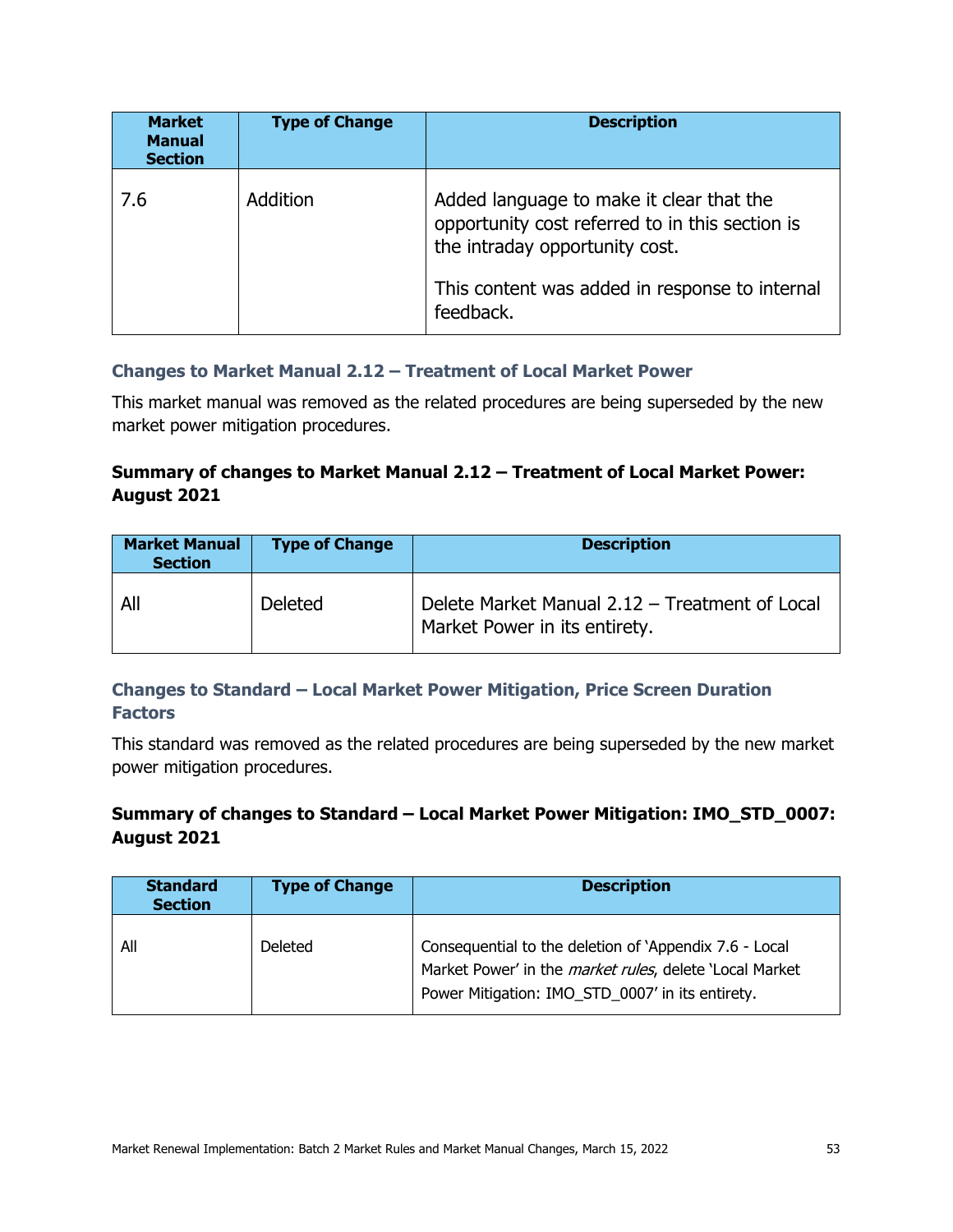# Market Entry Changes

#### **Changes to Market Manual 1 Market Entry, Maintenance and Exit Part 1.3 – Identity Management Operations Guide**

A new Market Power Mitigation contact role was added.

#### **Summary of changes to Market Manual 1.3: August 2021**

| <b>Market Manual</b><br><b>Section</b> | <b>Type of Change</b> | <b>Description</b>                             |
|----------------------------------------|-----------------------|------------------------------------------------|
| Appendix B                             | <b>New</b>            | Addition of a Market Power Mitigation Contact. |

#### **Changes to Market Manual 1.5 – Market Registration Procedures**

Modifications made in a few sections in this market manual to describe the obligations related to registering reference levels, reference quantities and market control entities.

A new Market Power Mitigation contact role was added and table headings were updated as a result of new content.

#### **Summary of changes to Market Manual 1.5: August 2021**

| <b>Market Manual</b><br><b>Section</b>        | <b>Type of Change</b> | <b>Description</b>                                                                                                                                                                                                                                                                                                       |
|-----------------------------------------------|-----------------------|--------------------------------------------------------------------------------------------------------------------------------------------------------------------------------------------------------------------------------------------------------------------------------------------------------------------------|
| 1.3 Roles and<br><b>Responsibilities</b>      | Modification          | Updated section cross-references to account for<br>new content elsewhere in the <i>market manual</i><br>regarding reference levels, reference quantities<br>and <i>market control entities</i> .<br>Added new IESO responsibilities related to<br>reference levels, reference quantities and market<br>control entities. |
| 2.2 Registering<br>as a Market<br>Participant | Modified              | Added content to reflect that prospective <i>market</i><br>participants seeking authorization as a subset of<br>participation types are required to disclose<br>market control entities and a market control<br>entity for physical withholding.                                                                         |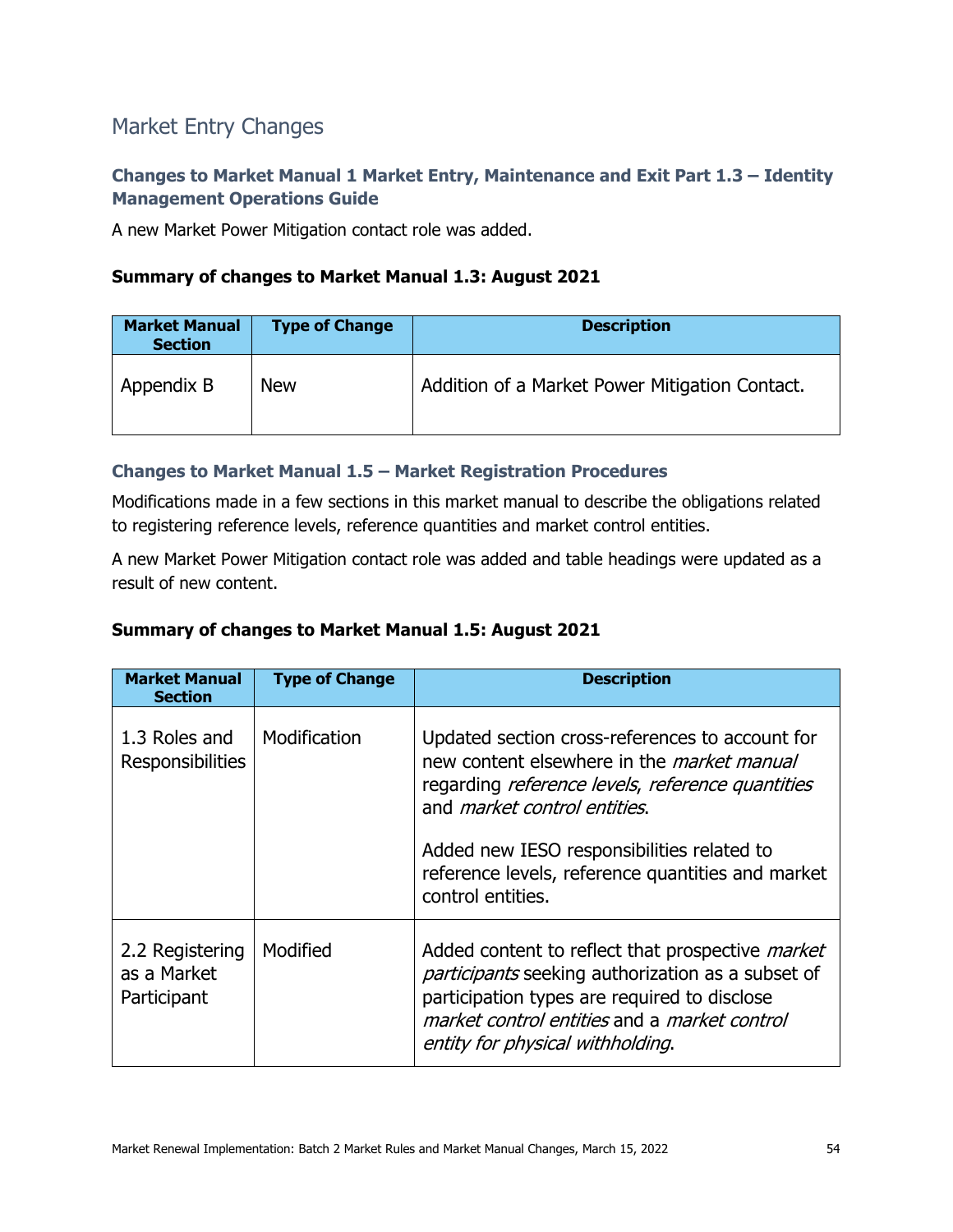| <b>Market Manual</b><br><b>Section</b>                             | <b>Type of Change</b> | <b>Description</b>                                                                                                                                                                                                                                                         |
|--------------------------------------------------------------------|-----------------------|----------------------------------------------------------------------------------------------------------------------------------------------------------------------------------------------------------------------------------------------------------------------------|
| 3.1 Register<br>Equipment<br>Overview                              | Modified              | Updated the content describing market control<br>entity and market control entity for physical<br>withholding.                                                                                                                                                             |
| 3.2 Registering<br>Facility,<br>Equipment,<br>and Resource<br>Data | <b>New</b>            | Added new section 3.2.6 Requirements for<br>Market Power Mitigation that describes the<br>requirements to register reference levels for<br>financial dispatch data parameters, reference<br>levels for non-financial dispatch data parameters<br>and reference quantities. |
| 3.5<br>Registration<br>Requirements<br>for Wholesale<br>Customers, | Modified              | Updated table cross references and table titles.                                                                                                                                                                                                                           |
| 3.7 Variable<br>Generation<br>Facility<br>Registration             | Modified              | Updated table cross references and table titles.                                                                                                                                                                                                                           |
| 4.2 Facility,<br>Equipment and<br>Resource Data<br>Maintenance     | Modified              | Added Market Control Entity for Physical<br>Withholding to the list of <i>market participant</i><br>changes.<br>Added changes to reference levels and reference<br>quantities to the list of changes for which the<br>IESO will issue a RAN.                               |
| Appendix A                                                         | Modified              | Added Market Power Mitigation Contact.                                                                                                                                                                                                                                     |